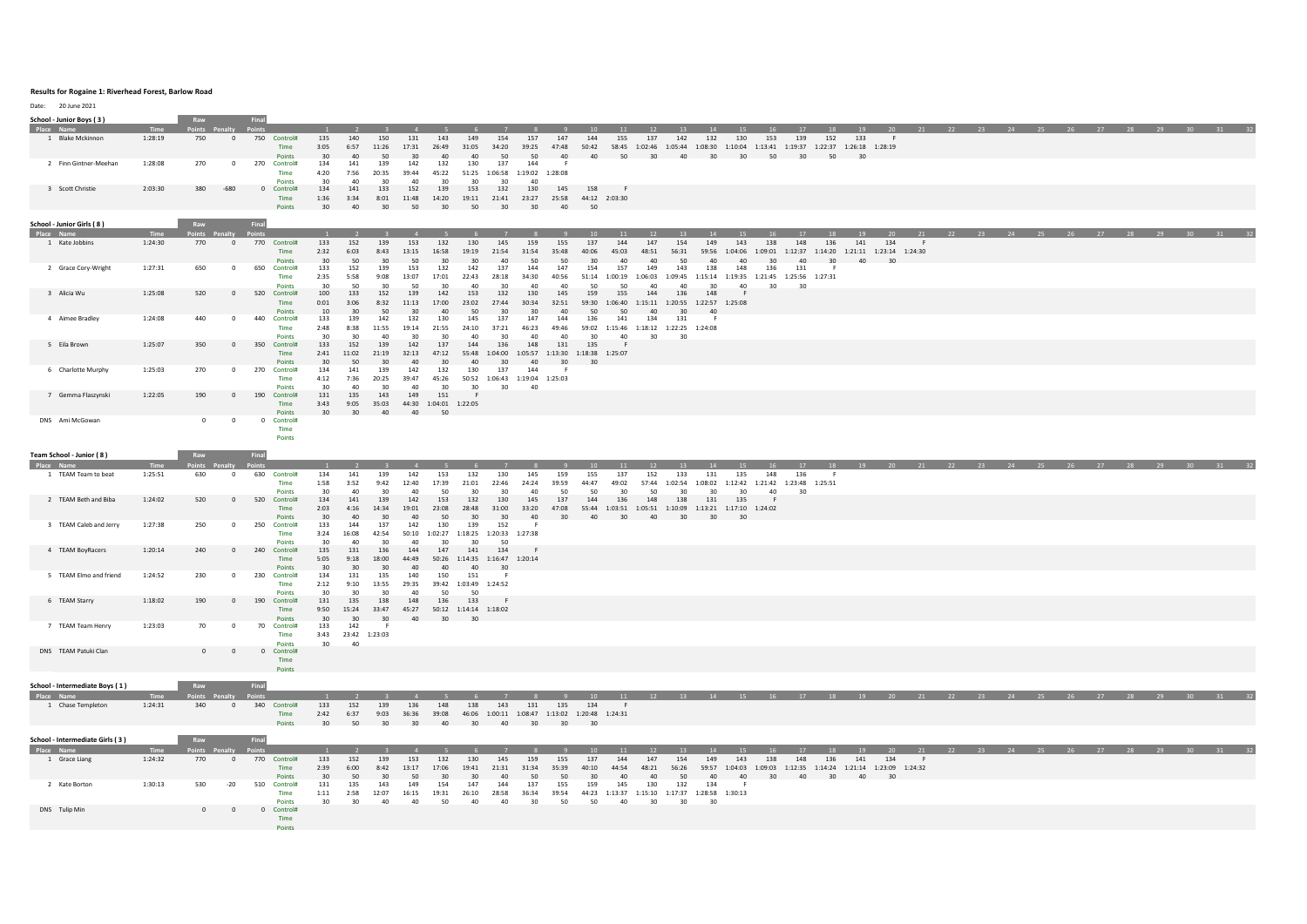| Team School - Intermediate (1)                           |                 |                   |                         |                                             |                                   |                                |                                   |                              |                                       |                                 |                            |                                      |                                 |                                                 |                                                                                      |                               |                                    |                                |                                                                   |                                    |                                                                                                                                  |                              |                                                                          |                      |                                 |                           |                                       |              |             |                                                |       |          | 29                                                                                           |                 |       |
|----------------------------------------------------------|-----------------|-------------------|-------------------------|---------------------------------------------|-----------------------------------|--------------------------------|-----------------------------------|------------------------------|---------------------------------------|---------------------------------|----------------------------|--------------------------------------|---------------------------------|-------------------------------------------------|--------------------------------------------------------------------------------------|-------------------------------|------------------------------------|--------------------------------|-------------------------------------------------------------------|------------------------------------|----------------------------------------------------------------------------------------------------------------------------------|------------------------------|--------------------------------------------------------------------------|----------------------|---------------------------------|---------------------------|---------------------------------------|--------------|-------------|------------------------------------------------|-------|----------|----------------------------------------------------------------------------------------------|-----------------|-------|
| 1 TEAM Relocating Raptors                                | 1:28:29         | 920               | $\mathbf{0}$            | 920 Control#<br>Time<br>Points              | 134<br>1:39<br>30                 | 141<br>3:37<br>40              | 133<br>7:51<br>$30^{\circ}$       | 152<br>10:19 12:24<br>50     | 139<br>30 <sup>2</sup>                | 142<br>15:34<br>40              | 153<br>18:52<br>50         | 132<br>20:54<br>30 <sup>2</sup>      | 130<br>22:34<br>30 <sup>1</sup> | 145<br>24:06<br>40                              | 158<br>31:25<br>50                                                                   | 159<br>39:24<br>50            | 155<br>45:39<br>50                 | 137<br>30 <sup>2</sup>         | 144                                                               | 147                                | <sup>17</sup><br>154<br>49:25 53:35 57:31 1:04:24 1:08:24 1:11:12 1:15:07 1:19:05 1:20:37 1:23:32 1:25:24 1:28:29<br>40 40 50 40 | - 18 -<br>149                | 143                                                                      | 138                  | -21<br>148<br>40 30 40 30 30 30 | 136                       | - 23<br>131                           | 135          | - 25<br>- F |                                                |       |          |                                                                                              |                 |       |
| School - Senior Boys (5)<br>Place Name<br>1 Alex Jobbins | Time<br>1:29:04 | Raw<br>990        | $\mathbf{0}$            | Final<br>990 Control#                       | 136                               | $\overline{2}$<br>148          | 138                               | $\overline{4}$<br>143        | 131                                   | 135                             | 140                        | $^{\circ}$ 8<br>150                  | 151                             | 10<br>157                                       | 11<br>149                                                                            | 12<br>154                     | 13<br>147                          | 14<br>144                      | 15<br>142                                                         | 137                                | 17<br>155                                                                                                                        | 18<br>159                    | 19<br>132                                                                | 153                  | 139                             | 152                       | 23<br>133                             | 141          | 134         | F                                              |       | 27 28 29 |                                                                                              | 30 <sup>2</sup> |       |
|                                                          |                 |                   |                         | <b>Time</b><br>Points                       | 1:49<br>30                        | 2:53<br>40                     | 4:55<br>30                        | 7:46<br>40                   | 12:09<br>30                           | 13:56<br>30                     | 17:13<br>40                | 19:54<br>50                          | 32:06<br>50                     | 39:16<br>50                                     | 42:48<br>40                                                                          | 44:48<br>50                   | 50:15<br>40                        | 52:38<br>40                    | 40                                                                | 30                                 | 58:38 1:01:13 1:04:17<br>50                                                                                                      | 50                           | 1:07:22 1:12:58 1:15:19 1:18:05<br>30                                    | 50                   | 30                              | 1:19:04<br>50             | 1:22:52 1:26:24 1:27:39 1:29:04<br>30 | 40           | 30          |                                                |       |          |                                                                                              |                 |       |
| 2 Angus Edwards                                          | 1:29:26         | 910               | $\Omega$                | 910<br>Control#<br><b>Time</b><br>Points    | 134<br>1:20<br>30                 | 141<br>3:08<br>40 <sup>2</sup> | 133<br>6:16<br>30                 | 152<br>8:34<br>50            | 139<br>10:08<br>30                    | 153<br>12:54<br>50              | 142<br>15:17<br>$\Delta$ 0 | 132<br>17:27<br>30                   | 130<br>19:32<br>30              | 145<br>21:06<br>40 <sup>2</sup>                 | 158<br>28:30<br>50                                                                   | 159<br>38:04<br>50            | 155<br>43:04<br>50                 | 137<br>46:17<br>30             | 144<br>50:01<br>40                                                | 147<br>40                          | 154<br>56:50  1:02:53  1:05:48  1:14:55  1:22:17  1:24:39<br>50                                                                  | 149<br>40                    | 151<br>50                                                                | 143<br>40            | 138<br>30 <sub>0</sub>          | 148<br>40                 | 136<br>1:26:51 1:28:07 1:29:26<br>30  | - 6          |             |                                                |       |          |                                                                                              |                 |       |
| 3 Campbell Syme                                          | 1:26:27         | 760               | $\mathbf{0}$            | 760<br>Control#<br><b>Time</b><br>Points    | 135<br>2:40<br>30                 | 140<br>6:39<br>40              | 150<br>10:07<br>50                | 131<br>16:11<br>30           | 134<br>20:28<br>30                    | 141<br>22:18<br>40              | 133<br>26:28<br>30         | 152<br>29:51<br>50                   | 139<br>32:04<br>30              | 153<br>36:31<br>50                              | 142<br>39:57<br>40                                                                   | 132<br>42:23<br>30            | 159<br>50                          | 155<br>53:48 1:00:45<br>50     | 137<br>1:04:27 1:09:04<br>30                                      | 144<br>40 <sup>°</sup>             | 136<br>1:13:09<br>30                                                                                                             | 148<br>40                    | 138<br>1:14:19 1:17:08 1:20:41 1:26:27<br>$30^{\circ}$                   | 143<br>40            |                                 |                           |                                       |              |             |                                                |       |          |                                                                                              |                 |       |
| 4 Thomas Cranefield                                      | 1:25:23         | 750               | $\overline{0}$          | 750<br>Control#<br>Time<br>Points           | 133<br>2:33<br>30                 | 152<br>6:04<br>50              | 139<br>8:47<br>30                 | 153<br>15:50<br>50           | 132<br>18:53<br>30                    | 130<br>20:44<br>30              | 145<br>22:34<br>40         | 158<br>31:14<br>50                   | 159<br>40:27<br>50              | 155<br>44:55<br>50                              | 137<br>49:03<br>30                                                                   | 147<br>40                     | 144<br>40                          | 136<br>$30^{\circ}$            | 148<br>40                                                         | 138<br>30                          | 131<br>57:57 1:00:20 1:04:27 1:06:00 1:09:16 1:13:46 1:16:03 1:20:26 1:22:42 1:25:23<br>30 <sub>o</sub>                          | 135<br>30 <sub>o</sub>       | 134<br>30                                                                | 141<br>40            |                                 |                           |                                       |              |             |                                                |       |          |                                                                                              |                 |       |
| 5 Robert Christie                                        | 1:28:34         | 510               | $\mathbf{0}$            | 510 Control#<br>Time<br>Points              | 135<br>15:29<br>30                | 131<br>17:25<br>30             | 143<br>23:22<br>40                | 149<br>27:37<br>40           | 154<br>32:35<br>50                    | 147<br>41:54<br>40              | 144<br>45:18<br>40         | 137<br>30                            | 130<br>30                       | 142<br>40                                       | 139<br>52:29 1:02:53 1:11:49 1:15:13 1:16:31 1:22:57 1:26:36 1:28:34<br>$30^{\circ}$ | 152<br>50                     | 133<br>$30^{\circ}$                | 134<br>30                      |                                                                   |                                    |                                                                                                                                  |                              |                                                                          |                      |                                 |                           |                                       |              |             |                                                |       |          |                                                                                              |                 |       |
| School - Senior Girls (1)<br>Place Na                    |                 | Raw               |                         | Final                                       |                                   |                                |                                   |                              |                                       |                                 |                            |                                      |                                 |                                                 |                                                                                      |                               |                                    |                                |                                                                   |                                    |                                                                                                                                  |                              |                                                                          |                      |                                 |                           |                                       |              |             |                                                |       |          |                                                                                              |                 |       |
| 1 Sofia Skinner                                          | 1:24:59         | 550               | $\overline{0}$          | 550 Control#<br>Time<br>Points              | 135<br>3:29<br>30                 | 131<br>5:51<br>30 <sub>2</sub> | 143<br>12:16<br>40                | 138<br>16:04<br>30           | 148<br>20:12<br>40                    | 136<br>22:42<br>30              | 144<br>30:03<br>40         | 147<br>36:44<br>40                   | 137<br>45:27<br>30 <sup>2</sup> | 10 <sup>1</sup><br>155<br>50:03<br>50           | 11<br>159<br>50                                                                      | 12<br>132<br>30               | 13<br>142<br>40                    | 14<br>141<br>40                | 15<br>134<br>57:24 1:08:21 1:12:08 1:20:56 1:23:03 1:24:59<br>30  | 16<br><b>F</b>                     | 17                                                                                                                               | <b>18</b>                    |                                                                          |                      |                                 |                           |                                       |              |             |                                                |       |          |                                                                                              |                 |       |
| Men 20 and under (2)                                     |                 | Raw               |                         |                                             |                                   |                                |                                   |                              |                                       |                                 |                            |                                      |                                 |                                                 |                                                                                      |                               |                                    |                                |                                                                   |                                    |                                                                                                                                  |                              |                                                                          |                      |                                 |                           |                                       |              |             |                                                |       |          |                                                                                              |                 |       |
| 1 Liam Stolberger                                        | 1:28:18         | Points Pe<br>1010 | $\mathbf{0}$            | 1010 Control#<br>Time                       | 134<br>1:29                       | 141<br>2:59                    | 133<br>6:27                       | 152<br>8:28                  | 139<br>9:57                           | 153<br>12:39                    | 142<br>14:51               | 132<br>16:33                         | 130<br>19:58                    | 145<br>21:25                                    | 158<br>28:22                                                                         | 156<br>35:25                  | 146<br>40:10                       | 159<br>50:11                   | 155<br>54:39                                                      | 137<br>58:03                       | 144<br>1:01:05                                                                                                                   | 147<br>1:04:27               | 154<br>1:09:50 1:12:29                                                   | 149                  | 143<br>1:14:40                  | 138<br>1:17:03            | 148                                   | 131          | 135         | 136<br>1:20:04 1:21:19 1:22:51 1:26:58 1:28:18 |       |          |                                                                                              |                 |       |
| 2 Michael McCormack                                      | 1:24:51         | 910               | $\overline{0}$          | Points<br>910<br>Control#<br>Time<br>Points | $30^{\circ}$<br>134<br>1:26<br>30 | 40<br>141<br>3:01<br>40        | $30^{\circ}$<br>133<br>6:22<br>30 | 50<br>152<br>9:05<br>50      | $30^{\circ}$<br>139<br>11:07<br>30    | 50<br>142<br>14:12<br>40        | 40<br>153<br>17:03<br>50   | 30<br>132<br>19:04<br>30             | 30<br>130<br>21:05<br>30        | 40<br>145<br>22:38<br>40                        | 50<br>159<br>31:13<br>50                                                             | 50<br>155<br>34:46<br>50      | 40<br>137<br>38:16<br>30           | 50<br>144<br>41:58<br>40       | 50<br>147<br>45:07<br>40                                          | $30^{\circ}$<br>154<br>51:40<br>50 | 40<br>149<br>55:27<br>40                                                                                                         | 40<br>143<br>40              | 50<br>151<br>58:15 1:06:56 1:15:27 1:18:22 1:21:42 1:23:28 1:24:51<br>50 | 40<br>150<br>50      | 40<br>140<br>40                 | $30^{\circ}$<br>135<br>30 | 40<br>131<br>30                       | $30^{\circ}$ | 30          | 30                                             |       |          |                                                                                              |                 |       |
| Women 20 and under (1)                                   |                 | Raw               |                         | Final                                       |                                   |                                |                                   |                              |                                       |                                 |                            |                                      |                                 |                                                 |                                                                                      |                               | 13                                 |                                |                                                                   |                                    | 17                                                                                                                               | 18                           | 19                                                                       |                      |                                 |                           |                                       |              |             | 20 21 22 23 24 25 26 27 28                     |       |          |                                                                                              |                 |       |
| 1 Rebecca Greenwood                                      | 1:27:54         | 690               | $\overline{\mathbf{0}}$ | 690 Control#<br>Time<br>Points              | 134<br>2:31<br>30 <sup>2</sup>    | 141<br>4:43<br>40              | 133<br>9:02<br>30                 | 152<br>12:34<br>50           | 139<br>15:16<br>30                    | 142<br>18:24<br>40              | 153<br>22:24<br>50         | 132<br>27:53<br>30                   | 130<br>30:29<br>30              | 145<br>32:35<br>40                              | 158<br>44:28<br>50                                                                   | 159<br>50                     | 155<br>50                          | 137<br>30                      | 144<br>40                                                         | 136<br>30 <sup>°</sup>             | 148<br>58:55 1:03:57 1:08:03 1:13:40 1:22:11 1:23:39 1:26:22 1:27:54<br>40                                                       | 131<br>30                    | - F                                                                      |                      |                                 |                           |                                       |              |             |                                                |       |          |                                                                                              |                 |       |
| Men - Open (12)<br>Place Name                            | <b>Time</b>     | Raw               |                         | Final                                       | $-1$                              | $\overline{2}$                 | $\overline{\phantom{a}}$          | $-4$                         | $-5$                                  | - 6 -                           | $\overline{z}$             | - 8                                  | $\overline{q}$                  | 10                                              | 11                                                                                   |                               |                                    |                                |                                                                   | 16                                 | 17                                                                                                                               | 18                           | 19                                                                       | 20                   | 21                              |                           | 22 23                                 | 24           | 25          |                                                | 26 27 | 28       |                                                                                              | $30 -$          | 31 32 |
| 1 Cameron de Lisle                                       | 1:27:58         | 1210              | $\mathbf{0}$            | 1210 Control#<br>Time                       | 131<br>0:54                       | 151<br>5:38                    | 150<br>10:04                      | 140<br>12:20                 | 135<br>14:58                          | 134<br>17:25                    | 141<br>18:36               | 133<br>21:36                         | 152<br>25:07                    | 139<br>26:27                                    | 153<br>29:03                                                                         | $\sim$ 12<br>132<br>30:45     | 13<br>130<br>32:06                 | 14<br>145<br>33:14             | 15<br>158<br>37:41                                                | 156<br>42:50                       | 146<br>49:23                                                                                                                     | 159<br>58:06                 | 100                                                                      | 155<br>59:55 1:00:08 | 137<br>1:02:29                  | 142<br>1:05:25            | 144                                   | 147          | 154         | 157                                            | 149   | 143      | 29<br>138<br>1:09:32 1:11:32 1:15:40 1:18:45 1:21:00 1:22:39 1:24:29 1:25:56 1:26:53 1:27:58 | 148<br>136      |       |
| 2 Jason Brown                                            | 1:30:11         | 940               | $-20$                   | <b>Points</b><br>920<br>Control#<br>Time    | 30<br>136<br>1:36                 | 50<br>148<br>2:48              | 50<br>131<br>4:32                 | 40<br>135<br>6:12            | 30<br>140<br>9:46                     | 30<br>150<br>12:50              | 40<br>151<br>22:27         | 30<br>138<br>28:19                   | 50<br>143<br>32:40              | 30<br>149<br>36:15                              | 50<br>157<br>40:30                                                                   | 30<br>154<br>45:49            | $30^{\circ}$<br>147<br>51:37       | 40<br>144<br>54:04             | 50<br>137                                                         | 50<br>155                          | 40<br>159<br>1:00:05 1:03:59 1:07:49 1:13:48 1:15:19 1:18:07 1:20:49 1:23:12 1:24:42 1:28:26 1:30:11                             | 50<br>145                    | 10<br>130                                                                | 50<br>132            | 30<br>142                       | 40<br>139                 | 40<br>152                             | 40<br>133    | 50          | 50                                             | 40    | 40       | 30                                                                                           | 40              | 30    |
| 3 Rohan Lynham                                           | 1:28:20         | 760               | $^{\circ}$              | Points<br>760<br>Control#<br>Time           | $30^{\circ}$<br>131<br>1:14       | 40<br>135<br>3:00              | $30^{\circ}$<br>140<br>6:36       | $30^{\circ}$<br>150<br>10:03 | 40<br>151<br>20:12                    | 50<br>149<br>26:07              | 50<br>154<br>34:08         | $30^{\circ}$<br>157<br>39:29         | 40<br>147<br>47:39              | 40<br>144<br>50:41                              | 50<br>155                                                                            | 50<br>137                     | 40<br>142                          | 40<br>132                      | $30^{\circ}$<br>130                                               | 50<br>153                          | 50<br>139<br>58:33 1:02:34 1:05:37 1:08:31 1:10:04 1:13:43 1:19:40 1:22:38 1:26:19 1:28:20                                       | 40<br>152                    | 30 <sup>1</sup><br>133                                                   | $30^{\circ}$<br>- F  | 40                              | 30 <sup>2</sup>           | 50                                    | 30           |             |                                                |       |          |                                                                                              |                 |       |
| 4 Sam Walker                                             | 1:29:16         | 690               | $\overline{0}$          | <b>Points</b><br>690<br>Control#<br>Time    | 30<br>134<br>1:47                 | $30^{\circ}$<br>141<br>3:33    | 40<br>133<br>7:57                 | 50<br>139<br>20:19           | 50<br>152<br>22:41                    | 40<br>153<br>28:15              | 50<br>142<br>40:15         | 50<br>132<br>42:33                   | 40<br>130<br>46:32              | 40<br>145<br>49:03                              | 50<br>158<br>50                                                                      | 30<br>159                     | 40<br>155                          | 30<br>144                      | 30<br>136                                                         | 50<br>148<br>$\Lambda$ 0           | 30<br>138<br>56:10 1:03:38 1:07:03 1:14:20 1:18:19 1:19:49 1:22:33 1:27:42 1:29:16                                               | 50<br>131<br>20              | 30                                                                       |                      |                                 |                           |                                       |              |             |                                                |       |          |                                                                                              |                 |       |
| 5 Thomas Stolberge                                       | 1:28:29         | 680               | $^{\circ}$              | Points<br>680<br>Control#<br>Time           | 30 <sup>2</sup><br>134<br>1:27    | 40<br>135<br>4:54              | 30<br>150<br>10:17                | 30<br>131<br>20:08           | 50<br>138<br>22:26                    | 50<br>143<br>26:00              | 40<br>149<br>30:04         | 30 <sup>2</sup><br>154<br>33:59      | $30^{\circ}$<br>147<br>40:18    | 40<br>144<br>43:42                              | 137<br>49:56                                                                         | 50<br>155                     | 50<br>159<br>57:10 1:03:21 1:14:53 | 40<br>145                      | 30 <sup>2</sup><br>130                                            | 132                                | 30<br>142<br>1:16:05 1:17:51 1:20:17 1:26:34 1:28:29                                                                             | 133                          |                                                                          |                      |                                 |                           |                                       |              |             |                                                |       |          |                                                                                              |                 |       |
| 6 Oliver Braun                                           | 1:30:17         | 680               | $-20$                   | <b>Points</b><br>660<br>Control#<br>Time    | 30<br>136<br>1:46                 | 30<br>148<br>3:04              | 50<br>138<br>5:30                 | 30<br>131<br>7:41            | 30<br>135<br>9:43                     | 40<br>140<br>13:22              | 40<br>150<br>18:42         | 50<br>151<br>32:15                   | 40<br>143<br>50:43              | 40<br>149<br>54:17                              | 30<br>144                                                                            | 50<br>137                     | 50<br>142                          | 40<br>132                      | 30<br>153<br>1:05:55 1:10:49 1:13:16 1:15:35 1:17:54 1:23:34      | 30<br>139                          | 40<br>152<br>1:24:47                                                                                                             | 30<br>133<br>1:28:24 1:30:17 |                                                                          |                      |                                 |                           |                                       |              |             |                                                |       |          |                                                                                              |                 |       |
| 7 Matt Heads                                             | 1:29:53         | 620               | $^{\circ}$              | Points<br>620<br>Control#<br>Time           | $30^{\circ}$<br>131<br>1:19       | $40^{1}$<br>135<br>3:17        | 30<br>140<br>6:52                 | 30<br>143<br>21:58           | 30 <sub>o</sub><br>138<br>25:27       | 40<br>148<br>30:40              | 50<br>136<br>32:37         | 50<br>144<br>36:34                   | 40<br>147<br>41:24              | 40<br>137<br>53:01                              | 40<br>132<br>57:10                                                                   | 30<br>145<br>1:02:22  1:04:35 | 40<br>130                          | $30^{\circ}$<br>142<br>1:09:44 | 50<br>139<br>1:13:23 1:20:18                                      | 30<br>141                          | 50<br>134<br>1:22:35 1:27:55 1:29:53                                                                                             | 30<br>133                    | - F                                                                      |                      |                                 |                           |                                       |              |             |                                                |       |          |                                                                                              |                 |       |
| 8 Brendan Coffey                                         | 1:29:30         | 580               | $\Omega$                | <b>Points</b><br>580 Control#<br>Time       | 30<br>131<br>2:02                 | 30<br>135<br>4:40              | 40<br>140<br>9:41                 | 40<br>150<br>15:21           | 30<br>143<br>33:27                    | 40<br>149<br>38:45              | 30<br>154<br>45:22         | 40<br>147<br>58:58                   | 40<br>144<br>1:02:03            | 30<br>137<br>1:10:43                            | 30<br>142                                                                            | 40<br>139                     | 30<br>152                          | 40<br>136                      | 30<br>148<br>1:14:32  1:17:53  1:20:12  1:26:18  1:27:45  1:29:30 | 40                                 | 30                                                                                                                               | 30                           |                                                                          |                      |                                 |                           |                                       |              |             |                                                |       |          |                                                                                              |                 |       |
| 9 Joshua Bax                                             | 1:27:43         | 560               | $\Omega$                | Points<br>560<br>Control#<br>Time           | 30<br>141<br>3:42                 | $30^{\circ}$<br>134<br>5:32    | 40<br>133<br>9:08                 | 50<br>152<br>13:47<br>50     | 40 <sup>2</sup><br>139<br>16:41<br>20 | 40<br>142<br>20:17              | 50<br>153<br>24:10<br>50   | 40<br>132<br>29:29                   | 40<br>130<br>31:53<br>30        | $30^{\circ}$<br>145<br>33:46<br>40 <sup>2</sup> | 40<br>156<br>46:14                                                                   | $30^{\circ}$<br>146           | 50<br>137                          | $30^{\circ}$<br>136            | 40 <sup>2</sup><br>148<br>55:37 1:20:05 1:25:09 1:26:16 1:27:43   |                                    |                                                                                                                                  |                              |                                                                          |                      |                                 |                           |                                       |              |             |                                                |       |          |                                                                                              |                 |       |
| 10 Hau Lo                                                | 1:24:25         | 330               | $\overline{0}$          | Points<br>330 Control#<br>Time              | $\Delta \Omega$<br>131<br>4:21    | 30<br>135<br>8:53              | 30<br>134<br>21:12                | 141<br>25:37                 | 139<br>40:29                          | $\Delta \Omega$<br>142<br>48:32 | 137                        | 30<br>136<br>56:02  1:10:18  1:12:57 | 148                             | 133<br>1:20:03 1:24:25                          | 50                                                                                   | 40                            | 30 <sub>o</sub>                    | 30                             | 40                                                                |                                    |                                                                                                                                  |                              |                                                                          |                      |                                 |                           |                                       |              |             |                                                |       |          |                                                                                              |                 |       |
| 11 Tristan Mercer                                        | 2:14:56         | 520               | $-900$                  | Points<br>0 Control#<br>Time                | 30<br>134<br>5:03                 | 30<br>141<br>9:16              | 30<br>133<br>16:53                | 40<br>152<br>21:48           | 30<br>139<br>24:52                    | 40<br>142<br>29:47              | 30<br>153<br>37:19         | 30<br>132<br>41:57                   | 40<br>130<br>45:59              | 30<br>145                                       | 159<br>48:49 1:32:11 1:57:37 2:08:57 2:11:17 2:14:56                                 | 137                           | 136                                | 148                            |                                                                   |                                    |                                                                                                                                  |                              |                                                                          |                      |                                 |                           |                                       |              |             |                                                |       |          |                                                                                              |                 |       |
| DNS Daniel Monckton                                      |                 | 0                 | $\Omega$                | Points<br>0 Control#<br>Time                | 30                                | 40                             | 30                                | 50                           | $30 -$                                | 40                              | 50                         | 30                                   | 30                              | 40                                              | 50                                                                                   | 30                            | 30                                 | 40                             |                                                                   |                                    |                                                                                                                                  |                              |                                                                          |                      |                                 |                           |                                       |              |             |                                                |       |          |                                                                                              |                 |       |
| Women - Open (8)                                         |                 | <b>Raw</b> Final  |                         | Points                                      |                                   |                                |                                   |                              |                                       |                                 |                            |                                      |                                 |                                                 |                                                                                      |                               |                                    |                                |                                                                   |                                    |                                                                                                                                  |                              |                                                                          |                      |                                 |                           |                                       |              |             |                                                |       |          |                                                                                              |                 |       |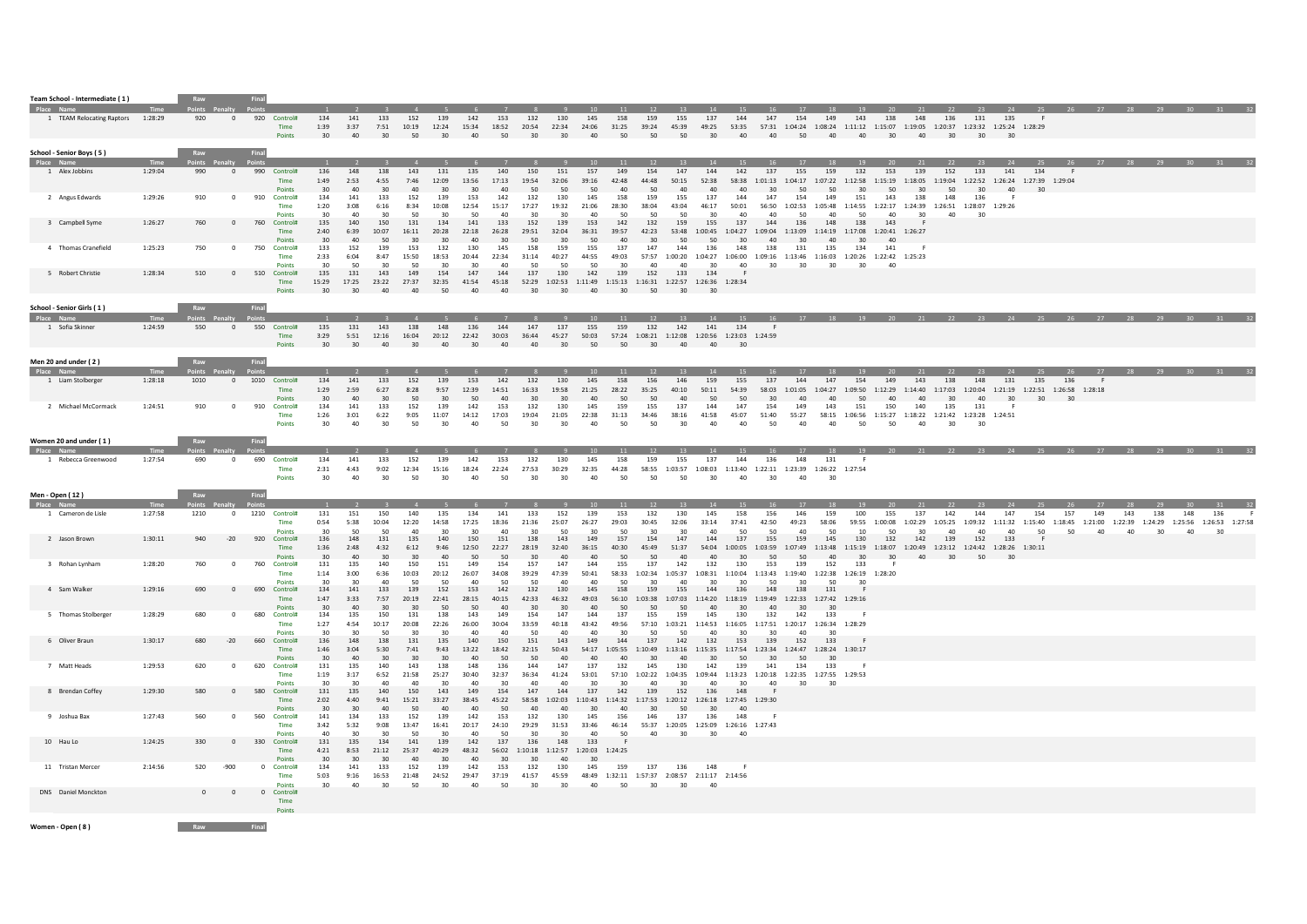| 1 Emma Carruthers<br>1:31:29<br>830<br>$-40$<br>790 Control#<br>134<br>141<br>133<br>152<br>139<br>142<br>153<br>132<br>130<br>145<br>158<br>159<br>155<br>137<br>144<br>136<br>148<br>138<br>143<br>135<br>140<br>F<br>131<br>1:42<br>3:46<br>8:03<br>10:57<br>13:12<br>16:07<br>19:04<br>21:20<br>23:10<br>24:54<br>33:11<br>40:01<br>44:30<br>48:48<br>52:49<br>57:27<br>58:45<br>1:01:39<br>1:06:10<br>1:12:28  1:15:14  1:23:05  1:31:29<br>Time<br>50<br>Points<br>30<br>40<br>30<br>50<br>30<br>40<br>30<br>30<br>40<br>50<br>50<br>50<br>30<br>40<br>30<br>40<br>30<br>40<br>30<br>30<br>1:27:50<br>770<br>770<br>134<br>153<br>130<br>158<br>159<br>137<br>148<br>138<br>143<br>131<br>2 Fiona Mcbryde<br>$\mathbf 0$<br>Control#<br>141<br>133<br>152<br>139<br>145<br>155<br>144<br>136<br>135<br>150<br>Time<br>1:54<br>4:06<br>8:21<br>11:20<br>13:31<br>17:23<br>21:27<br>23:17<br>31:04<br>39:51<br>44:36<br>48:47<br>54:11<br>59:55 1:01:31 1:04:45 1:09:07 1:15:08 1:17:49 1:22:08 1:27:50<br>Points<br>40<br>30<br>50<br>40<br>50<br>50<br>30<br>40<br>30<br>40<br>30<br>40<br>30<br>30<br>50<br>490<br>134<br>139<br>145<br>132<br>153<br>137<br>148<br>3 Anna Henwood<br>1:26:48<br>490<br>$\mathbf 0$<br>Control#<br>141<br>142<br>130<br>144<br>136<br>131<br>135<br>Time<br>2:36<br>5:46<br>23:51<br>30:17<br>38:52<br>42:44<br>47:00<br>50:41<br>1:01:19  1:07:45  1:13:13  1:15:11  1:19:06  1:21:34  1:26:48<br>30<br>40<br>30<br>40<br>30<br>40<br>30<br>50<br>30<br>40<br>30<br>40<br>30<br>30<br><b>Points</b><br>4 An Ran Chen<br>1:25:37<br>440<br>$\circ$<br>440<br>Control#<br>133<br>152<br>139<br>142<br>153<br>132<br>130<br>145<br>137<br>144<br>136<br>148<br>Time<br>3:09<br>8:01<br>11:10<br>17:21<br>25:24<br>33:07<br>35:22<br>37:38<br>1:10:12 1:16:33 1:21:29 1:23:04 1:25:37<br>50<br>30<br>30<br>40<br>40<br>30<br>30<br>Point<br>40<br>350<br>143<br>147<br>144<br>5 Isobel Campbel<br>1:26:16<br>350<br>$\mathbf 0$<br>Control#<br>131<br>135<br>149<br>137<br>139<br>141<br>134<br>Time<br>3:02<br>6:20<br>18:34<br>23:58<br>41:38<br>47:52<br>57:39 1:13:34 1:21:28 1:24:01 1:26:16<br>Points<br>30<br>30<br>40<br>40<br>40<br>40<br>30<br>30<br>40<br>30<br>1:28:10<br>260<br>260<br>133<br>137<br>142<br>132<br>153<br>139<br>152<br>6 Jasmine Zhang<br>$\mathbf 0$<br>Control#<br>Time<br>5:27<br>30:58<br>39:39<br>46:50<br>56:59 1:12:10 1:17:29 1:28:10<br>40<br>30<br>50<br>50<br>Points<br>620<br>131<br>134<br>152<br>139<br>142<br>7 Bianca Mercer<br>2:14:57<br>$-900$<br>0 Control#<br>135<br>141<br>133<br>153<br>132<br>130<br>145<br>159<br>137<br>144<br>136<br>148<br>24:48<br>29:39 37:22 41:53 45:47<br>48:44 1:32:57 1:57:19 2:04:20 2:08:54 2:11:12 2:14:57<br>Time<br>1:33<br>3:47<br>8:01<br>10:18<br>16:44<br>21:53<br>Points<br>30<br>30<br>30<br>40<br>30<br>50<br>30<br>40<br>50<br>30<br>30<br>40<br>50<br>30<br>40<br>30<br>40<br>DNS Lara Molloy<br>$\circ$<br>$\mathbf 0$<br>0 Control#<br>Time<br>Points<br>Men 40 and over (12)<br>Raw<br>Final<br>Place Name<br>13<br>24<br>25<br>10<br>11<br>12<br>14<br>15<br>17<br>18<br>19<br>20<br>21<br>22<br>23<br>16<br>134<br>133<br>152<br>153<br>142<br>132<br>130<br>159<br>155<br>137<br>144<br>147<br>149<br>1 Alexander Hood<br>1:28:22<br>940<br>$^{\circ}$<br>940 Control#<br>141<br>139<br>145<br>154<br>143<br>151<br>150<br>135<br>131<br>148<br>-136<br>- 6<br>1:31<br>3:19<br>7:02<br>10:14<br>12:13<br>16:07<br>19:19<br>22:22<br>24:07<br>25:47<br>32:35<br>36:26<br>40:00<br>44:05<br>47:09<br>53:24<br>56:51<br>59:46<br>1:08:39<br>1:18:18<br>1:20:56<br>1:22:49<br>1:25:01 1:26:20 1:28:22<br>Time<br>30<br>40<br>40<br>40<br>50<br>50<br><b>Points</b><br>30<br>40<br>30<br>50<br>30<br>-50<br>40<br>30<br>40<br>50<br>50<br>30<br>50<br>40<br>30<br>30<br>40<br>30<br>930<br>134<br>1:27:06<br>930<br>132<br>130<br>136<br>148<br>2 Dennis Wakefield<br>$\overline{0}$<br>141<br>133<br>152<br>139<br>142<br>153<br>158<br>159<br>155<br>137<br>147<br>138<br>151<br>150<br>135<br>131<br>Control#<br>145<br>144<br>140<br>7:07<br>Time<br>1:43<br>3:45<br>9:52<br>11:45<br>14:15<br>17:13<br>19:15<br>21:38<br>23:11<br>29:31<br>36:39<br>42:41<br>45:36<br>50:44<br>53:17<br>57:09<br>58:19 1:00:29 1:08:34 1:17:42 1:20:44 1:23:33 1:25:32 1:27:06<br>$30^{\circ}$<br>40<br>50<br>30<br>50<br>30<br>$30^{\circ}$<br>50<br>50<br>50<br>$30^{\circ}$<br>40<br>$30^{\circ}$<br>50<br>Points<br>30<br>40<br>40<br>40<br>40<br>30<br>-50<br>40<br>$30^{\circ}$<br>$30^{\circ}$<br>3 Neill McGowan<br>1:27:53<br>870<br>870 Control#<br>130<br>137<br>$^{\circ}$<br>134<br>141<br>133<br>152<br>139<br>142<br>153<br>132<br>145<br>159<br>155<br>144<br>147<br>154<br>149<br>143<br>138<br>148<br>136<br>131<br>135<br>1:56<br>3:58<br>7:43<br>10:32<br>12:40<br>15:55<br>19:02<br>21:43<br>23:32<br>33:49<br>38:05<br>41:47<br>45:50<br>49:22<br>56:24<br>59:46 1:04:01 1:08:33 1:12:59 1:14:41 1:19:08 1:22:53 1:27:53<br>Time<br>25:13<br>40<br><b>Points</b><br>30<br>40<br>$30^{\circ}$<br>50<br>40<br>50<br>30<br>30<br>40<br>50<br>50<br>30<br>40<br>40<br>50<br>40<br>30<br>40<br>30<br>30<br>30<br>-30<br>780 Control#<br>134<br>132<br>145<br>137<br>150<br>1:26:35<br>780<br>141<br>133<br>152<br>142<br>130<br>159<br>155<br>144<br>136<br>148<br>143<br>131<br>135<br>4 Vaughan Taylor<br>$\overline{0}$<br>139<br>138<br>140<br>4:52<br>8:25<br>14:07<br>18:09<br>20:58<br>22:57<br>25:02<br>38:08<br>43:55<br>48:20<br>52:17<br>Time<br>2:46<br>11:55<br>34:14<br>54:15<br>57:22 1:01:14 1:06:25 1:09:41 1:14:59 1:19:07 1:26:35<br>50<br>Points<br>30<br>40<br>$30^{\circ}$<br>50<br>$30^{\circ}$<br>40<br>$30^{\circ}$<br>$30^{\circ}$<br>40<br>50<br>$30^{\circ}$<br>-40<br>$30^{\circ}$<br>40<br>$30^{\circ}$<br>40<br>$30^{\circ}$<br>30<br>-50<br>40<br>740 Control#<br>134<br>130<br>5 Robert Murphy<br>1:30:09<br>760<br>$-20$<br>141<br>133<br>152<br>139<br>142<br>153<br>132<br>145<br>159<br>155<br>137<br>144<br>147<br>154<br>149<br>143<br>151<br>3:59<br>5:53<br>10:54<br>13:44<br>15:54<br>18:37<br>21:21<br>23:43<br>25:29<br>27:11<br>36:38<br>40:11<br>43:39<br>47:23<br>50:23<br>56:33<br>59:40<br>1:02:49<br>1:18:59 1:30:09<br>Time<br>30<br>40<br>30<br>$\Delta \Omega$<br>50<br>30<br>50<br>30<br>40<br>40<br>50<br>Points<br>30<br>30<br>50<br>40<br>40<br>50<br>730 Control#<br>148<br>1:28:14<br>730<br>134<br>158<br>159<br>155<br>139<br>147<br>136<br>131<br>6 Philip Elworthy<br>$\overline{0}$<br>141<br>153<br>132<br>130<br>145<br>137<br>142<br>152<br>144<br>133<br>2:48<br>15:05<br>19:37<br>21:19<br>51:28<br>57:29<br>59:56<br>1:09:04  1:11:46  1:18:45  1:22:39  1:24:11  1:26:29  1:28:14<br>Time<br>5:19<br>17:41<br>31:10<br>39:30<br>42:49<br>48:13<br>50<br>50<br>50<br>Points<br>30<br>40<br>30<br>$30^{\circ}$<br>40<br>- 50<br>$30^{\circ}$<br>40<br>$30^{\circ}$<br>50<br>40<br>40<br>30<br>30<br>40<br>30<br>530<br>510 Control#<br>133<br>152<br>153<br>130<br>155<br>137<br>147<br>7 Matthew Downs<br>1:30:08<br>$-20$<br>139<br>132<br>145<br>142<br>144<br>143<br>138<br>2:27<br>6:09<br>8:39<br>15:30<br>22:40<br>24:50<br>26:29<br>50:26<br>55:24<br>1:00:37<br>$1:09:11 \qquad 1:12:05 \qquad 1:22:04 \qquad 1:27:05 \qquad 1:30:08$<br>Time<br>Points<br>50<br>30<br>30<br>30<br>40<br>50<br>$30^{\circ}$<br>$\Delta \Omega$<br>40<br>40<br>30<br>50<br>40<br>30<br>1:18:39<br>480 Control#<br>140<br>151<br>143<br>141<br>8 Alexander Behse<br>480<br>$\overline{0}$<br>136<br>148<br>138<br>131<br>150<br>144<br>133<br>134<br>135<br>3:20<br>5:52<br>16:45<br>21:07<br>59:12  1:07:30  1:13:37  1:15:44  1:18:39<br>Time<br>1:55<br>8:45<br>11:28<br>35:05<br>51:21<br>50<br>Points<br>30<br>40<br>$30^{\circ}$<br>30<br>$30^{\circ}$<br>50<br>40<br>40<br>40<br>$30^{\circ}$<br>40<br>30<br>440<br>440 Control#<br>133<br>147<br>9 Shane Bradley<br>1:24:11<br>$^{\circ}$<br>139<br>142<br>132<br>130<br>145<br>137<br>144<br>136<br>141<br>134<br>131<br>- 6<br>2:46<br>8:36<br>11:51<br>19:11<br>21:49<br>23:55<br>37:18<br>46:00<br>49:30<br>58:57<br>$1:15:42 \quad 1:18:08 \quad 1:22:21 \quad 1:24:11$<br>Time<br>Points<br>30<br>30<br>40<br>30<br>30<br>40<br>30<br>40<br>40<br>30<br>40<br>30<br>30<br>440 Control#<br>10 Takaaki Hatanaka<br>1:25:43<br>440<br>$\overline{0}$<br>100<br>144<br>147<br>137<br>132<br>130<br>145<br>142<br>139<br>133<br>131<br>135<br>134<br>136<br>15:09<br>30:53<br>32:48<br>52:56 1:07:36 1:11:10 1:13:28 1:21:00 1:24:12 1:25:43<br>Time<br>0:01<br>8:31<br>23:24<br>27:27<br>39:18<br>Points<br>10<br>40<br>40<br>30<br>$30^{\circ}$<br>30<br>40<br>40<br>30<br>30<br>30<br>30<br>30<br>30<br>330<br>330 Control#<br>142<br>137<br>136<br>11 Roger Woodroofe<br>1:28:11<br>$\Omega$<br>134<br>141<br>139<br>152<br>100<br>133<br>148<br>22:25<br>26:58<br>40:39<br>44:15<br>59:55<br>59:56<br>1:00:29<br>$1:10:46 \qquad 1:24:28 \qquad 1:26:19 \qquad 1:28:11$<br>Time<br>30<br>Points<br>30<br>40<br>30<br>50<br>10<br>40<br>$30^{\circ}$<br>$30^{\circ}$<br>40<br>155<br>137<br>12 Paul Ayres<br>1:23:46<br>250<br>$\mathbf{0}$<br>250 Control#<br>142<br>132<br>130<br>141<br>134<br>26:02<br>40:46<br>45:42<br>50:16<br>53:29  1:16:16  1:21:18  1:23:46<br>Time<br>50<br>30<br>40<br>Points<br>30<br>30<br>40<br>30<br>Men's Team (8)<br>Raw<br>Final<br>Place Name<br>$-4$<br>10<br>11<br>12<br>13<br>14<br>15<br>18<br>22<br>-17<br>1 TEAM Jacksonz<br>1:26:01<br>790<br>$\mathbf 0$<br>790 Control#<br>133<br>152<br>139<br>142<br>153<br>132<br>130<br>145<br>158<br>159<br>155<br>137<br>144<br>136<br>148<br>138<br>143<br>131<br>135<br>134<br>141<br>2:23<br>5:51<br>9:00<br>11:45<br>15:04<br>18:21<br>20:30<br>22:21<br>32:46<br>42:42<br>46:15<br>50:27<br>54:44<br>59:37<br>1:00:57<br>1:03:53<br>1:08:42<br>1:14:54<br>1:17:15<br>1:21:37 1:23:40 1:26:01<br>Time<br>30<br>50<br>30<br>40<br>50<br>30<br>30<br>40<br>50<br>50<br>50<br>30<br>40<br>30<br>40<br>30<br>40<br>30<br>30<br><b>Points</b><br>30<br>40<br>2 TEAM The A Team<br>1:27:35<br>730<br>134<br>130<br>145<br>137<br>139<br>152<br>144<br>147<br>154<br>138<br>136<br>131<br>135<br>140<br>730<br>$\mathsf 0$<br>Control#<br>141<br>132<br>142<br>149<br>143<br>148<br>12:58<br>3:49<br>15:01<br>21:27<br>36:50<br>58:13 1:03:11 1:08:14 1:09:55 1:13:26 1:15:29 1:20:21 1:27:35<br>Time<br>1:50<br>18:45<br>25:08<br>29:13<br>31:45<br>40:11<br>50:08<br>54:53<br>30 <sub>2</sub><br>30<br>Points<br>30<br>$\Delta \Omega$<br>30<br>40<br>20<br>$\Delta \Omega$<br>20<br>20<br>50<br>$\Lambda$ <sup>0</sup><br>$\Lambda$ <sup><math>\Omega</math></sup><br>50<br>$\Delta$ 0<br>$\Delta$ 0<br>20<br>AC<br>30<br>40<br>3 TEAM Flying Kakapo's<br>1:28:41<br>540<br>$\mathbf 0$<br>540<br>Control#<br>133<br>152<br>139<br>153<br>132<br>130<br>145<br>142<br>137<br>147<br>144<br>136<br>148<br>138<br>131<br>3:03<br>11:19<br>8:26<br>30:52<br>34:32<br>36:23<br>38:40<br>45:31<br>50:18<br>59:30<br>1:02:33 1:11:37 1:13:47 1:18:16<br>$1:27:06$ $1:28:41$<br>Time<br>30<br>50<br>30<br>50<br>30<br>30<br>40<br>40<br>30<br>40<br>40<br>Points<br>40<br>30<br>30<br>30<br>4 TEAM Double Ds<br>520<br>$\mathbf 0$<br>520<br>131<br>135<br>134<br>141<br>133<br>152<br>139<br>142<br>132<br>130<br>137<br>144<br>136<br>148<br>1:28:49<br>Control#<br>145<br>4:26<br>12:43<br>35:37<br>38:53<br>58:38 1:01:22 1:14:10 1:19:55 1:24:40 1:25:52 1:28:49<br>Time<br>1:56<br>15:33<br>22:45<br>51:14<br>55:52<br>50<br>Point<br>30<br>30<br>30<br>40<br>20<br>30 <sub>0</sub><br>40<br>30<br>20<br>$\Lambda$ <sup><math>\Omega</math></sup><br>30<br>40<br>30<br>40<br>5 TEAM Morrison<br>1:16:50<br>450<br>$\mathbf 0$<br>450<br>Control#<br>134<br>135<br>131<br>138<br>143<br>149<br>157<br>154<br>147<br>144<br>136<br>148<br>4:29<br>10:12<br>13:46<br>18:08<br>23:59<br>28:47<br>35:07<br>46:46<br>56:21  1:02:45  1:12:05  1:14:17  1:16:50<br>Time<br>30<br>30<br>30<br>30<br>40<br>40<br>50<br>50<br>40<br>30<br><b>Points</b><br>40<br>40<br>6 TEAM Forsyth<br>350<br>134<br>139<br>142<br>153<br>132<br>130<br>137<br>136<br>1:26:29<br>350<br>$\mathsf 0$<br>Control#<br>141<br>148<br>3:42<br>19:43<br>25:37<br>33:30<br>48:59<br>52:39 1:06:48 1:21:01 1:23:14 1:26:29<br>Time<br>6:11<br>30<br>Points<br>30<br>40<br>30<br>40<br>50<br>20<br>20<br>30<br>7 TEAM Flying blind 1<br>1:26:42<br>350<br>$\mathsf 0$<br>350<br>Control#<br>134<br>141<br>139<br>142<br>153<br>132<br>130<br>137<br>136<br>148<br>49:02<br>4:10<br>8:03<br>18:30<br>26:04<br>33:25<br>52:42 1:06:46 1:21:09 1:23:16 1:26:42<br>Time<br>30<br><b>Points</b><br>30<br>40<br>30<br>40<br>50<br>30<br>30<br>30<br>40 | Place Name | Time | Points Penalty Points |  |  |  |  |  |  |  | <sup>12</sup> |  |  |  |  |  | 23 |  |  |  |  |
|-----------------------------------------------------------------------------------------------------------------------------------------------------------------------------------------------------------------------------------------------------------------------------------------------------------------------------------------------------------------------------------------------------------------------------------------------------------------------------------------------------------------------------------------------------------------------------------------------------------------------------------------------------------------------------------------------------------------------------------------------------------------------------------------------------------------------------------------------------------------------------------------------------------------------------------------------------------------------------------------------------------------------------------------------------------------------------------------------------------------------------------------------------------------------------------------------------------------------------------------------------------------------------------------------------------------------------------------------------------------------------------------------------------------------------------------------------------------------------------------------------------------------------------------------------------------------------------------------------------------------------------------------------------------------------------------------------------------------------------------------------------------------------------------------------------------------------------------------------------------------------------------------------------------------------------------------------------------------------------------------------------------------------------------------------------------------------------------------------------------------------------------------------------------------------------------------------------------------------------------------------------------------------------------------------------------------------------------------------------------------------------------------------------------------------------------------------------------------------------------------------------------------------------------------------------------------------------------------------------------------------------------------------------------------------------------------------------------------------------------------------------------------------------------------------------------------------------------------------------------------------------------------------------------------------------------------------------------------------------------------------------------------------------------------------------------------------------------------------------------------------------------------------------------------------------------------------------------------------------------------------------------------------------------------------------------------------------------------------------------------------------------------------------------------------------------------------------------------------------------------------------------------------------------------------------------------------------------------------------------------------------------------------------------------------------------------------------------------------------------------------------------------------------------------------------------------------------------------------------------------------------------------------------------------------------------------------------------------------------------------------------------------------------------------------------------------------------------------------------------------------------------------------------------------------------------------------------------------------------------------------------------------------------------------------------------------------------------------------------------------------------------------------------------------------------------------------------------------------------------------------------------------------------------------------------------------------------------------------------------------------------------------------------------------------------------------------------------------------------------------------------------------------------------------------------------------------------------------------------------------------------------------------------------------------------------------------------------------------------------------------------------------------------------------------------------------------------------------------------------------------------------------------------------------------------------------------------------------------------------------------------------------------------------------------------------------------------------------------------------------------------------------------------------------------------------------------------------------------------------------------------------------------------------------------------------------------------------------------------------------------------------------------------------------------------------------------------------------------------------------------------------------------------------------------------------------------------------------------------------------------------------------------------------------------------------------------------------------------------------------------------------------------------------------------------------------------------------------------------------------------------------------------------------------------------------------------------------------------------------------------------------------------------------------------------------------------------------------------------------------------------------------------------------------------------------------------------------------------------------------------------------------------------------------------------------------------------------------------------------------------------------------------------------------------------------------------------------------------------------------------------------------------------------------------------------------------------------------------------------------------------------------------------------------------------------------------------------------------------------------------------------------------------------------------------------------------------------------------------------------------------------------------------------------------------------------------------------------------------------------------------------------------------------------------------------------------------------------------------------------------------------------------------------------------------------------------------------------------------------------------------------------------------------------------------------------------------------------------------------------------------------------------------------------------------------------------------------------------------------------------------------------------------------------------------------------------------------------------------------------------------------------------------------------------------------------------------------------------------------------------------------------------------------------------------------------------------------------------------------------------------------------------------------------------------------------------------------------------------------------------------------------------------------------------------------------------------------------------------------------------------------------------------------------------------------------------------------------------------------------------------------------------------------------------------------------------------------------------------------------------------------------------------------------------------------------------------------------------------------------------------------------------------------------------------------------------------------------------------------------------------------------------------------------------------------------------------------------------------------------------------------------------------------------------------------------------------------------------------------------------------------------------------------------------------------------------------------------------------------------------------------------------------------------------------------------------------------------------------------------------------------------------------------------------------------------------------------------------------------------------------------------------------------------------------------------------------------------------------------------------------------------------------------------------------------------------------------------------------------------------------------------------------------------------------------------------------------------------------------------------------------------------------------------------------------------------------------------------------------------------------------------------------------------------------------------------------------------------------------------------------------------------------------------------------------------------------------------------------------------------------------------------------------------------------------------------------------------------------------------------------------------------------------------------------------------------------------------------------------------------------------------------------------------------------------------------------------------------------------------------------------------------------------------------------------------------------------------------------------------------------------------------------------------------------------------------------------------------------------------------------------------------------------------------------------------------------------------------------------------------------------------------------------------------------------------------------------------------------------------------------------------------------------------------------------------------------------------------------------------------------------------------------------------------------------------------------------------------------------------------------------------------------------------------------------------------------------------------------------------------------------------------------------------------------------------------------------------------------------------------------------------------------------------------------------------------------------------------------------------------------------------------------------------------------------------------------------------------------------------------------------------------------------------------------------------------------------------------------------------------------------------------------------------------------------------------------------------------------------------------------------------------------------------------------------------------------------------------------------------------------------------------------------------------------------------------------------------------------------------------------------------------------------------------------------------------------------------------------------------------------------------------------------------------------------------------------------------------------------------------------------------------------------------|------------|------|-----------------------|--|--|--|--|--|--|--|---------------|--|--|--|--|--|----|--|--|--|--|
|                                                                                                                                                                                                                                                                                                                                                                                                                                                                                                                                                                                                                                                                                                                                                                                                                                                                                                                                                                                                                                                                                                                                                                                                                                                                                                                                                                                                                                                                                                                                                                                                                                                                                                                                                                                                                                                                                                                                                                                                                                                                                                                                                                                                                                                                                                                                                                                                                                                                                                                                                                                                                                                                                                                                                                                                                                                                                                                                                                                                                                                                                                                                                                                                                                                                                                                                                                                                                                                                                                                                                                                                                                                                                                                                                                                                                                                                                                                                                                                                                                                                                                                                                                                                                                                                                                                                                                                                                                                                                                                                                                                                                                                                                                                                                                                                                                                                                                                                                                                                                                                                                                                                                                                                                                                                                                                                                                                                                                                                                                                                                                                                                                                                                                                                                                                                                                                                                                                                                                                                                                                                                                                                                                                                                                                                                                                                                                                                                                                                                                                                                                                                                                                                                                                                                                                                                                                                                                                                                                                                                                                                                                                                                                                                                                                                                                                                                                                                                                                                                                                                                                                                                                                                                                                                                                                                                                                                                                                                                                                                                                                                                                                                                                                                                                                                                                                                                                                                                                                                                                                                                                                                                                                                                                                                                                                                                                                                                                                                                                                                                                                                                                                                                                                                                                                                                                                                                                                                                                                                                                                                                                                                                                                                                                                                                                                                                                                                                                                                                                                                                                                                                                                                                                                                                                                                                                                                                                                                                                                                                                                                                                                                                                                                                                                                                                                                                                                                                                                                                                                                                                                                                                                                                                                                                                                                                                                                                                                                                                                                                                                                                                                                                                                                                                                                                                                                                                                                                                                                                                                                                                                                                                                                                                                                                                                                                                                                                                                                                                                                                                                                                                                                                                                                       |            |      |                       |  |  |  |  |  |  |  |               |  |  |  |  |  |    |  |  |  |  |
|                                                                                                                                                                                                                                                                                                                                                                                                                                                                                                                                                                                                                                                                                                                                                                                                                                                                                                                                                                                                                                                                                                                                                                                                                                                                                                                                                                                                                                                                                                                                                                                                                                                                                                                                                                                                                                                                                                                                                                                                                                                                                                                                                                                                                                                                                                                                                                                                                                                                                                                                                                                                                                                                                                                                                                                                                                                                                                                                                                                                                                                                                                                                                                                                                                                                                                                                                                                                                                                                                                                                                                                                                                                                                                                                                                                                                                                                                                                                                                                                                                                                                                                                                                                                                                                                                                                                                                                                                                                                                                                                                                                                                                                                                                                                                                                                                                                                                                                                                                                                                                                                                                                                                                                                                                                                                                                                                                                                                                                                                                                                                                                                                                                                                                                                                                                                                                                                                                                                                                                                                                                                                                                                                                                                                                                                                                                                                                                                                                                                                                                                                                                                                                                                                                                                                                                                                                                                                                                                                                                                                                                                                                                                                                                                                                                                                                                                                                                                                                                                                                                                                                                                                                                                                                                                                                                                                                                                                                                                                                                                                                                                                                                                                                                                                                                                                                                                                                                                                                                                                                                                                                                                                                                                                                                                                                                                                                                                                                                                                                                                                                                                                                                                                                                                                                                                                                                                                                                                                                                                                                                                                                                                                                                                                                                                                                                                                                                                                                                                                                                                                                                                                                                                                                                                                                                                                                                                                                                                                                                                                                                                                                                                                                                                                                                                                                                                                                                                                                                                                                                                                                                                                                                                                                                                                                                                                                                                                                                                                                                                                                                                                                                                                                                                                                                                                                                                                                                                                                                                                                                                                                                                                                                                                                                                                                                                                                                                                                                                                                                                                                                                                                                                                                                                       |            |      |                       |  |  |  |  |  |  |  |               |  |  |  |  |  |    |  |  |  |  |
|                                                                                                                                                                                                                                                                                                                                                                                                                                                                                                                                                                                                                                                                                                                                                                                                                                                                                                                                                                                                                                                                                                                                                                                                                                                                                                                                                                                                                                                                                                                                                                                                                                                                                                                                                                                                                                                                                                                                                                                                                                                                                                                                                                                                                                                                                                                                                                                                                                                                                                                                                                                                                                                                                                                                                                                                                                                                                                                                                                                                                                                                                                                                                                                                                                                                                                                                                                                                                                                                                                                                                                                                                                                                                                                                                                                                                                                                                                                                                                                                                                                                                                                                                                                                                                                                                                                                                                                                                                                                                                                                                                                                                                                                                                                                                                                                                                                                                                                                                                                                                                                                                                                                                                                                                                                                                                                                                                                                                                                                                                                                                                                                                                                                                                                                                                                                                                                                                                                                                                                                                                                                                                                                                                                                                                                                                                                                                                                                                                                                                                                                                                                                                                                                                                                                                                                                                                                                                                                                                                                                                                                                                                                                                                                                                                                                                                                                                                                                                                                                                                                                                                                                                                                                                                                                                                                                                                                                                                                                                                                                                                                                                                                                                                                                                                                                                                                                                                                                                                                                                                                                                                                                                                                                                                                                                                                                                                                                                                                                                                                                                                                                                                                                                                                                                                                                                                                                                                                                                                                                                                                                                                                                                                                                                                                                                                                                                                                                                                                                                                                                                                                                                                                                                                                                                                                                                                                                                                                                                                                                                                                                                                                                                                                                                                                                                                                                                                                                                                                                                                                                                                                                                                                                                                                                                                                                                                                                                                                                                                                                                                                                                                                                                                                                                                                                                                                                                                                                                                                                                                                                                                                                                                                                                                                                                                                                                                                                                                                                                                                                                                                                                                                                                                                                       |            |      |                       |  |  |  |  |  |  |  |               |  |  |  |  |  |    |  |  |  |  |
|                                                                                                                                                                                                                                                                                                                                                                                                                                                                                                                                                                                                                                                                                                                                                                                                                                                                                                                                                                                                                                                                                                                                                                                                                                                                                                                                                                                                                                                                                                                                                                                                                                                                                                                                                                                                                                                                                                                                                                                                                                                                                                                                                                                                                                                                                                                                                                                                                                                                                                                                                                                                                                                                                                                                                                                                                                                                                                                                                                                                                                                                                                                                                                                                                                                                                                                                                                                                                                                                                                                                                                                                                                                                                                                                                                                                                                                                                                                                                                                                                                                                                                                                                                                                                                                                                                                                                                                                                                                                                                                                                                                                                                                                                                                                                                                                                                                                                                                                                                                                                                                                                                                                                                                                                                                                                                                                                                                                                                                                                                                                                                                                                                                                                                                                                                                                                                                                                                                                                                                                                                                                                                                                                                                                                                                                                                                                                                                                                                                                                                                                                                                                                                                                                                                                                                                                                                                                                                                                                                                                                                                                                                                                                                                                                                                                                                                                                                                                                                                                                                                                                                                                                                                                                                                                                                                                                                                                                                                                                                                                                                                                                                                                                                                                                                                                                                                                                                                                                                                                                                                                                                                                                                                                                                                                                                                                                                                                                                                                                                                                                                                                                                                                                                                                                                                                                                                                                                                                                                                                                                                                                                                                                                                                                                                                                                                                                                                                                                                                                                                                                                                                                                                                                                                                                                                                                                                                                                                                                                                                                                                                                                                                                                                                                                                                                                                                                                                                                                                                                                                                                                                                                                                                                                                                                                                                                                                                                                                                                                                                                                                                                                                                                                                                                                                                                                                                                                                                                                                                                                                                                                                                                                                                                                                                                                                                                                                                                                                                                                                                                                                                                                                                                                                                       |            |      |                       |  |  |  |  |  |  |  |               |  |  |  |  |  |    |  |  |  |  |
|                                                                                                                                                                                                                                                                                                                                                                                                                                                                                                                                                                                                                                                                                                                                                                                                                                                                                                                                                                                                                                                                                                                                                                                                                                                                                                                                                                                                                                                                                                                                                                                                                                                                                                                                                                                                                                                                                                                                                                                                                                                                                                                                                                                                                                                                                                                                                                                                                                                                                                                                                                                                                                                                                                                                                                                                                                                                                                                                                                                                                                                                                                                                                                                                                                                                                                                                                                                                                                                                                                                                                                                                                                                                                                                                                                                                                                                                                                                                                                                                                                                                                                                                                                                                                                                                                                                                                                                                                                                                                                                                                                                                                                                                                                                                                                                                                                                                                                                                                                                                                                                                                                                                                                                                                                                                                                                                                                                                                                                                                                                                                                                                                                                                                                                                                                                                                                                                                                                                                                                                                                                                                                                                                                                                                                                                                                                                                                                                                                                                                                                                                                                                                                                                                                                                                                                                                                                                                                                                                                                                                                                                                                                                                                                                                                                                                                                                                                                                                                                                                                                                                                                                                                                                                                                                                                                                                                                                                                                                                                                                                                                                                                                                                                                                                                                                                                                                                                                                                                                                                                                                                                                                                                                                                                                                                                                                                                                                                                                                                                                                                                                                                                                                                                                                                                                                                                                                                                                                                                                                                                                                                                                                                                                                                                                                                                                                                                                                                                                                                                                                                                                                                                                                                                                                                                                                                                                                                                                                                                                                                                                                                                                                                                                                                                                                                                                                                                                                                                                                                                                                                                                                                                                                                                                                                                                                                                                                                                                                                                                                                                                                                                                                                                                                                                                                                                                                                                                                                                                                                                                                                                                                                                                                                                                                                                                                                                                                                                                                                                                                                                                                                                                                                                                                       |            |      |                       |  |  |  |  |  |  |  |               |  |  |  |  |  |    |  |  |  |  |
|                                                                                                                                                                                                                                                                                                                                                                                                                                                                                                                                                                                                                                                                                                                                                                                                                                                                                                                                                                                                                                                                                                                                                                                                                                                                                                                                                                                                                                                                                                                                                                                                                                                                                                                                                                                                                                                                                                                                                                                                                                                                                                                                                                                                                                                                                                                                                                                                                                                                                                                                                                                                                                                                                                                                                                                                                                                                                                                                                                                                                                                                                                                                                                                                                                                                                                                                                                                                                                                                                                                                                                                                                                                                                                                                                                                                                                                                                                                                                                                                                                                                                                                                                                                                                                                                                                                                                                                                                                                                                                                                                                                                                                                                                                                                                                                                                                                                                                                                                                                                                                                                                                                                                                                                                                                                                                                                                                                                                                                                                                                                                                                                                                                                                                                                                                                                                                                                                                                                                                                                                                                                                                                                                                                                                                                                                                                                                                                                                                                                                                                                                                                                                                                                                                                                                                                                                                                                                                                                                                                                                                                                                                                                                                                                                                                                                                                                                                                                                                                                                                                                                                                                                                                                                                                                                                                                                                                                                                                                                                                                                                                                                                                                                                                                                                                                                                                                                                                                                                                                                                                                                                                                                                                                                                                                                                                                                                                                                                                                                                                                                                                                                                                                                                                                                                                                                                                                                                                                                                                                                                                                                                                                                                                                                                                                                                                                                                                                                                                                                                                                                                                                                                                                                                                                                                                                                                                                                                                                                                                                                                                                                                                                                                                                                                                                                                                                                                                                                                                                                                                                                                                                                                                                                                                                                                                                                                                                                                                                                                                                                                                                                                                                                                                                                                                                                                                                                                                                                                                                                                                                                                                                                                                                                                                                                                                                                                                                                                                                                                                                                                                                                                                                                                                                       |            |      |                       |  |  |  |  |  |  |  |               |  |  |  |  |  |    |  |  |  |  |
|                                                                                                                                                                                                                                                                                                                                                                                                                                                                                                                                                                                                                                                                                                                                                                                                                                                                                                                                                                                                                                                                                                                                                                                                                                                                                                                                                                                                                                                                                                                                                                                                                                                                                                                                                                                                                                                                                                                                                                                                                                                                                                                                                                                                                                                                                                                                                                                                                                                                                                                                                                                                                                                                                                                                                                                                                                                                                                                                                                                                                                                                                                                                                                                                                                                                                                                                                                                                                                                                                                                                                                                                                                                                                                                                                                                                                                                                                                                                                                                                                                                                                                                                                                                                                                                                                                                                                                                                                                                                                                                                                                                                                                                                                                                                                                                                                                                                                                                                                                                                                                                                                                                                                                                                                                                                                                                                                                                                                                                                                                                                                                                                                                                                                                                                                                                                                                                                                                                                                                                                                                                                                                                                                                                                                                                                                                                                                                                                                                                                                                                                                                                                                                                                                                                                                                                                                                                                                                                                                                                                                                                                                                                                                                                                                                                                                                                                                                                                                                                                                                                                                                                                                                                                                                                                                                                                                                                                                                                                                                                                                                                                                                                                                                                                                                                                                                                                                                                                                                                                                                                                                                                                                                                                                                                                                                                                                                                                                                                                                                                                                                                                                                                                                                                                                                                                                                                                                                                                                                                                                                                                                                                                                                                                                                                                                                                                                                                                                                                                                                                                                                                                                                                                                                                                                                                                                                                                                                                                                                                                                                                                                                                                                                                                                                                                                                                                                                                                                                                                                                                                                                                                                                                                                                                                                                                                                                                                                                                                                                                                                                                                                                                                                                                                                                                                                                                                                                                                                                                                                                                                                                                                                                                                                                                                                                                                                                                                                                                                                                                                                                                                                                                                                                                                       |            |      |                       |  |  |  |  |  |  |  |               |  |  |  |  |  |    |  |  |  |  |
|                                                                                                                                                                                                                                                                                                                                                                                                                                                                                                                                                                                                                                                                                                                                                                                                                                                                                                                                                                                                                                                                                                                                                                                                                                                                                                                                                                                                                                                                                                                                                                                                                                                                                                                                                                                                                                                                                                                                                                                                                                                                                                                                                                                                                                                                                                                                                                                                                                                                                                                                                                                                                                                                                                                                                                                                                                                                                                                                                                                                                                                                                                                                                                                                                                                                                                                                                                                                                                                                                                                                                                                                                                                                                                                                                                                                                                                                                                                                                                                                                                                                                                                                                                                                                                                                                                                                                                                                                                                                                                                                                                                                                                                                                                                                                                                                                                                                                                                                                                                                                                                                                                                                                                                                                                                                                                                                                                                                                                                                                                                                                                                                                                                                                                                                                                                                                                                                                                                                                                                                                                                                                                                                                                                                                                                                                                                                                                                                                                                                                                                                                                                                                                                                                                                                                                                                                                                                                                                                                                                                                                                                                                                                                                                                                                                                                                                                                                                                                                                                                                                                                                                                                                                                                                                                                                                                                                                                                                                                                                                                                                                                                                                                                                                                                                                                                                                                                                                                                                                                                                                                                                                                                                                                                                                                                                                                                                                                                                                                                                                                                                                                                                                                                                                                                                                                                                                                                                                                                                                                                                                                                                                                                                                                                                                                                                                                                                                                                                                                                                                                                                                                                                                                                                                                                                                                                                                                                                                                                                                                                                                                                                                                                                                                                                                                                                                                                                                                                                                                                                                                                                                                                                                                                                                                                                                                                                                                                                                                                                                                                                                                                                                                                                                                                                                                                                                                                                                                                                                                                                                                                                                                                                                                                                                                                                                                                                                                                                                                                                                                                                                                                                                                                                                                       |            |      |                       |  |  |  |  |  |  |  |               |  |  |  |  |  |    |  |  |  |  |
|                                                                                                                                                                                                                                                                                                                                                                                                                                                                                                                                                                                                                                                                                                                                                                                                                                                                                                                                                                                                                                                                                                                                                                                                                                                                                                                                                                                                                                                                                                                                                                                                                                                                                                                                                                                                                                                                                                                                                                                                                                                                                                                                                                                                                                                                                                                                                                                                                                                                                                                                                                                                                                                                                                                                                                                                                                                                                                                                                                                                                                                                                                                                                                                                                                                                                                                                                                                                                                                                                                                                                                                                                                                                                                                                                                                                                                                                                                                                                                                                                                                                                                                                                                                                                                                                                                                                                                                                                                                                                                                                                                                                                                                                                                                                                                                                                                                                                                                                                                                                                                                                                                                                                                                                                                                                                                                                                                                                                                                                                                                                                                                                                                                                                                                                                                                                                                                                                                                                                                                                                                                                                                                                                                                                                                                                                                                                                                                                                                                                                                                                                                                                                                                                                                                                                                                                                                                                                                                                                                                                                                                                                                                                                                                                                                                                                                                                                                                                                                                                                                                                                                                                                                                                                                                                                                                                                                                                                                                                                                                                                                                                                                                                                                                                                                                                                                                                                                                                                                                                                                                                                                                                                                                                                                                                                                                                                                                                                                                                                                                                                                                                                                                                                                                                                                                                                                                                                                                                                                                                                                                                                                                                                                                                                                                                                                                                                                                                                                                                                                                                                                                                                                                                                                                                                                                                                                                                                                                                                                                                                                                                                                                                                                                                                                                                                                                                                                                                                                                                                                                                                                                                                                                                                                                                                                                                                                                                                                                                                                                                                                                                                                                                                                                                                                                                                                                                                                                                                                                                                                                                                                                                                                                                                                                                                                                                                                                                                                                                                                                                                                                                                                                                                                                                       |            |      |                       |  |  |  |  |  |  |  |               |  |  |  |  |  |    |  |  |  |  |
|                                                                                                                                                                                                                                                                                                                                                                                                                                                                                                                                                                                                                                                                                                                                                                                                                                                                                                                                                                                                                                                                                                                                                                                                                                                                                                                                                                                                                                                                                                                                                                                                                                                                                                                                                                                                                                                                                                                                                                                                                                                                                                                                                                                                                                                                                                                                                                                                                                                                                                                                                                                                                                                                                                                                                                                                                                                                                                                                                                                                                                                                                                                                                                                                                                                                                                                                                                                                                                                                                                                                                                                                                                                                                                                                                                                                                                                                                                                                                                                                                                                                                                                                                                                                                                                                                                                                                                                                                                                                                                                                                                                                                                                                                                                                                                                                                                                                                                                                                                                                                                                                                                                                                                                                                                                                                                                                                                                                                                                                                                                                                                                                                                                                                                                                                                                                                                                                                                                                                                                                                                                                                                                                                                                                                                                                                                                                                                                                                                                                                                                                                                                                                                                                                                                                                                                                                                                                                                                                                                                                                                                                                                                                                                                                                                                                                                                                                                                                                                                                                                                                                                                                                                                                                                                                                                                                                                                                                                                                                                                                                                                                                                                                                                                                                                                                                                                                                                                                                                                                                                                                                                                                                                                                                                                                                                                                                                                                                                                                                                                                                                                                                                                                                                                                                                                                                                                                                                                                                                                                                                                                                                                                                                                                                                                                                                                                                                                                                                                                                                                                                                                                                                                                                                                                                                                                                                                                                                                                                                                                                                                                                                                                                                                                                                                                                                                                                                                                                                                                                                                                                                                                                                                                                                                                                                                                                                                                                                                                                                                                                                                                                                                                                                                                                                                                                                                                                                                                                                                                                                                                                                                                                                                                                                                                                                                                                                                                                                                                                                                                                                                                                                                                                                                                       |            |      |                       |  |  |  |  |  |  |  |               |  |  |  |  |  |    |  |  |  |  |
|                                                                                                                                                                                                                                                                                                                                                                                                                                                                                                                                                                                                                                                                                                                                                                                                                                                                                                                                                                                                                                                                                                                                                                                                                                                                                                                                                                                                                                                                                                                                                                                                                                                                                                                                                                                                                                                                                                                                                                                                                                                                                                                                                                                                                                                                                                                                                                                                                                                                                                                                                                                                                                                                                                                                                                                                                                                                                                                                                                                                                                                                                                                                                                                                                                                                                                                                                                                                                                                                                                                                                                                                                                                                                                                                                                                                                                                                                                                                                                                                                                                                                                                                                                                                                                                                                                                                                                                                                                                                                                                                                                                                                                                                                                                                                                                                                                                                                                                                                                                                                                                                                                                                                                                                                                                                                                                                                                                                                                                                                                                                                                                                                                                                                                                                                                                                                                                                                                                                                                                                                                                                                                                                                                                                                                                                                                                                                                                                                                                                                                                                                                                                                                                                                                                                                                                                                                                                                                                                                                                                                                                                                                                                                                                                                                                                                                                                                                                                                                                                                                                                                                                                                                                                                                                                                                                                                                                                                                                                                                                                                                                                                                                                                                                                                                                                                                                                                                                                                                                                                                                                                                                                                                                                                                                                                                                                                                                                                                                                                                                                                                                                                                                                                                                                                                                                                                                                                                                                                                                                                                                                                                                                                                                                                                                                                                                                                                                                                                                                                                                                                                                                                                                                                                                                                                                                                                                                                                                                                                                                                                                                                                                                                                                                                                                                                                                                                                                                                                                                                                                                                                                                                                                                                                                                                                                                                                                                                                                                                                                                                                                                                                                                                                                                                                                                                                                                                                                                                                                                                                                                                                                                                                                                                                                                                                                                                                                                                                                                                                                                                                                                                                                                                                                                       |            |      |                       |  |  |  |  |  |  |  |               |  |  |  |  |  |    |  |  |  |  |
|                                                                                                                                                                                                                                                                                                                                                                                                                                                                                                                                                                                                                                                                                                                                                                                                                                                                                                                                                                                                                                                                                                                                                                                                                                                                                                                                                                                                                                                                                                                                                                                                                                                                                                                                                                                                                                                                                                                                                                                                                                                                                                                                                                                                                                                                                                                                                                                                                                                                                                                                                                                                                                                                                                                                                                                                                                                                                                                                                                                                                                                                                                                                                                                                                                                                                                                                                                                                                                                                                                                                                                                                                                                                                                                                                                                                                                                                                                                                                                                                                                                                                                                                                                                                                                                                                                                                                                                                                                                                                                                                                                                                                                                                                                                                                                                                                                                                                                                                                                                                                                                                                                                                                                                                                                                                                                                                                                                                                                                                                                                                                                                                                                                                                                                                                                                                                                                                                                                                                                                                                                                                                                                                                                                                                                                                                                                                                                                                                                                                                                                                                                                                                                                                                                                                                                                                                                                                                                                                                                                                                                                                                                                                                                                                                                                                                                                                                                                                                                                                                                                                                                                                                                                                                                                                                                                                                                                                                                                                                                                                                                                                                                                                                                                                                                                                                                                                                                                                                                                                                                                                                                                                                                                                                                                                                                                                                                                                                                                                                                                                                                                                                                                                                                                                                                                                                                                                                                                                                                                                                                                                                                                                                                                                                                                                                                                                                                                                                                                                                                                                                                                                                                                                                                                                                                                                                                                                                                                                                                                                                                                                                                                                                                                                                                                                                                                                                                                                                                                                                                                                                                                                                                                                                                                                                                                                                                                                                                                                                                                                                                                                                                                                                                                                                                                                                                                                                                                                                                                                                                                                                                                                                                                                                                                                                                                                                                                                                                                                                                                                                                                                                                                                                                                                       |            |      |                       |  |  |  |  |  |  |  |               |  |  |  |  |  |    |  |  |  |  |
|                                                                                                                                                                                                                                                                                                                                                                                                                                                                                                                                                                                                                                                                                                                                                                                                                                                                                                                                                                                                                                                                                                                                                                                                                                                                                                                                                                                                                                                                                                                                                                                                                                                                                                                                                                                                                                                                                                                                                                                                                                                                                                                                                                                                                                                                                                                                                                                                                                                                                                                                                                                                                                                                                                                                                                                                                                                                                                                                                                                                                                                                                                                                                                                                                                                                                                                                                                                                                                                                                                                                                                                                                                                                                                                                                                                                                                                                                                                                                                                                                                                                                                                                                                                                                                                                                                                                                                                                                                                                                                                                                                                                                                                                                                                                                                                                                                                                                                                                                                                                                                                                                                                                                                                                                                                                                                                                                                                                                                                                                                                                                                                                                                                                                                                                                                                                                                                                                                                                                                                                                                                                                                                                                                                                                                                                                                                                                                                                                                                                                                                                                                                                                                                                                                                                                                                                                                                                                                                                                                                                                                                                                                                                                                                                                                                                                                                                                                                                                                                                                                                                                                                                                                                                                                                                                                                                                                                                                                                                                                                                                                                                                                                                                                                                                                                                                                                                                                                                                                                                                                                                                                                                                                                                                                                                                                                                                                                                                                                                                                                                                                                                                                                                                                                                                                                                                                                                                                                                                                                                                                                                                                                                                                                                                                                                                                                                                                                                                                                                                                                                                                                                                                                                                                                                                                                                                                                                                                                                                                                                                                                                                                                                                                                                                                                                                                                                                                                                                                                                                                                                                                                                                                                                                                                                                                                                                                                                                                                                                                                                                                                                                                                                                                                                                                                                                                                                                                                                                                                                                                                                                                                                                                                                                                                                                                                                                                                                                                                                                                                                                                                                                                                                                                                                       |            |      |                       |  |  |  |  |  |  |  |               |  |  |  |  |  |    |  |  |  |  |
|                                                                                                                                                                                                                                                                                                                                                                                                                                                                                                                                                                                                                                                                                                                                                                                                                                                                                                                                                                                                                                                                                                                                                                                                                                                                                                                                                                                                                                                                                                                                                                                                                                                                                                                                                                                                                                                                                                                                                                                                                                                                                                                                                                                                                                                                                                                                                                                                                                                                                                                                                                                                                                                                                                                                                                                                                                                                                                                                                                                                                                                                                                                                                                                                                                                                                                                                                                                                                                                                                                                                                                                                                                                                                                                                                                                                                                                                                                                                                                                                                                                                                                                                                                                                                                                                                                                                                                                                                                                                                                                                                                                                                                                                                                                                                                                                                                                                                                                                                                                                                                                                                                                                                                                                                                                                                                                                                                                                                                                                                                                                                                                                                                                                                                                                                                                                                                                                                                                                                                                                                                                                                                                                                                                                                                                                                                                                                                                                                                                                                                                                                                                                                                                                                                                                                                                                                                                                                                                                                                                                                                                                                                                                                                                                                                                                                                                                                                                                                                                                                                                                                                                                                                                                                                                                                                                                                                                                                                                                                                                                                                                                                                                                                                                                                                                                                                                                                                                                                                                                                                                                                                                                                                                                                                                                                                                                                                                                                                                                                                                                                                                                                                                                                                                                                                                                                                                                                                                                                                                                                                                                                                                                                                                                                                                                                                                                                                                                                                                                                                                                                                                                                                                                                                                                                                                                                                                                                                                                                                                                                                                                                                                                                                                                                                                                                                                                                                                                                                                                                                                                                                                                                                                                                                                                                                                                                                                                                                                                                                                                                                                                                                                                                                                                                                                                                                                                                                                                                                                                                                                                                                                                                                                                                                                                                                                                                                                                                                                                                                                                                                                                                                                                                                                                       |            |      |                       |  |  |  |  |  |  |  |               |  |  |  |  |  |    |  |  |  |  |
|                                                                                                                                                                                                                                                                                                                                                                                                                                                                                                                                                                                                                                                                                                                                                                                                                                                                                                                                                                                                                                                                                                                                                                                                                                                                                                                                                                                                                                                                                                                                                                                                                                                                                                                                                                                                                                                                                                                                                                                                                                                                                                                                                                                                                                                                                                                                                                                                                                                                                                                                                                                                                                                                                                                                                                                                                                                                                                                                                                                                                                                                                                                                                                                                                                                                                                                                                                                                                                                                                                                                                                                                                                                                                                                                                                                                                                                                                                                                                                                                                                                                                                                                                                                                                                                                                                                                                                                                                                                                                                                                                                                                                                                                                                                                                                                                                                                                                                                                                                                                                                                                                                                                                                                                                                                                                                                                                                                                                                                                                                                                                                                                                                                                                                                                                                                                                                                                                                                                                                                                                                                                                                                                                                                                                                                                                                                                                                                                                                                                                                                                                                                                                                                                                                                                                                                                                                                                                                                                                                                                                                                                                                                                                                                                                                                                                                                                                                                                                                                                                                                                                                                                                                                                                                                                                                                                                                                                                                                                                                                                                                                                                                                                                                                                                                                                                                                                                                                                                                                                                                                                                                                                                                                                                                                                                                                                                                                                                                                                                                                                                                                                                                                                                                                                                                                                                                                                                                                                                                                                                                                                                                                                                                                                                                                                                                                                                                                                                                                                                                                                                                                                                                                                                                                                                                                                                                                                                                                                                                                                                                                                                                                                                                                                                                                                                                                                                                                                                                                                                                                                                                                                                                                                                                                                                                                                                                                                                                                                                                                                                                                                                                                                                                                                                                                                                                                                                                                                                                                                                                                                                                                                                                                                                                                                                                                                                                                                                                                                                                                                                                                                                                                                                                                                       |            |      |                       |  |  |  |  |  |  |  |               |  |  |  |  |  |    |  |  |  |  |
|                                                                                                                                                                                                                                                                                                                                                                                                                                                                                                                                                                                                                                                                                                                                                                                                                                                                                                                                                                                                                                                                                                                                                                                                                                                                                                                                                                                                                                                                                                                                                                                                                                                                                                                                                                                                                                                                                                                                                                                                                                                                                                                                                                                                                                                                                                                                                                                                                                                                                                                                                                                                                                                                                                                                                                                                                                                                                                                                                                                                                                                                                                                                                                                                                                                                                                                                                                                                                                                                                                                                                                                                                                                                                                                                                                                                                                                                                                                                                                                                                                                                                                                                                                                                                                                                                                                                                                                                                                                                                                                                                                                                                                                                                                                                                                                                                                                                                                                                                                                                                                                                                                                                                                                                                                                                                                                                                                                                                                                                                                                                                                                                                                                                                                                                                                                                                                                                                                                                                                                                                                                                                                                                                                                                                                                                                                                                                                                                                                                                                                                                                                                                                                                                                                                                                                                                                                                                                                                                                                                                                                                                                                                                                                                                                                                                                                                                                                                                                                                                                                                                                                                                                                                                                                                                                                                                                                                                                                                                                                                                                                                                                                                                                                                                                                                                                                                                                                                                                                                                                                                                                                                                                                                                                                                                                                                                                                                                                                                                                                                                                                                                                                                                                                                                                                                                                                                                                                                                                                                                                                                                                                                                                                                                                                                                                                                                                                                                                                                                                                                                                                                                                                                                                                                                                                                                                                                                                                                                                                                                                                                                                                                                                                                                                                                                                                                                                                                                                                                                                                                                                                                                                                                                                                                                                                                                                                                                                                                                                                                                                                                                                                                                                                                                                                                                                                                                                                                                                                                                                                                                                                                                                                                                                                                                                                                                                                                                                                                                                                                                                                                                                                                                                                                                       |            |      |                       |  |  |  |  |  |  |  |               |  |  |  |  |  |    |  |  |  |  |
|                                                                                                                                                                                                                                                                                                                                                                                                                                                                                                                                                                                                                                                                                                                                                                                                                                                                                                                                                                                                                                                                                                                                                                                                                                                                                                                                                                                                                                                                                                                                                                                                                                                                                                                                                                                                                                                                                                                                                                                                                                                                                                                                                                                                                                                                                                                                                                                                                                                                                                                                                                                                                                                                                                                                                                                                                                                                                                                                                                                                                                                                                                                                                                                                                                                                                                                                                                                                                                                                                                                                                                                                                                                                                                                                                                                                                                                                                                                                                                                                                                                                                                                                                                                                                                                                                                                                                                                                                                                                                                                                                                                                                                                                                                                                                                                                                                                                                                                                                                                                                                                                                                                                                                                                                                                                                                                                                                                                                                                                                                                                                                                                                                                                                                                                                                                                                                                                                                                                                                                                                                                                                                                                                                                                                                                                                                                                                                                                                                                                                                                                                                                                                                                                                                                                                                                                                                                                                                                                                                                                                                                                                                                                                                                                                                                                                                                                                                                                                                                                                                                                                                                                                                                                                                                                                                                                                                                                                                                                                                                                                                                                                                                                                                                                                                                                                                                                                                                                                                                                                                                                                                                                                                                                                                                                                                                                                                                                                                                                                                                                                                                                                                                                                                                                                                                                                                                                                                                                                                                                                                                                                                                                                                                                                                                                                                                                                                                                                                                                                                                                                                                                                                                                                                                                                                                                                                                                                                                                                                                                                                                                                                                                                                                                                                                                                                                                                                                                                                                                                                                                                                                                                                                                                                                                                                                                                                                                                                                                                                                                                                                                                                                                                                                                                                                                                                                                                                                                                                                                                                                                                                                                                                                                                                                                                                                                                                                                                                                                                                                                                                                                                                                                                                                                       |            |      |                       |  |  |  |  |  |  |  |               |  |  |  |  |  |    |  |  |  |  |
|                                                                                                                                                                                                                                                                                                                                                                                                                                                                                                                                                                                                                                                                                                                                                                                                                                                                                                                                                                                                                                                                                                                                                                                                                                                                                                                                                                                                                                                                                                                                                                                                                                                                                                                                                                                                                                                                                                                                                                                                                                                                                                                                                                                                                                                                                                                                                                                                                                                                                                                                                                                                                                                                                                                                                                                                                                                                                                                                                                                                                                                                                                                                                                                                                                                                                                                                                                                                                                                                                                                                                                                                                                                                                                                                                                                                                                                                                                                                                                                                                                                                                                                                                                                                                                                                                                                                                                                                                                                                                                                                                                                                                                                                                                                                                                                                                                                                                                                                                                                                                                                                                                                                                                                                                                                                                                                                                                                                                                                                                                                                                                                                                                                                                                                                                                                                                                                                                                                                                                                                                                                                                                                                                                                                                                                                                                                                                                                                                                                                                                                                                                                                                                                                                                                                                                                                                                                                                                                                                                                                                                                                                                                                                                                                                                                                                                                                                                                                                                                                                                                                                                                                                                                                                                                                                                                                                                                                                                                                                                                                                                                                                                                                                                                                                                                                                                                                                                                                                                                                                                                                                                                                                                                                                                                                                                                                                                                                                                                                                                                                                                                                                                                                                                                                                                                                                                                                                                                                                                                                                                                                                                                                                                                                                                                                                                                                                                                                                                                                                                                                                                                                                                                                                                                                                                                                                                                                                                                                                                                                                                                                                                                                                                                                                                                                                                                                                                                                                                                                                                                                                                                                                                                                                                                                                                                                                                                                                                                                                                                                                                                                                                                                                                                                                                                                                                                                                                                                                                                                                                                                                                                                                                                                                                                                                                                                                                                                                                                                                                                                                                                                                                                                                                                                       |            |      |                       |  |  |  |  |  |  |  |               |  |  |  |  |  |    |  |  |  |  |
|                                                                                                                                                                                                                                                                                                                                                                                                                                                                                                                                                                                                                                                                                                                                                                                                                                                                                                                                                                                                                                                                                                                                                                                                                                                                                                                                                                                                                                                                                                                                                                                                                                                                                                                                                                                                                                                                                                                                                                                                                                                                                                                                                                                                                                                                                                                                                                                                                                                                                                                                                                                                                                                                                                                                                                                                                                                                                                                                                                                                                                                                                                                                                                                                                                                                                                                                                                                                                                                                                                                                                                                                                                                                                                                                                                                                                                                                                                                                                                                                                                                                                                                                                                                                                                                                                                                                                                                                                                                                                                                                                                                                                                                                                                                                                                                                                                                                                                                                                                                                                                                                                                                                                                                                                                                                                                                                                                                                                                                                                                                                                                                                                                                                                                                                                                                                                                                                                                                                                                                                                                                                                                                                                                                                                                                                                                                                                                                                                                                                                                                                                                                                                                                                                                                                                                                                                                                                                                                                                                                                                                                                                                                                                                                                                                                                                                                                                                                                                                                                                                                                                                                                                                                                                                                                                                                                                                                                                                                                                                                                                                                                                                                                                                                                                                                                                                                                                                                                                                                                                                                                                                                                                                                                                                                                                                                                                                                                                                                                                                                                                                                                                                                                                                                                                                                                                                                                                                                                                                                                                                                                                                                                                                                                                                                                                                                                                                                                                                                                                                                                                                                                                                                                                                                                                                                                                                                                                                                                                                                                                                                                                                                                                                                                                                                                                                                                                                                                                                                                                                                                                                                                                                                                                                                                                                                                                                                                                                                                                                                                                                                                                                                                                                                                                                                                                                                                                                                                                                                                                                                                                                                                                                                                                                                                                                                                                                                                                                                                                                                                                                                                                                                                                                                                       |            |      |                       |  |  |  |  |  |  |  |               |  |  |  |  |  |    |  |  |  |  |
|                                                                                                                                                                                                                                                                                                                                                                                                                                                                                                                                                                                                                                                                                                                                                                                                                                                                                                                                                                                                                                                                                                                                                                                                                                                                                                                                                                                                                                                                                                                                                                                                                                                                                                                                                                                                                                                                                                                                                                                                                                                                                                                                                                                                                                                                                                                                                                                                                                                                                                                                                                                                                                                                                                                                                                                                                                                                                                                                                                                                                                                                                                                                                                                                                                                                                                                                                                                                                                                                                                                                                                                                                                                                                                                                                                                                                                                                                                                                                                                                                                                                                                                                                                                                                                                                                                                                                                                                                                                                                                                                                                                                                                                                                                                                                                                                                                                                                                                                                                                                                                                                                                                                                                                                                                                                                                                                                                                                                                                                                                                                                                                                                                                                                                                                                                                                                                                                                                                                                                                                                                                                                                                                                                                                                                                                                                                                                                                                                                                                                                                                                                                                                                                                                                                                                                                                                                                                                                                                                                                                                                                                                                                                                                                                                                                                                                                                                                                                                                                                                                                                                                                                                                                                                                                                                                                                                                                                                                                                                                                                                                                                                                                                                                                                                                                                                                                                                                                                                                                                                                                                                                                                                                                                                                                                                                                                                                                                                                                                                                                                                                                                                                                                                                                                                                                                                                                                                                                                                                                                                                                                                                                                                                                                                                                                                                                                                                                                                                                                                                                                                                                                                                                                                                                                                                                                                                                                                                                                                                                                                                                                                                                                                                                                                                                                                                                                                                                                                                                                                                                                                                                                                                                                                                                                                                                                                                                                                                                                                                                                                                                                                                                                                                                                                                                                                                                                                                                                                                                                                                                                                                                                                                                                                                                                                                                                                                                                                                                                                                                                                                                                                                                                                                                                       |            |      |                       |  |  |  |  |  |  |  |               |  |  |  |  |  |    |  |  |  |  |
|                                                                                                                                                                                                                                                                                                                                                                                                                                                                                                                                                                                                                                                                                                                                                                                                                                                                                                                                                                                                                                                                                                                                                                                                                                                                                                                                                                                                                                                                                                                                                                                                                                                                                                                                                                                                                                                                                                                                                                                                                                                                                                                                                                                                                                                                                                                                                                                                                                                                                                                                                                                                                                                                                                                                                                                                                                                                                                                                                                                                                                                                                                                                                                                                                                                                                                                                                                                                                                                                                                                                                                                                                                                                                                                                                                                                                                                                                                                                                                                                                                                                                                                                                                                                                                                                                                                                                                                                                                                                                                                                                                                                                                                                                                                                                                                                                                                                                                                                                                                                                                                                                                                                                                                                                                                                                                                                                                                                                                                                                                                                                                                                                                                                                                                                                                                                                                                                                                                                                                                                                                                                                                                                                                                                                                                                                                                                                                                                                                                                                                                                                                                                                                                                                                                                                                                                                                                                                                                                                                                                                                                                                                                                                                                                                                                                                                                                                                                                                                                                                                                                                                                                                                                                                                                                                                                                                                                                                                                                                                                                                                                                                                                                                                                                                                                                                                                                                                                                                                                                                                                                                                                                                                                                                                                                                                                                                                                                                                                                                                                                                                                                                                                                                                                                                                                                                                                                                                                                                                                                                                                                                                                                                                                                                                                                                                                                                                                                                                                                                                                                                                                                                                                                                                                                                                                                                                                                                                                                                                                                                                                                                                                                                                                                                                                                                                                                                                                                                                                                                                                                                                                                                                                                                                                                                                                                                                                                                                                                                                                                                                                                                                                                                                                                                                                                                                                                                                                                                                                                                                                                                                                                                                                                                                                                                                                                                                                                                                                                                                                                                                                                                                                                                                                                       |            |      |                       |  |  |  |  |  |  |  |               |  |  |  |  |  |    |  |  |  |  |
|                                                                                                                                                                                                                                                                                                                                                                                                                                                                                                                                                                                                                                                                                                                                                                                                                                                                                                                                                                                                                                                                                                                                                                                                                                                                                                                                                                                                                                                                                                                                                                                                                                                                                                                                                                                                                                                                                                                                                                                                                                                                                                                                                                                                                                                                                                                                                                                                                                                                                                                                                                                                                                                                                                                                                                                                                                                                                                                                                                                                                                                                                                                                                                                                                                                                                                                                                                                                                                                                                                                                                                                                                                                                                                                                                                                                                                                                                                                                                                                                                                                                                                                                                                                                                                                                                                                                                                                                                                                                                                                                                                                                                                                                                                                                                                                                                                                                                                                                                                                                                                                                                                                                                                                                                                                                                                                                                                                                                                                                                                                                                                                                                                                                                                                                                                                                                                                                                                                                                                                                                                                                                                                                                                                                                                                                                                                                                                                                                                                                                                                                                                                                                                                                                                                                                                                                                                                                                                                                                                                                                                                                                                                                                                                                                                                                                                                                                                                                                                                                                                                                                                                                                                                                                                                                                                                                                                                                                                                                                                                                                                                                                                                                                                                                                                                                                                                                                                                                                                                                                                                                                                                                                                                                                                                                                                                                                                                                                                                                                                                                                                                                                                                                                                                                                                                                                                                                                                                                                                                                                                                                                                                                                                                                                                                                                                                                                                                                                                                                                                                                                                                                                                                                                                                                                                                                                                                                                                                                                                                                                                                                                                                                                                                                                                                                                                                                                                                                                                                                                                                                                                                                                                                                                                                                                                                                                                                                                                                                                                                                                                                                                                                                                                                                                                                                                                                                                                                                                                                                                                                                                                                                                                                                                                                                                                                                                                                                                                                                                                                                                                                                                                                                                                                                       |            |      |                       |  |  |  |  |  |  |  |               |  |  |  |  |  |    |  |  |  |  |
|                                                                                                                                                                                                                                                                                                                                                                                                                                                                                                                                                                                                                                                                                                                                                                                                                                                                                                                                                                                                                                                                                                                                                                                                                                                                                                                                                                                                                                                                                                                                                                                                                                                                                                                                                                                                                                                                                                                                                                                                                                                                                                                                                                                                                                                                                                                                                                                                                                                                                                                                                                                                                                                                                                                                                                                                                                                                                                                                                                                                                                                                                                                                                                                                                                                                                                                                                                                                                                                                                                                                                                                                                                                                                                                                                                                                                                                                                                                                                                                                                                                                                                                                                                                                                                                                                                                                                                                                                                                                                                                                                                                                                                                                                                                                                                                                                                                                                                                                                                                                                                                                                                                                                                                                                                                                                                                                                                                                                                                                                                                                                                                                                                                                                                                                                                                                                                                                                                                                                                                                                                                                                                                                                                                                                                                                                                                                                                                                                                                                                                                                                                                                                                                                                                                                                                                                                                                                                                                                                                                                                                                                                                                                                                                                                                                                                                                                                                                                                                                                                                                                                                                                                                                                                                                                                                                                                                                                                                                                                                                                                                                                                                                                                                                                                                                                                                                                                                                                                                                                                                                                                                                                                                                                                                                                                                                                                                                                                                                                                                                                                                                                                                                                                                                                                                                                                                                                                                                                                                                                                                                                                                                                                                                                                                                                                                                                                                                                                                                                                                                                                                                                                                                                                                                                                                                                                                                                                                                                                                                                                                                                                                                                                                                                                                                                                                                                                                                                                                                                                                                                                                                                                                                                                                                                                                                                                                                                                                                                                                                                                                                                                                                                                                                                                                                                                                                                                                                                                                                                                                                                                                                                                                                                                                                                                                                                                                                                                                                                                                                                                                                                                                                                                                                                       |            |      |                       |  |  |  |  |  |  |  |               |  |  |  |  |  |    |  |  |  |  |
|                                                                                                                                                                                                                                                                                                                                                                                                                                                                                                                                                                                                                                                                                                                                                                                                                                                                                                                                                                                                                                                                                                                                                                                                                                                                                                                                                                                                                                                                                                                                                                                                                                                                                                                                                                                                                                                                                                                                                                                                                                                                                                                                                                                                                                                                                                                                                                                                                                                                                                                                                                                                                                                                                                                                                                                                                                                                                                                                                                                                                                                                                                                                                                                                                                                                                                                                                                                                                                                                                                                                                                                                                                                                                                                                                                                                                                                                                                                                                                                                                                                                                                                                                                                                                                                                                                                                                                                                                                                                                                                                                                                                                                                                                                                                                                                                                                                                                                                                                                                                                                                                                                                                                                                                                                                                                                                                                                                                                                                                                                                                                                                                                                                                                                                                                                                                                                                                                                                                                                                                                                                                                                                                                                                                                                                                                                                                                                                                                                                                                                                                                                                                                                                                                                                                                                                                                                                                                                                                                                                                                                                                                                                                                                                                                                                                                                                                                                                                                                                                                                                                                                                                                                                                                                                                                                                                                                                                                                                                                                                                                                                                                                                                                                                                                                                                                                                                                                                                                                                                                                                                                                                                                                                                                                                                                                                                                                                                                                                                                                                                                                                                                                                                                                                                                                                                                                                                                                                                                                                                                                                                                                                                                                                                                                                                                                                                                                                                                                                                                                                                                                                                                                                                                                                                                                                                                                                                                                                                                                                                                                                                                                                                                                                                                                                                                                                                                                                                                                                                                                                                                                                                                                                                                                                                                                                                                                                                                                                                                                                                                                                                                                                                                                                                                                                                                                                                                                                                                                                                                                                                                                                                                                                                                                                                                                                                                                                                                                                                                                                                                                                                                                                                                                                                       |            |      |                       |  |  |  |  |  |  |  |               |  |  |  |  |  |    |  |  |  |  |
|                                                                                                                                                                                                                                                                                                                                                                                                                                                                                                                                                                                                                                                                                                                                                                                                                                                                                                                                                                                                                                                                                                                                                                                                                                                                                                                                                                                                                                                                                                                                                                                                                                                                                                                                                                                                                                                                                                                                                                                                                                                                                                                                                                                                                                                                                                                                                                                                                                                                                                                                                                                                                                                                                                                                                                                                                                                                                                                                                                                                                                                                                                                                                                                                                                                                                                                                                                                                                                                                                                                                                                                                                                                                                                                                                                                                                                                                                                                                                                                                                                                                                                                                                                                                                                                                                                                                                                                                                                                                                                                                                                                                                                                                                                                                                                                                                                                                                                                                                                                                                                                                                                                                                                                                                                                                                                                                                                                                                                                                                                                                                                                                                                                                                                                                                                                                                                                                                                                                                                                                                                                                                                                                                                                                                                                                                                                                                                                                                                                                                                                                                                                                                                                                                                                                                                                                                                                                                                                                                                                                                                                                                                                                                                                                                                                                                                                                                                                                                                                                                                                                                                                                                                                                                                                                                                                                                                                                                                                                                                                                                                                                                                                                                                                                                                                                                                                                                                                                                                                                                                                                                                                                                                                                                                                                                                                                                                                                                                                                                                                                                                                                                                                                                                                                                                                                                                                                                                                                                                                                                                                                                                                                                                                                                                                                                                                                                                                                                                                                                                                                                                                                                                                                                                                                                                                                                                                                                                                                                                                                                                                                                                                                                                                                                                                                                                                                                                                                                                                                                                                                                                                                                                                                                                                                                                                                                                                                                                                                                                                                                                                                                                                                                                                                                                                                                                                                                                                                                                                                                                                                                                                                                                                                                                                                                                                                                                                                                                                                                                                                                                                                                                                                                                                                       |            |      |                       |  |  |  |  |  |  |  |               |  |  |  |  |  |    |  |  |  |  |
|                                                                                                                                                                                                                                                                                                                                                                                                                                                                                                                                                                                                                                                                                                                                                                                                                                                                                                                                                                                                                                                                                                                                                                                                                                                                                                                                                                                                                                                                                                                                                                                                                                                                                                                                                                                                                                                                                                                                                                                                                                                                                                                                                                                                                                                                                                                                                                                                                                                                                                                                                                                                                                                                                                                                                                                                                                                                                                                                                                                                                                                                                                                                                                                                                                                                                                                                                                                                                                                                                                                                                                                                                                                                                                                                                                                                                                                                                                                                                                                                                                                                                                                                                                                                                                                                                                                                                                                                                                                                                                                                                                                                                                                                                                                                                                                                                                                                                                                                                                                                                                                                                                                                                                                                                                                                                                                                                                                                                                                                                                                                                                                                                                                                                                                                                                                                                                                                                                                                                                                                                                                                                                                                                                                                                                                                                                                                                                                                                                                                                                                                                                                                                                                                                                                                                                                                                                                                                                                                                                                                                                                                                                                                                                                                                                                                                                                                                                                                                                                                                                                                                                                                                                                                                                                                                                                                                                                                                                                                                                                                                                                                                                                                                                                                                                                                                                                                                                                                                                                                                                                                                                                                                                                                                                                                                                                                                                                                                                                                                                                                                                                                                                                                                                                                                                                                                                                                                                                                                                                                                                                                                                                                                                                                                                                                                                                                                                                                                                                                                                                                                                                                                                                                                                                                                                                                                                                                                                                                                                                                                                                                                                                                                                                                                                                                                                                                                                                                                                                                                                                                                                                                                                                                                                                                                                                                                                                                                                                                                                                                                                                                                                                                                                                                                                                                                                                                                                                                                                                                                                                                                                                                                                                                                                                                                                                                                                                                                                                                                                                                                                                                                                                                                                                                       |            |      |                       |  |  |  |  |  |  |  |               |  |  |  |  |  |    |  |  |  |  |
|                                                                                                                                                                                                                                                                                                                                                                                                                                                                                                                                                                                                                                                                                                                                                                                                                                                                                                                                                                                                                                                                                                                                                                                                                                                                                                                                                                                                                                                                                                                                                                                                                                                                                                                                                                                                                                                                                                                                                                                                                                                                                                                                                                                                                                                                                                                                                                                                                                                                                                                                                                                                                                                                                                                                                                                                                                                                                                                                                                                                                                                                                                                                                                                                                                                                                                                                                                                                                                                                                                                                                                                                                                                                                                                                                                                                                                                                                                                                                                                                                                                                                                                                                                                                                                                                                                                                                                                                                                                                                                                                                                                                                                                                                                                                                                                                                                                                                                                                                                                                                                                                                                                                                                                                                                                                                                                                                                                                                                                                                                                                                                                                                                                                                                                                                                                                                                                                                                                                                                                                                                                                                                                                                                                                                                                                                                                                                                                                                                                                                                                                                                                                                                                                                                                                                                                                                                                                                                                                                                                                                                                                                                                                                                                                                                                                                                                                                                                                                                                                                                                                                                                                                                                                                                                                                                                                                                                                                                                                                                                                                                                                                                                                                                                                                                                                                                                                                                                                                                                                                                                                                                                                                                                                                                                                                                                                                                                                                                                                                                                                                                                                                                                                                                                                                                                                                                                                                                                                                                                                                                                                                                                                                                                                                                                                                                                                                                                                                                                                                                                                                                                                                                                                                                                                                                                                                                                                                                                                                                                                                                                                                                                                                                                                                                                                                                                                                                                                                                                                                                                                                                                                                                                                                                                                                                                                                                                                                                                                                                                                                                                                                                                                                                                                                                                                                                                                                                                                                                                                                                                                                                                                                                                                                                                                                                                                                                                                                                                                                                                                                                                                                                                                                                                                       |            |      |                       |  |  |  |  |  |  |  |               |  |  |  |  |  |    |  |  |  |  |
|                                                                                                                                                                                                                                                                                                                                                                                                                                                                                                                                                                                                                                                                                                                                                                                                                                                                                                                                                                                                                                                                                                                                                                                                                                                                                                                                                                                                                                                                                                                                                                                                                                                                                                                                                                                                                                                                                                                                                                                                                                                                                                                                                                                                                                                                                                                                                                                                                                                                                                                                                                                                                                                                                                                                                                                                                                                                                                                                                                                                                                                                                                                                                                                                                                                                                                                                                                                                                                                                                                                                                                                                                                                                                                                                                                                                                                                                                                                                                                                                                                                                                                                                                                                                                                                                                                                                                                                                                                                                                                                                                                                                                                                                                                                                                                                                                                                                                                                                                                                                                                                                                                                                                                                                                                                                                                                                                                                                                                                                                                                                                                                                                                                                                                                                                                                                                                                                                                                                                                                                                                                                                                                                                                                                                                                                                                                                                                                                                                                                                                                                                                                                                                                                                                                                                                                                                                                                                                                                                                                                                                                                                                                                                                                                                                                                                                                                                                                                                                                                                                                                                                                                                                                                                                                                                                                                                                                                                                                                                                                                                                                                                                                                                                                                                                                                                                                                                                                                                                                                                                                                                                                                                                                                                                                                                                                                                                                                                                                                                                                                                                                                                                                                                                                                                                                                                                                                                                                                                                                                                                                                                                                                                                                                                                                                                                                                                                                                                                                                                                                                                                                                                                                                                                                                                                                                                                                                                                                                                                                                                                                                                                                                                                                                                                                                                                                                                                                                                                                                                                                                                                                                                                                                                                                                                                                                                                                                                                                                                                                                                                                                                                                                                                                                                                                                                                                                                                                                                                                                                                                                                                                                                                                                                                                                                                                                                                                                                                                                                                                                                                                                                                                                                                                                       |            |      |                       |  |  |  |  |  |  |  |               |  |  |  |  |  |    |  |  |  |  |
|                                                                                                                                                                                                                                                                                                                                                                                                                                                                                                                                                                                                                                                                                                                                                                                                                                                                                                                                                                                                                                                                                                                                                                                                                                                                                                                                                                                                                                                                                                                                                                                                                                                                                                                                                                                                                                                                                                                                                                                                                                                                                                                                                                                                                                                                                                                                                                                                                                                                                                                                                                                                                                                                                                                                                                                                                                                                                                                                                                                                                                                                                                                                                                                                                                                                                                                                                                                                                                                                                                                                                                                                                                                                                                                                                                                                                                                                                                                                                                                                                                                                                                                                                                                                                                                                                                                                                                                                                                                                                                                                                                                                                                                                                                                                                                                                                                                                                                                                                                                                                                                                                                                                                                                                                                                                                                                                                                                                                                                                                                                                                                                                                                                                                                                                                                                                                                                                                                                                                                                                                                                                                                                                                                                                                                                                                                                                                                                                                                                                                                                                                                                                                                                                                                                                                                                                                                                                                                                                                                                                                                                                                                                                                                                                                                                                                                                                                                                                                                                                                                                                                                                                                                                                                                                                                                                                                                                                                                                                                                                                                                                                                                                                                                                                                                                                                                                                                                                                                                                                                                                                                                                                                                                                                                                                                                                                                                                                                                                                                                                                                                                                                                                                                                                                                                                                                                                                                                                                                                                                                                                                                                                                                                                                                                                                                                                                                                                                                                                                                                                                                                                                                                                                                                                                                                                                                                                                                                                                                                                                                                                                                                                                                                                                                                                                                                                                                                                                                                                                                                                                                                                                                                                                                                                                                                                                                                                                                                                                                                                                                                                                                                                                                                                                                                                                                                                                                                                                                                                                                                                                                                                                                                                                                                                                                                                                                                                                                                                                                                                                                                                                                                                                                                                                       |            |      |                       |  |  |  |  |  |  |  |               |  |  |  |  |  |    |  |  |  |  |
|                                                                                                                                                                                                                                                                                                                                                                                                                                                                                                                                                                                                                                                                                                                                                                                                                                                                                                                                                                                                                                                                                                                                                                                                                                                                                                                                                                                                                                                                                                                                                                                                                                                                                                                                                                                                                                                                                                                                                                                                                                                                                                                                                                                                                                                                                                                                                                                                                                                                                                                                                                                                                                                                                                                                                                                                                                                                                                                                                                                                                                                                                                                                                                                                                                                                                                                                                                                                                                                                                                                                                                                                                                                                                                                                                                                                                                                                                                                                                                                                                                                                                                                                                                                                                                                                                                                                                                                                                                                                                                                                                                                                                                                                                                                                                                                                                                                                                                                                                                                                                                                                                                                                                                                                                                                                                                                                                                                                                                                                                                                                                                                                                                                                                                                                                                                                                                                                                                                                                                                                                                                                                                                                                                                                                                                                                                                                                                                                                                                                                                                                                                                                                                                                                                                                                                                                                                                                                                                                                                                                                                                                                                                                                                                                                                                                                                                                                                                                                                                                                                                                                                                                                                                                                                                                                                                                                                                                                                                                                                                                                                                                                                                                                                                                                                                                                                                                                                                                                                                                                                                                                                                                                                                                                                                                                                                                                                                                                                                                                                                                                                                                                                                                                                                                                                                                                                                                                                                                                                                                                                                                                                                                                                                                                                                                                                                                                                                                                                                                                                                                                                                                                                                                                                                                                                                                                                                                                                                                                                                                                                                                                                                                                                                                                                                                                                                                                                                                                                                                                                                                                                                                                                                                                                                                                                                                                                                                                                                                                                                                                                                                                                                                                                                                                                                                                                                                                                                                                                                                                                                                                                                                                                                                                                                                                                                                                                                                                                                                                                                                                                                                                                                                                                                                       |            |      |                       |  |  |  |  |  |  |  |               |  |  |  |  |  |    |  |  |  |  |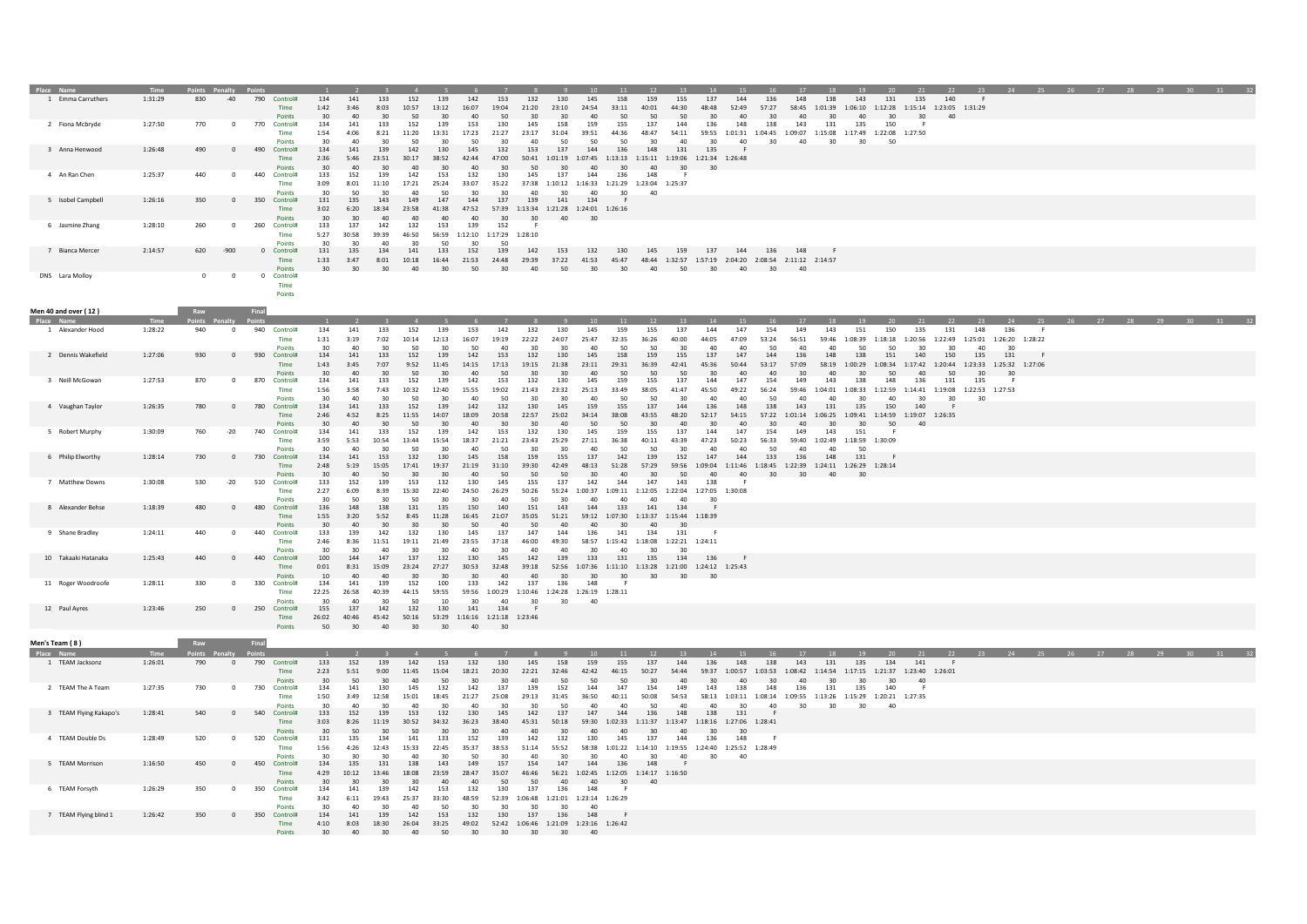| <b>TEAM Beebo</b> | 30:33 | 350 |  | Control# | 133  | 155   | 159   | 145   | 130     | 132     | 142     | 139     | 152     |       |
|-------------------|-------|-----|--|----------|------|-------|-------|-------|---------|---------|---------|---------|---------|-------|
|                   |       |     |  | Time     | 3:53 | 25:19 | 39:55 | 57:31 | 1:01:45 | 1:05:31 | 1:13:56 | 1:18:09 | 1:20:26 | 30:33 |
|                   |       |     |  | Points   | 30   | 50    | 50    | 40    | 30      | 30      | 40      | 30      | 50      |       |

| Women's Team ( 24 )                            |                    | Raw                   |                         | Final |                                            |                                |                           |                              |                                 |                                                      |                                 |                                 |                                                                           |                             |                                   |                                                                    |                          |                                                 |                             |                                                                    |                                      |                                                                                                   |                                            |                 |                                                                |                 |    |  |  |          |        |  |
|------------------------------------------------|--------------------|-----------------------|-------------------------|-------|--------------------------------------------|--------------------------------|---------------------------|------------------------------|---------------------------------|------------------------------------------------------|---------------------------------|---------------------------------|---------------------------------------------------------------------------|-----------------------------|-----------------------------------|--------------------------------------------------------------------|--------------------------|-------------------------------------------------|-----------------------------|--------------------------------------------------------------------|--------------------------------------|---------------------------------------------------------------------------------------------------|--------------------------------------------|-----------------|----------------------------------------------------------------|-----------------|----|--|--|----------|--------|--|
| Place Nan<br>1 TEAM Seeya Later<br>AlliFrater  | Time<br>1:29:32    | 820                   | $\Omega$                | 820   | Control#<br>Time<br>Points                 | 136<br>1:43<br>30              | 148<br>2:56<br>40         | 138<br>5:15<br>30            | 131<br>7:28<br>30               | 135<br>9:25<br>30                                    | 140<br>13:31<br>40              | 150<br>16:41<br>50              | 151<br>32:18<br>50                                                        | 157<br>39:49<br>50          | 149<br>43:49<br>40                | 154<br>46:24<br>50                                                 | 12<br>143<br>52:52<br>40 | 144<br>58:59<br>40                              | 137<br>1:05:39<br>30        | 142<br>40                                                          | 153<br>1:08:10 1:12:37<br>50         | 139<br>1:16:44<br>30                                                                              | <b>18</b><br>152<br>50                     | 19<br>133<br>30 | 20<br>141<br>1:18:34  1:23:03  1:26:32  1:28:00  1:29:32<br>40 | 21<br>134<br>30 | 22 |  |  |          | $30 -$ |  |
| 2 TEAM Day 1                                   | 1:27:23            | 570                   | $\overline{0}$          |       | 570 Control#<br>Time<br>Points             | 134<br>3:04<br>$30^{\circ}$    | 141<br>5:34<br>40         | 139<br>17:18<br>$30^{\circ}$ | 142<br>20:36<br>40              | 153<br>28:17<br>50                                   | 132<br>32:13<br>30 <sup>2</sup> | 130<br>34:34<br>30              | 145<br>36:37<br>40                                                        | 159<br>57:55<br>50          | 155<br>1:04:58<br>50              | 137<br>1:10:03<br>30 <sup>2</sup>                                  | 147<br>40                | 144<br>1:16:41  1:19:05<br>40                   | 136<br>30 <sup>2</sup>      | 148<br>1:24:06 1:25:33 1:27:23<br>40                               |                                      |                                                                                                   |                                            |                 |                                                                |                 |    |  |  |          |        |  |
| 3 TEAM J&C                                     | 1:29:12            | 570                   | $^{\circ}$              | 570   | Control#<br>Time<br>Points                 | 134<br>3:01<br>30              | 141<br>5:30<br>40         | 133<br>10:37<br>30           | 152<br>16:39<br>50              | 139<br>20:27<br>-30                                  | 153<br>28:41<br>50              | 132<br>33:57<br>30              | 142<br>38:54<br>40                                                        | 137<br>45:43<br>30          | 155<br>57:40<br>50                | 100<br>59:55<br>10                                                 | 147<br>40                | 144<br>1:09:30 1:13:09 1:22:05<br>40            | 136<br>30                   | 148<br>40                                                          | 131<br>1:23:50 1:27:02               | 1:29:12                                                                                           |                                            |                 |                                                                |                 |    |  |  |          |        |  |
| 4 TFAM Nickman                                 | 1:26:52            | 540                   | $\mathbf{0}$            | 540   | Control#<br>Time<br>Points                 | 134<br>2:16<br>30              | 141<br>4:30<br>40         | 153<br>17:32<br>50           | 130<br>22:37<br>30              | 145<br>24:41<br>40                                   | 132<br>29:45<br>30              | 142<br>37:50<br>40              | 137<br>44:20<br>30                                                        | 144<br>53:00<br>40          | 147<br>57:46<br>40                | 100<br>10                                                          | 133<br>30                | 136<br>30 <sup>2</sup>                          | 148<br>40                   | 131<br>59:55 1:08:37 1:12:46 1:15:03 1:19:24 1:22:28 1:26:52<br>30 | 135<br>30                            |                                                                                                   |                                            |                 |                                                                |                 |    |  |  |          |        |  |
| 5 TEAM Caheha                                  | 1:29:01            | 540                   | $\overline{0}$          | 540   | Control#<br>Time<br>Points                 | 135<br>3:27<br>30              | 131<br>5:47<br>30         | 143<br>11:30<br>$\Delta$ 0   | 138<br>15:34<br>٩n              | 148<br>19:58<br>40                                   | 136<br>21:51<br>30              | 144<br>28:55<br>40 <sup>2</sup> | 147<br>36:07<br>40                                                        | 137<br>44:09<br>30          | 142<br>49:18<br>40 <sup>2</sup>   | 132<br>54:14<br>30                                                 | 130<br>30                | 139<br>56:46 1:13:37 1:21:07<br>30 <sub>0</sub> | 141<br>40 <sup>2</sup>      | 134<br>30                                                          | 133<br>1:23:22 1:26:59 1:29:01<br>30 |                                                                                                   |                                            |                 |                                                                |                 |    |  |  |          |        |  |
| 6 TEAM Wow's                                   | 1:27:03            | 520                   | $\mathbf{0}$            | 520   | Control#<br>Time<br>Points                 | 148<br>3:03<br>40              | 136<br>5:00<br>30         | 144<br>14:14<br>40           | 147<br>19:11<br>40              | 137<br>28:45<br>30                                   | 155<br>34:47<br>50              | 159<br>44:16<br>50              | 145<br>58:54<br>40                                                        | 130<br>1:01:54<br>30        | 132<br>30 <sub>2</sub>            | 142<br>1:05:45 1:09:51<br>40                                       | 139<br>$30^{\circ}$      | 141<br>40                                       | 134<br>$30^{\circ}$         | 1:13:53  1:21:55  1:24:18  1:27:03                                 |                                      |                                                                                                   |                                            |                 |                                                                |                 |    |  |  |          |        |  |
| 7 TEAM The Lion and the<br>Kiw                 | 1:26:14            | 510                   | $\overline{\mathbf{0}}$ |       | 510 Control#<br>Time<br>Points             | 133<br>3:58<br>30              | 139<br>16:51<br>30        | 142<br>21:40<br>40           | 153<br>28:50<br>50              | 130<br>34:04<br>30                                   | 145<br>36:15<br>40              | 132<br>42:03<br>30 <sub>o</sub> | 137<br>48:51<br>30                                                        | 144<br>55:35<br>40          | 136<br>1:00:57<br>30              | 148<br>1:03:15<br>40                                               | 138<br>30                | 131<br>30                                       | 135<br>30                   | 134<br>1:08:32 1:12:50 1:15:34 1:23:40 1:26:14<br>30               |                                      |                                                                                                   |                                            |                 |                                                                |                 |    |  |  |          |        |  |
| 8 TEAM Chicks with Sticks                      | 1:30:15            | 520                   | $-20$                   |       | 500 Control#<br>Time<br>Points             | 134<br>6:52<br>30              | 141<br>9:38<br>40         | 139<br>17:03<br>30           | 142<br>20:25<br>40              | 153<br>27:17<br>50                                   | 130<br>32:44<br>30              | 145<br>35:36<br>40              | 132<br>42:01<br>30                                                        | 137<br>50:16<br>30          | 144<br>57:41<br>40                | 136<br>30                                                          | 148<br>40                | 131<br>30                                       | 135<br>30                   | 133<br>1:04:25 1:05:53 1:14:26 1:17:19 1:28:16 1:30:15<br>30       |                                      |                                                                                                   |                                            |                 |                                                                |                 |    |  |  |          |        |  |
| 9 TEAM Wine and Cheese                         | 1:28:58            | 490                   | $^{\circ}$              | 490   | Control#<br>Time<br>Points                 | 136<br>2:39<br>30              | 148<br>5:36<br>40         | 138<br>10:50<br>30           | 143<br>18:22<br>40              | 149<br>25:00<br>40                                   | 157<br>36:02<br>50              | 154<br>45:31<br>50              | 147<br>40                                                                 | 144<br>40                   | 137<br>٩n                         | 142<br>57:42 1:00:27 1:10:14 1:14:36 1:18:10 1:26:35 1:28:58<br>40 | 139<br>30                | 133                                             |                             |                                                                    |                                      |                                                                                                   |                                            |                 |                                                                |                 |    |  |  |          |        |  |
| 10 TEAM I SpyTree.                             | 1:24:21            | 470                   | $\Omega$                |       | 470 Control#<br>Time<br>Points             | 131<br>2:12<br>30              | 135<br>4:49<br>30         | 138<br>12:42<br>30           | 148<br>18:26<br>40              | 136<br>23:00<br>30                                   | 144<br>29:31<br>40              | 137<br>38:59<br>30              | 142<br>45:56<br>40                                                        | 132<br>49:47<br>30          | 130<br>53:01<br>30                | 145<br>40                                                          | 141<br>40                | 134<br>30                                       | 133<br>30                   | 56:41  1:14:31  1:16:45  1:20:39  1:24:21                          |                                      |                                                                                                   |                                            |                 |                                                                |                 |    |  |  |          |        |  |
| 11 TEAM Four Forest Friends                    | 1:31:48            | 510                   | $-40$                   |       | 470 Control#<br>Time<br>Points             | 134<br>3:16<br>30              | 141<br>6:03<br>40         | 139<br>18:17<br>30           | 142<br>24:11<br>40 <sup>2</sup> | 130<br>31:49<br>30                                   | 145<br>35:04<br>40              | 132<br>42:12<br>30 <sub>0</sub> | 137<br>49:16<br>30                                                        | 147<br>59:56<br>40          | 144<br>1:04:32<br>40 <sup>2</sup> | 136<br>30                                                          | 148<br>40                | 138<br>30 <sub>o</sub>                          | 131<br>30                   | 135<br>1:12:10  1:14:56  1:19:34  1:23:09  1:26:51  1:31:48<br>30  |                                      |                                                                                                   |                                            |                 |                                                                |                 |    |  |  |          |        |  |
| 12 TEAM Double Vision                          | 1:30:22            | 480                   | $-20$                   |       | 460 Control#<br>Time<br>Points             | 131<br>2:38<br>30              | 135<br>5:42<br>30         | 134<br>18:23<br>$30^{\circ}$ | 136<br>24:46<br>30              | 148<br>26:55<br>40                                   | 138<br>35:19<br>30              | 143<br>41:50<br>40              | 149<br>47:59<br>40                                                        | 154<br>54:36<br>50          | 147<br>40                         | 144<br>1:04:44 1:08:34 1:17:29 1:20:13 1:30:22<br>40               | 139<br>$30^{\circ}$      | 152<br>50                                       |                             |                                                                    |                                      |                                                                                                   |                                            |                 |                                                                |                 |    |  |  |          |        |  |
| 13 TEAM Fuse Creative<br>14 TEAM Hammonds      | 1:31:31<br>1:30:51 | 490<br>450            | $-40$<br>$-20$          | 450   | Control#<br>Time<br>Points<br>430 Control# | 134<br>2:07<br>30<br>134       | 141<br>4:12<br>40         | 152<br>12:43<br>50<br>139    | 139<br>15:11<br>30<br>130       | 142<br>24:42<br>40<br>145                            | 153<br>35:10<br>50<br>132       | 132<br>38:41<br>30<br>142       | 130<br>40:39<br>30                                                        | 145<br>42:31<br>40<br>144   | 158<br>50<br>100                  | 159<br>55:17 1:12:26 1:17:17 1:31:31<br>50<br>147                  | 155<br>50<br>133         | - 6<br>131                                      | 135                         |                                                                    |                                      |                                                                                                   |                                            |                 |                                                                |                 |    |  |  |          |        |  |
| 15 TEAM Hutcheson                              |                    |                       | $^{\circ}$              | 400   | Time<br>Points<br>Control#                 | 2:50<br>30                     | 141<br>5:13<br>40         | 16:38<br>30                  | 26:09<br>30                     | 28:34<br>40<br>145                                   | 33:23<br>30                     | 39:14<br>40<br>142              | 137<br>46:02<br>30                                                        | 55:51<br>40                 | 10<br>148                         | 40<br>138                                                          | 30                       | 30                                              | 30                          | 59:55  1:00:17  1:19:08  1:24:51  1:27:40  1:30:51                 |                                      |                                                                                                   |                                            |                 |                                                                |                 |    |  |  |          |        |  |
|                                                | 1:26:10<br>1:26:24 | 400                   | $\overline{0}$          |       | Time<br>Points<br>Control#                 | 134<br>2:40<br>30 <sub>0</sub> | 141<br>5:08<br>40         | 139<br>16:20<br>30           | 130<br>27:28<br>30              | 33:27<br>40                                          | 132<br>41:43<br>30              | 45:52<br>40<br>144              | 137<br>54:05<br>30                                                        | 136<br>1:08:13<br>30<br>148 | 40<br>138                         | 1:11:28  1:16:20  1:23:53  1:26:10<br>30                           | 131<br>30                |                                                 |                             |                                                                    |                                      |                                                                                                   |                                            |                 |                                                                |                 |    |  |  |          |        |  |
| 16 TEAM Greenrunners<br>17 TEAM Smashing Goals | 1:24:40            | 390<br>370            | $^{\circ}$              | 390   | Time<br>Points<br>370 Control#             | 133<br>3:48<br>30<br>136       | 142<br>22:16<br>40<br>148 | 132<br>26:33<br>30<br>138    | 155<br>37:58<br>50<br>143       | 137<br>45:39<br>30<br>149                            | 147<br>40<br>154                | 40<br>147                       | 136<br>57:25 1:01:23 1:08:28 1:12:52 1:18:42 1:23:31 1:26:24<br>30<br>144 | 40<br>133                   | 30<br>134                         | 131<br>30                                                          |                          |                                                 |                             |                                                                    |                                      |                                                                                                   |                                            |                 |                                                                |                 |    |  |  |          |        |  |
| 18 TEAM Pit Crew                               | 1:25:21            | 330                   | $\mathbf 0$             | 330   | Time<br>Points<br>Control#                 | 3:19<br>30<br>135              | 6:53<br>40<br>150         | 12:03<br>30<br>151           | 21:48<br>40<br>143              | 29:33<br>40<br>149                                   | 36:22<br>50<br>154              | 58:24<br>40<br>138              | 1:03:08  1:15:36  1:21:21  1:24:40<br>40<br>148                           | $30^{\circ}$                | 30                                |                                                                    |                          |                                                 |                             |                                                                    |                                      |                                                                                                   |                                            |                 |                                                                |                 |    |  |  |          |        |  |
| 19 TEAM Lost Keys                              | 1:27:20            | 330                   | $\overline{\mathbf{0}}$ | 330   | Time<br>Points<br>Control#                 | 6:26<br>30<br>133              | 14:51<br>50<br>142        | 39:47<br>50<br>130           | 55:59<br>40<br>145              | 1:02:21 1:06:41 1:17:00 1:20:56 1:25:21<br>40<br>137 | 50<br>155                       | 30<br>147                       | 40<br>144                                                                 | 136                         |                                   |                                                                    |                          |                                                 |                             |                                                                    |                                      |                                                                                                   |                                            |                 |                                                                |                 |    |  |  |          |        |  |
| 20 TEAM Cakes & Ladders                        | 1:27:22            | 330                   | $\overline{0}$          |       | Time<br>Points<br>330 Control#             | 5:29<br>30<br>135              | 22:28<br>40<br>150        | 30:30<br>30<br>151           | 33:13<br>40<br>131              | 30<br>138                                            | 50<br>148                       | 40<br>134                       | 54:23 1:01:54 1:14:25 1:18:32 1:24:48 1:27:20<br>40<br>141                | 133                         |                                   |                                                                    |                          |                                                 |                             |                                                                    |                                      |                                                                                                   |                                            |                 |                                                                |                 |    |  |  |          |        |  |
| 21 TEAM Steel Girls                            | 1:23:17            | 320                   | $\overline{\mathbf{0}}$ | 320   | Time<br>Points<br>Control#                 | 5:30<br>30 <sup>2</sup><br>133 | 12:25<br>50<br>152        | 32:56<br>50<br>139           | 44:51<br>30<br>142              | 50:03<br>30<br>132                                   | 40 <sup>2</sup><br>130          | 30<br>145                       | 55:20  1:03:02  1:07:46  1:12:51  1:27:22<br>40<br>141                    | 30<br>134                   |                                   |                                                                    |                          |                                                 |                             |                                                                    |                                      |                                                                                                   |                                            |                 |                                                                |                 |    |  |  |          |        |  |
| 22 TEAM Strong & Steady                        | 1:30:14            | 330                   | $-20$                   | 310   | Time<br>Points<br>Control#                 | 3:31<br>30<br>134              | 9:14<br>50<br>141         | 11:44<br>30<br>152           | 21:53<br>40<br>139              | 28:45<br>30<br>142                                   | 31:11<br>-30<br>137             | 40<br>147                       | 34:58 1:16:00 1:21:04 1:23:17<br>40<br>144                                | -30<br>136                  |                                   |                                                                    |                          |                                                 |                             |                                                                    |                                      |                                                                                                   |                                            |                 |                                                                |                 |    |  |  |          |        |  |
| 23 TEAM Series of                              | 1:30:32            | 300                   | $-20$                   |       | Time<br>Points<br>280 Control#             | 4:08<br>30<br>133              | 8:31<br>40<br>137         | 30:06<br>50<br>142           | 35:12<br>30<br>132              | 44:34<br>40<br>130                                   | 30<br>145                       | 40<br>141                       | 54:01  1:09:20  1:12:22  1:25:00  1:30:14<br>40<br>131                    | 30<br>135                   | - F                               |                                                                    |                          |                                                 |                             |                                                                    |                                      |                                                                                                   |                                            |                 |                                                                |                 |    |  |  |          |        |  |
| unfortunate events<br>24 TEAM Jackson Family   | 1:30:37            | 260                   | $-20$                   | 240   | Time<br>Points<br>Control#                 | 3:16<br>30<br>134              | 29:20<br>30<br>141        | 39:55<br>40<br>139           | 45:11<br>30<br>152              | 48:24<br>$30^{\circ}$<br>144                         | 40<br>147                       | 40<br>137                       | 55:35  1:20:24  1:25:35  1:27:34  1:30:32<br>30                           | 30                          |                                   |                                                                    |                          |                                                 |                             |                                                                    |                                      |                                                                                                   |                                            |                 |                                                                |                 |    |  |  |          |        |  |
|                                                |                    |                       |                         |       | Time<br>Points                             | 4:01<br>$30^{\circ}$           | 8:36<br>40                | 23:23<br>30                  | 27:46<br>50                     | 45:08<br>40                                          | 40                              | 50:42  1:06:24  1:30:37<br>30   |                                                                           |                             |                                   |                                                                    |                          |                                                 |                             |                                                                    |                                      |                                                                                                   |                                            |                 |                                                                |                 |    |  |  |          |        |  |
| Mixed Team (33 )                               |                    | Raw                   |                         |       |                                            |                                |                           |                              |                                 |                                                      |                                 |                                 |                                                                           |                             |                                   |                                                                    |                          |                                                 |                             |                                                                    |                                      |                                                                                                   |                                            |                 |                                                                |                 |    |  |  |          |        |  |
| 1 TEAM Madeline Bell                           | Time<br>1:24:53    | 'oints Penaltv<br>720 | $\mathbf{0}$            |       | 720 Control#<br>Time<br>Points             | 133<br>2:28<br>30              | 152<br>5:32<br>50         | 139<br>8:40<br>30            | 142<br>11:40<br>40              | 130<br>15:36<br>30                                   | 145<br>17:47<br>40              | 132<br>21:47<br>30              | 153<br>25:07<br>50                                                        | 137<br>31:03<br>30          | 147<br>36:59<br>40                | 144<br>39:42<br>40                                                 | 143<br>47:26<br>40       | 149<br>51:50<br>40                              | $-14$<br>154<br>55:21<br>50 | 131<br>30                                                          | 135<br>1:05:35 1:07:41<br>30         | 17<br>150<br>1:13:34<br>50                                                                        | 18<br>134<br>1:20:14 1:22:32 1:24:53<br>30 | 19<br>141<br>40 | 20                                                             | 21              |    |  |  | 27 28 29 |        |  |
| 2 TEAM SMH                                     | 1:29:01            | 720                   | $^{\circ}$              |       | 720 Control#<br>Time<br>Points             | 131<br>1:38<br>$30^{\circ}$    | 135<br>3:43<br>30         | 150<br>10:30<br>50           | 140<br>22:19<br>40              | 151<br>34:43<br>50                                   | 149<br>41:18<br>40              | 154<br>43:34<br>50              | 143<br>50:07<br>40                                                        | 138<br>54:15<br>30          | 148<br>56:40<br>40 <sup>2</sup>   | 136<br>58:22<br>$30^{\circ}$                                       | 144<br>40                | 137<br>30 <sub>1</sub>                          | 142<br>40 <sup>2</sup>      | 132<br>30 <sub>0</sub>                                             | 153<br>50                            | 139<br>1:02:54 1:09:05 1:11:18 1:14:21 1:17:00 1:21:43 1:25:28 1:27:35 1:29:01<br>30 <sub>o</sub> | 141<br>40                                  | 134<br>30       | - 6                                                            |                 |    |  |  |          |        |  |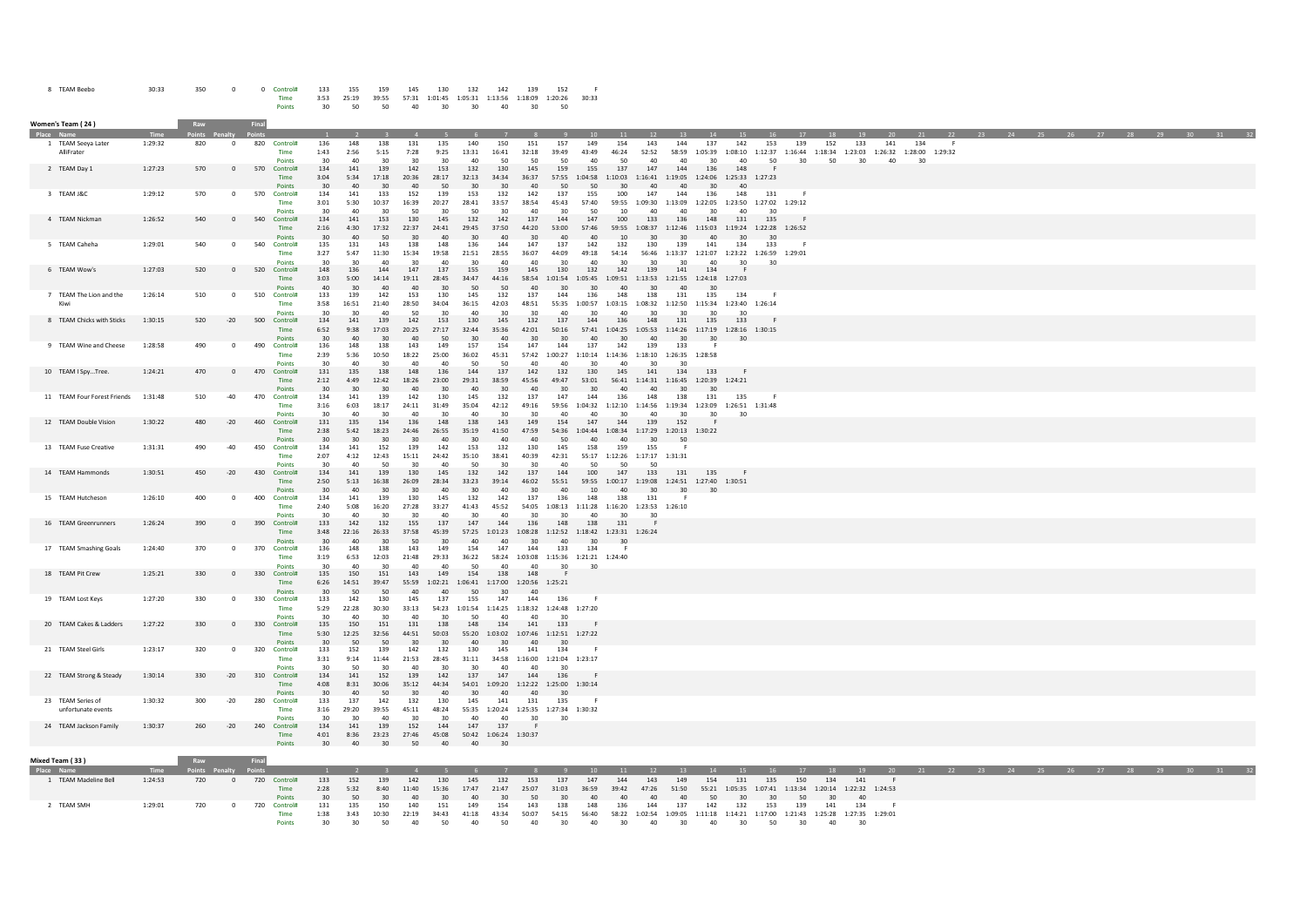| 3 TEAM Hunter gatherers                  | 55:44   | 630<br>$\mathbf{0}$   | 630<br>Control#<br>Time                              | 136<br>1:52<br>30           | 140<br>138<br>5:24<br>8:03<br>40<br>30                        | 145<br>155<br>157<br>156<br>141<br>130<br>147<br>152<br>150<br>149<br>100<br>148<br>143<br>9:10<br>14:21<br>22:43<br>26:47<br>32:57<br>37:48<br>53:34<br>54:20<br>55:09<br>48:48<br>50:16<br>40:17<br>47:15<br>55:44<br>40<br>50<br>50<br>50<br>40<br>30 <sub>o</sub><br>40<br>50<br>50<br>40<br>10<br>40 |
|------------------------------------------|---------|-----------------------|------------------------------------------------------|-----------------------------|---------------------------------------------------------------|-----------------------------------------------------------------------------------------------------------------------------------------------------------------------------------------------------------------------------------------------------------------------------------------------------------|
| 4 TEAM Hardcore Stragglers               | 1:27:21 |                       | 580<br>Control<br>Time                               | 134<br>2:00                 | 141<br>152<br>4:20<br>14:39                                   | 139<br>142<br>132<br>153<br>130<br>145<br>159<br>155<br>137<br>144<br>136<br>148<br>18:33<br>23:45<br>27:40<br>34:07<br>40:20<br>42:46<br>59:40 1:06:43 1:13:18 1:18:56 1:23:59 1:25:37 1:27:21                                                                                                           |
| 5 TEAM Weir 2                            | 1:25:48 | 540<br>$\mathbf{0}$   | Points<br>540<br>Control#<br>Time                    | 30<br>134<br>3:31           | 40<br>50<br>141<br>139<br>6:15<br>14:29                       | 50<br>30<br>30<br>40<br>30<br>40<br>30<br>40<br>152<br>132<br>142<br>144<br>153<br>137<br>147<br>133<br>136<br>148<br>131<br>135<br>17:22<br>27:52<br>31:30<br>36:33<br>41:29<br>49:13<br>57:01 1:07:23 1:11:13 1:13:21 1:17:52 1:20:39 1:25:48                                                           |
| 6 TEAM Griffs                            | 1:26:11 | 540<br>$\Omega$       | Points<br>540<br>Control#<br><b>Time</b>             | $30^{\circ}$<br>134<br>3:10 | 40<br>$30^{\circ}$<br>141<br>133<br>14:54<br>5:48<br>21:32    | 30<br>30<br>50<br>50<br>40<br>40<br>$30^{\circ}$<br>$30^{\circ}$<br>40<br>40<br>$30^{\circ}$<br>30<br>142<br>152<br>139<br>153<br>132<br>159<br>155<br>137<br>144<br>136<br>148<br>32:40<br>37:54<br>43:22<br>57:32  1:04:02  1:10:27  1:16:36  1:21:31  1:23:18  1:26:11<br>25:38                        |
| 7 TEAM Team Stav Hard                    | 1:26:58 | 530                   | Points<br>530<br>$\Omega$<br>Control#<br><b>Time</b> | 30<br>136<br>3:30           | 40<br>30<br>148<br>138<br>8:47<br>5:19                        | 40<br>50<br>30<br>-50<br>30<br>50<br>50<br>30<br>40<br>30<br>$\Delta$ 0<br>143<br>157<br>144<br>149<br>154<br>147<br>137<br>142<br>139<br>141<br>134<br>25:07<br>34:05<br>41:43<br>58:42<br>$1:01:46 \qquad 1:10:52 \qquad 1:14:47 \qquad 1:18:00 \qquad 1:23:05 \qquad 1:24:58 \qquad 1:26:58$<br>20:17  |
| 8 TEAM The Questionably<br>Quick Quartet | 1:22:13 | 460<br>$\circ$        | Points<br>460<br>Control#<br>Time                    | 30<br>134<br>2:28           | 40<br>30 <sup>2</sup><br>141<br>139<br>4:40<br>14:51<br>22:52 | 40<br>40<br>50<br>50<br>40<br>40<br>30<br>40<br>30 <sup>2</sup><br>40<br>30 <sup>2</sup><br>142<br>137<br>132<br>130<br>145<br>133<br>136<br>148<br>138<br>131<br>135<br>27:51<br>32:26<br>34:53<br>37:24<br>58:47 1:04:09 1:05:45 1:10:07 1:13:53 1:16:44 1:22:13                                        |
| 9 TEAM Hodgetts                          | 1:27:24 | 450<br>$\mathsf 0$    | Points<br>450 Control#<br>Time                       | 30<br>136<br>2:06           | $\Delta \Omega$<br>30<br>137<br>142<br>17:20<br>22:18         | 40<br>30<br>30<br>30<br>40<br>30<br>30<br>$\Delta \Omega$<br>30<br>30<br>-30<br>139<br>152<br>133<br>141<br>134<br>135<br>131<br>148<br>138<br>143<br>- 6<br>34:07<br>42:29<br>1:00:06 1:02:50 1:11:48 1:16:05 1:20:45 1:27:24<br>26:16<br>50:46<br>54:51                                                 |
| 10 TEAM Nico and Alex                    | 1:28:09 | 440<br>$\circ$        | Points<br>440<br>Control#<br>Time                    | 30<br>141<br>3:29           | 30<br>40<br>134<br>135<br>5:59<br>20:43<br>23:10              | 30<br>50<br>30<br>40<br>30<br>30<br>$30^{\circ}$<br>40<br>30<br>40<br>148<br>136<br>144<br>147<br>137<br>132<br>131<br>138<br>142<br>130<br>34:57<br>30:16<br>37:31<br>42:13<br>45:44<br>52:59<br>58:33 1:03:36 1:05:49 1:28:09                                                                           |
| 11 TEAM Mollys Mob                       | 1:28:17 | 440<br>$\mathsf 0$    | Points<br>440<br>Control#<br>Time                    | 40<br>134<br>3:07           | 30<br>30<br>141<br>133<br>5:39<br>14:40                       | 40<br>30<br>40<br>40<br>40<br>30<br>30<br>30<br>30<br>30<br>152<br>139<br>142<br>153<br>132<br>137<br>144<br>147<br>136<br>$\mathbf{F}$<br>24:01<br>27:29<br>37:31<br>44:24<br>56:50<br>1:02:52<br>1:10:33 1:15:05 1:24:37 1:28:17                                                                        |
| 12 TEAM Tanberger                        | 1:23:55 | 410<br>0              | Points<br>410<br>Control#<br>Time                    | 30<br>100<br>0:55           | 40<br>30<br>134<br>141<br>2:58<br>5:51                        | 50<br>30<br>40<br>50<br>30<br>30<br>40<br>40<br>30<br>133<br>144<br>147<br>137<br>142<br>139<br>152<br>136<br>148<br>10:44<br>18:53<br>27:25<br>38:26<br>43:58<br>54:18  1:01:50  1:15:26  1:19:03  1:23:55                                                                                               |
| 13 TEAM The Skyerockets                  | 1:26:03 | 390<br>$\mathbf{0}$   | Points<br>390 Control#<br>Time                       | 10<br>133<br>4:02           | 30<br>40<br>137<br>155<br>23:16<br>27:54                      | 30<br>40<br>30<br>40<br>50<br>30<br>40<br>30<br>40<br>152<br>100<br>144<br>142<br>139<br>147<br>136<br>148<br>32:52<br>52:05<br>55:02<br>59:55<br>1:09:34<br>$1:12:48 \quad 1:19:23 \quad 1:21:10 \quad 1:26:03$                                                                                          |
| 14 TEAM Team Page                        | 1:30:35 | 400<br>$-20$          | Points<br>380<br>Control#<br>Time                    | 30<br>135<br>8:42           | 50<br>30<br>131<br>138<br>12:57<br>21:30                      | 50<br>40<br>40<br>30<br>10<br>40<br>30<br>40<br>132<br>148<br>144<br>137<br>142<br>134<br>136<br>130<br>141<br>38:50<br>40:28<br>47:03<br>56:21 1:01:14<br>1:06:35 1:10:09 1:26:58 1:28:53 1:30:35                                                                                                        |
| 15 TEAM TeamBintliff                     | 1:26:11 | 370                   | Points<br>370 Control#<br>$\mathbf{0}$<br>Time       | 30<br>135<br>5:35           | 30<br>30<br>131<br>143<br>9:07<br>22:34                       | 40<br>30<br>40<br>30<br>30<br>40<br>30<br>40<br>30<br>138<br>136<br>137<br>139<br>148<br>144<br>141<br>134<br>48:16  1:06:30  1:13:49  1:21:33  1:23:45  1:26:11<br>28:17<br>32:47<br>37:26                                                                                                               |
| 16 TEAM Lost & Found                     | 1:17:46 | 360<br>$^{\circ}$     | <b>Points</b><br>360<br>Control#<br>Time             | $30^{\circ}$<br>134<br>3:12 | $30^{\circ}$<br>40<br>141<br>130<br>22:54<br>5:58             | 30<br>40<br>30<br>40<br>$30^{\circ}$<br>30<br>40<br>$30^{\circ}$<br>145<br>132<br>153<br>142<br>137<br>144<br>133<br>37:52<br>48:27<br>24:48<br>30:01<br>55:21 1:02:39 1:13:47 1:17:46                                                                                                                    |
| 17 TEAM The B team                       | 1:20:16 | 350<br>$\mathbf{0}$   | Points<br>350 Control#<br><b>Time</b>                | 30<br>100<br>0:01           | 40<br>30<br>133<br>139<br>18:50<br>4:13                       | 40 <sup>2</sup><br>30<br>50<br>40<br>30 <sub>0</sub><br>40<br>30<br>132<br>130<br>145<br>142<br>137<br>144<br>136<br>148<br>42:53<br>38:43<br>52:44<br>57:43  1:07:51  1:14:35  1:16:11  1:20:16<br>35:24                                                                                                 |
| 18 TEAM Team Craislabi                   | 1:26:26 | 350<br>$\circ$        | Points<br>350<br>Control#<br><b>Time</b>             | 10<br>134<br>4:06           | 30<br>30<br>139<br>141<br>18:49<br>7:08                       | 30<br>30<br>40<br>40<br>30<br>40<br>30<br>40<br>142<br>137<br>136<br>148<br>131<br>153<br>135<br>49:53  1:08:00  1:11:24  1:17:46  1:21:27  1:26:26<br>27:26<br>39:52                                                                                                                                     |
| 19 TEAM Marshalls                        | 1:25:34 | 330<br>$\mathbf{0}$   | 330<br>Control#<br>Time                              | $30^{\circ}$<br>131<br>4:26 | 40<br>30<br>135<br>134<br>8:48<br>21:01<br>25:28              | 30<br>50<br>40<br>30<br>40<br>30<br>20<br>141<br>139<br>142<br>137<br>136<br>148<br>133<br>47:57<br>40:22<br>55:38  1:09:29  1:13:07  1:20:35  1:25:34                                                                                                                                                    |
| 20 TEAM The Coasters                     | 1:22:03 | 310<br>$\mathbf 0$    | Points<br>310 Control#<br>Time                       | 30<br>134<br>2:25           | 30<br>30<br>141<br>142<br>4:38<br>17:31                       | 40<br>30<br>40<br>30<br>30<br>40<br>30<br>153<br>132<br>137<br>133<br>131<br>135<br>33:32<br>41:49<br>49:14  1:08:49  1:13:50  1:17:04  1:22:03                                                                                                                                                           |
| 21 TEAM CEL                              | 1:26:31 | 300<br>$\overline{0}$ | Points<br>300 Control#<br>Time                       | 30<br>136<br>3:16           | 40<br>40<br>148<br>138<br>6:12<br>14:10<br>23:18              | 30<br>50<br>30<br>30<br>-30<br>144<br>131<br>135<br>134<br>141<br>139<br>28:51<br>40:02<br>44:50<br>59:35 1:19:38 1:26:31                                                                                                                                                                                 |
| 22 TEAM Volcanic Drama                   | 1:35:22 | 420<br>$-120$         | Points<br>300<br>Control#<br>Time                    | 30<br>134<br>2:27           | $30^{\circ}$<br>40<br>141<br>133<br>4:47<br>10:06             | 30<br>30 <sub>o</sub><br>30<br>$30^{\circ}$<br>40<br>40<br>152<br>153<br>139<br>142<br>132<br>130<br>145<br>158<br>25:27<br>54:50 1:35:22<br>16:00<br>19:07<br>30:26<br>36:50<br>39:10<br>42:42                                                                                                           |
| 23 TEAM Getgo                            | 29:50   | 280<br>$\Omega$       | Points<br>280<br>Control#<br>Time                    | 30<br>133<br>10:19          | 40<br>30<br>152<br>139<br>25:24<br>30:06                      | 40<br>-50<br>30<br>30<br>40<br>- 50<br>-30<br>142<br>130<br>132<br>145<br>137<br>58:09  1:06:16  1:10:47  1:14:27  1:28:18<br>29:50                                                                                                                                                                       |
| 24 TEAM Whos in Charge?                  | 1:26:17 | 270<br>$\overline{0}$ | Points<br>270<br>Control#<br>Time                    | 30<br>133<br>4:05           | 50<br>30 <sup>°</sup><br>137<br>142<br>45:47<br>40:54         | 40<br>30<br>30 <sup>2</sup><br>40<br>30 <sup>2</sup><br>132<br>130<br>145<br>141<br>134<br>F<br>57:48 1:16:27 1:21:45 1:26:17<br>49:58<br>54:35                                                                                                                                                           |
| 25 TEAM MurGin                           | 1:28:04 | 270<br>$\mathsf 0$    | Points<br>270<br>Control#<br>Time                    | 30<br>134<br>4:17           | 30<br>40<br>141<br>139<br>7:34<br>20:23<br>39:29              | 30<br>40<br>30<br>40<br>30<br>142<br>132<br>130<br>137<br>144<br>45:18<br>51:20 1:06:38 1:18:54 1:28:04                                                                                                                                                                                                   |
| 26 TEAM Woodzies                         | 1:23:46 | 250<br>$^{\circ}$     | Points<br>250<br>Control#<br>Time                    | 30<br>155<br>26:02          | 40<br>30 <sub>o</sub><br>137<br>142<br>40:46<br>45:42         | 30<br>30 <sup>°</sup><br>$30^{\circ}$<br>40<br>40<br>132<br>130<br>141<br>134<br>50:16<br>53:29 1:16:16 1:21:18 1:23:46                                                                                                                                                                                   |
| 27 TEAM SLOW IS FAST TOO                 | 1:18:49 | 230<br>$\mathbf{0}$   | Points<br>230<br>Control#<br>Time                    | 50<br>134<br>3:28           | 30<br>40<br>141<br>139<br>6:33<br>17:00                       | 30<br>40<br>30<br>130<br>132<br>137<br>133<br>100<br>45:35 1:10:53 1:18:48 1:18:49<br>33:46<br>37:27                                                                                                                                                                                                      |
| 28 TEAM SunConscious                     | 1:27:52 | 230<br>$^{\circ}$     | <b>Points</b><br>230 Control#<br>Time                | 30<br>134<br>7:34           | 40<br>30<br>141<br>133<br>11:17<br>20:41                      | 30<br>30<br>30<br>$30^{\circ}$<br>10<br>136<br>138<br>131<br>148<br>31:48<br>36:16<br>46:31 1:25:02 1:27:52                                                                                                                                                                                               |
| 29 TEAM Cattanach                        | 1:28:16 | 230<br>$\overline{0}$ | Points<br>230 Control#<br>Time                       | 30<br>131<br>3:36           | 40<br>30<br>135<br>134<br>8:01<br>21:19                       | 30<br>30<br>40<br>133<br>137<br>142<br>141<br>31:26<br>57:06 1:07:19 1:24:48 1:28:16                                                                                                                                                                                                                      |
| 30 TEAM We Got Lost From<br>Welly        | 1:23:57 | 190<br>$\Omega$       | Points<br>190 Control#<br>Time                       | $30^{\circ}$<br>135<br>7:42 | 30<br>$30^{\circ}$<br>131<br>138<br>13:23<br>47:04            | 30<br>30<br>40<br>40<br>148<br>136<br>133<br>- 6<br>59:51<br>1:07:01  1:19:52  1:23:57                                                                                                                                                                                                                    |
| 31 TFAM Your Pace or Mine? 1:31:41       |         | 220<br>$-40$          | Points<br>180<br>Control#<br>Time                    | 30<br>144<br>7:35           | 30<br>30<br>147<br>146<br>14:50                               | 40 <sup>2</sup><br>30<br>-30<br>132<br>145<br>130<br>37:52  1:14:35  1:16:38  1:20:45  1:31:41                                                                                                                                                                                                            |
|                                          |         |                       | Points                                               | 40                          | 40<br>40 40 30                                                | 30                                                                                                                                                                                                                                                                                                        |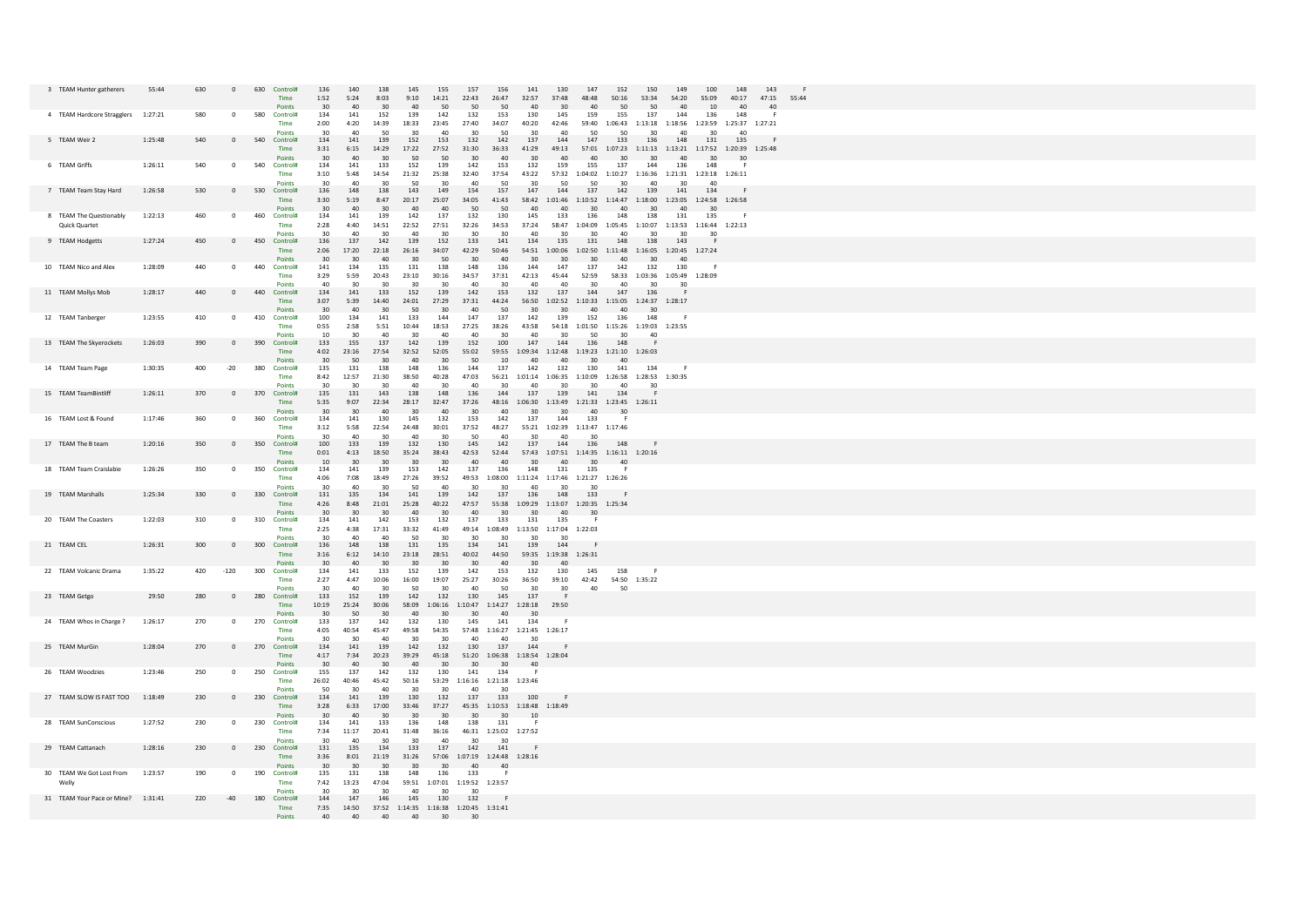| 32 TEAM Fast Runners        | 1:25:12 | 170            |            | 170<br>Control#<br>Time | 134<br>5:18     | 11:11 | 139<br>36:02    | 142<br>45:07 | 137   | 56:07 1:25:12 |       |       |         |         |         |         |         |                 |                         |                 |  |  |  |  |  |  |  |  |
|-----------------------------|---------|----------------|------------|-------------------------|-----------------|-------|-----------------|--------------|-------|---------------|-------|-------|---------|---------|---------|---------|---------|-----------------|-------------------------|-----------------|--|--|--|--|--|--|--|--|
|                             |         |                |            | <b>Points</b>           | 30 <sub>0</sub> | 40    | 30 <sub>1</sub> | 40           | 30    |               |       |       |         |         |         |         |         |                 |                         |                 |  |  |  |  |  |  |  |  |
| DNS TEAM Buxton Rank Horgan |         | $\overline{0}$ | $^{\circ}$ | 0 Control#              |                 |       |                 |              |       |               |       |       |         |         |         |         |         |                 |                         |                 |  |  |  |  |  |  |  |  |
|                             |         |                |            | Time                    |                 |       |                 |              |       |               |       |       |         |         |         |         |         |                 |                         |                 |  |  |  |  |  |  |  |  |
|                             |         |                |            | Points                  |                 |       |                 |              |       |               |       |       |         |         |         |         |         |                 |                         |                 |  |  |  |  |  |  |  |  |
|                             |         |                |            |                         |                 |       |                 |              |       |               |       |       |         |         |         |         |         |                 |                         |                 |  |  |  |  |  |  |  |  |
| Women 40 and over (6)       |         | Raw            |            | Final                   |                 |       |                 |              |       |               |       |       |         |         |         |         |         |                 |                         |                 |  |  |  |  |  |  |  |  |
| Place Name                  | Time    | Points Penalty |            | <b>Points</b>           |                 |       |                 |              |       |               |       |       |         |         |         |         |         |                 |                         |                 |  |  |  |  |  |  |  |  |
| 1 Kylie Brown               | 1:29:27 | 580            |            | 580<br>Control#         | 131             |       | 140             | 150          | 143   |               |       | 147   | 144     | 137     |         |         | 152     | 136             | 148                     |                 |  |  |  |  |  |  |  |  |
|                             |         |                |            | Time                    | 2:09            | 4:43  | 9:50            | 15:19        | 33:37 | 38:42         | 45:34 | 58:29 | 1:02:04 | 1:10:38 | 1:14:28 | 1:17:58 | 1:20:10 |                 | 1:26:15 1:27:43 1:29:27 |                 |  |  |  |  |  |  |  |  |
|                             |         |                |            | <b>Points</b>           |                 |       |                 |              |       |               |       |       |         |         |         |         |         |                 | 40                      |                 |  |  |  |  |  |  |  |  |
| 2 Nicole Skinner            | 1:24:58 | 550            | $^{\circ}$ | 550<br>Control#         | 135             |       | 143             | 138          |       |               |       | 147   |         | 155     |         | 132     | 142     | 141             | 134                     |                 |  |  |  |  |  |  |  |  |
|                             |         |                |            | Time                    | 3:25            | 5:44  |                 | 16:09        | 20:25 |               |       |       |         | 50:06   | 57:40   | 1:08:24 | 1:11:59 | 1:20:59         |                         | 1:23:04 1:24:58 |  |  |  |  |  |  |  |  |
|                             |         |                |            | Points                  |                 |       |                 |              |       |               |       |       |         |         |         |         |         |                 | 30                      |                 |  |  |  |  |  |  |  |  |
| 3 Louise Borton             | 1:26:14 | 550            | $\Omega$   | 550<br>Control#         | 133             | 152   | 139             | 142          | 153   |               |       | 145   |         | 159     |         |         | 148     | 138             |                         |                 |  |  |  |  |  |  |  |  |
|                             |         |                |            | Time                    | 2:56            | 7:15  | 10:22           | 14:50        | 19:44 | 2:49          | 25:09 |       | 42:52   | 57.27   | 1:01:52 | 1:14:14 | 1:16:14 |                 | 1:21:30 1:26:14         |                 |  |  |  |  |  |  |  |  |
|                             |         |                |            | <b>Points</b>           |                 |       |                 |              |       |               |       |       |         |         |         |         |         | 30              |                         |                 |  |  |  |  |  |  |  |  |
| 4 Kelly Meikle              | 1:25:03 | 530            | $^{\circ}$ | 530<br>Control#         | 134             |       | 133             | 152          | 139   |               |       | 145   | 153     | 142     |         |         | 147     | 144             |                         |                 |  |  |  |  |  |  |  |  |
|                             |         |                |            | Time                    | 2:45            | 4:55  | 10:31           | 16:37        | 20:01 |               | 3:59ء |       |         | 50:01   | 56:27   | 1:01:35 |         |                 | 1:12:18 1:16:34 1:25:03 |                 |  |  |  |  |  |  |  |  |
|                             |         |                |            | Points                  |                 |       |                 | 50           |       |               |       |       |         |         |         |         |         | 40              |                         |                 |  |  |  |  |  |  |  |  |
| 5 Lesa Lomas                | 1:22:32 | 440            |            | 440<br>Control#         | 134             |       | 130             | 145          | 138   |               |       | 131   | 137     | 135     |         |         | 148     |                 |                         |                 |  |  |  |  |  |  |  |  |
|                             |         |                |            | Time                    | 4:24            | 7:23  | 24:55           | 26:54        | 29:55 | 33:01         | 38:09 | 39:55 | 44:56   | 49:55   | 53:19   | 59:47   |         | 1:01:28 1:22:32 |                         |                 |  |  |  |  |  |  |  |  |
|                             |         |                |            | Points                  |                 |       |                 |              |       |               |       |       |         |         |         |         | 40      |                 |                         |                 |  |  |  |  |  |  |  |  |
|                             |         |                |            |                         |                 |       |                 |              |       |               |       |       |         |         |         |         |         |                 |                         |                 |  |  |  |  |  |  |  |  |

DNS Lise Turner 0 0 0 0

Time Points

| Men 50 and over (17)               |                 | Raw                               | Final |                                                 |                                |                                |                             |                            |                              |                                 |                      |                                                        |                      |                                                                 |                                                      |                              |                                      |                      |                            |                       |                                   |                                   |                         |                                                        |                                    |                                      |                                                                              |           |                      |  |                   |  |  |
|------------------------------------|-----------------|-----------------------------------|-------|-------------------------------------------------|--------------------------------|--------------------------------|-----------------------------|----------------------------|------------------------------|---------------------------------|----------------------|--------------------------------------------------------|----------------------|-----------------------------------------------------------------|------------------------------------------------------|------------------------------|--------------------------------------|----------------------|----------------------------|-----------------------|-----------------------------------|-----------------------------------|-------------------------|--------------------------------------------------------|------------------------------------|--------------------------------------|------------------------------------------------------------------------------|-----------|----------------------|--|-------------------|--|--|
| Place Name                         | Time            | Points Penal                      |       |                                                 |                                |                                |                             |                            |                              |                                 |                      |                                                        |                      |                                                                 |                                                      |                              |                                      |                      |                            |                       |                                   |                                   |                         |                                                        |                                    | 22                                   | 23                                                                           |           | 24 25 26 27 28 29 30 |  |                   |  |  |
| 1 Andrew de Lisle                  | 1:24:27         | 840<br>$\Omega$                   |       | 840 Control#<br>Time                            | 134<br>1:46<br>30              | 141<br>3:39<br>40              | 133<br>7:54<br>30           | 152<br>10:27<br>50         | 139<br>12:29<br>30           | 142<br>16:54<br>40              | 153<br>19:15<br>50   | 132<br>21:29<br>30                                     | 130<br>23:12<br>30   | 145<br>24:42<br>40                                              | 158<br>33:20                                         | 159<br>40:05<br>50           | 155<br>44:41<br>50                   | 137<br>48:36<br>30   | 147<br>56:45               | 144<br>59:19          | 136<br>1:03:42                    | 148<br>1:05:04<br>40              | 138<br>1:07:59<br>30    | 151<br>1:15:21<br>50                                   | 131                                | 135<br>1:19:28 1:21:23 1:24:27<br>30 | <b>F</b>                                                                     |           |                      |  |                   |  |  |
| 2 Mark Lawson                      | 1:28:42         | 820<br>- 0                        |       | <b>Points</b><br>820 Control#<br>Time<br>Points | 136<br>1:35<br>30              | 148<br>2:50<br>40              | 138<br>5:00<br>30           | 131<br>8:09<br>30          | 135<br>9:53<br>30            | 140<br>13:16<br>$\Delta$        | 150<br>16:30<br>50   | 151<br>33:35<br>50                                     | 143<br>40:05<br>40   | 149<br>43:26<br>40                                              | 50<br>157<br>49:30<br>50                             | 154<br>56:48<br>50           | 147<br>1:04:50<br>40                 | 144<br>1:07:15<br>40 | 40<br>137<br>1:11:56<br>30 | 40<br>142<br>1:14:12  | 30<br>132<br>1:16:01<br>30        | 153<br>1:17:49<br>50              | 139<br>1:22:43<br>30    | 152<br>1:24:07<br>50                                   | 30<br>133<br>1:26:28 1:28:42<br>30 |                                      |                                                                              |           |                      |  |                   |  |  |
| 3 Guy Cory-Wright                  | 1:26:55         | 780<br>$\Omega$                   | 780   | Control#<br>Time<br><b>Points</b>               | 136<br>1:53<br>30              | 148<br>3:09<br>40              | 138<br>5:27<br>30           | 131<br>7:39<br>30          | 135<br>9:47<br>30            | 140<br>13:36<br>40              | 150<br>17:21<br>50   | 151<br>27:29<br>50                                     | 143<br>34:54<br>40   | 149<br>38:37<br>40                                              | 154<br>41:06<br>50                                   | 157<br>49:28<br>50           | 147<br>56:52<br>40                   | 144<br>59:35<br>40   | 137<br>1:05:45<br>30       | 142<br>1:08:20<br>40  | 132<br>1:10:31<br>30              | 153<br>1:13:44<br>50              | 141<br>1:23:41<br>40    | 134<br>30                                              | - F<br>1:25:15 1:26:55             |                                      |                                                                              |           |                      |  |                   |  |  |
| 4 Mark Frater                      | 1:29:14         | 780<br>$\Omega$                   | 780   | Control#<br>Time<br>Points                      | 131<br>1:24<br>30              | 135<br>3:33<br>30 <sub>2</sub> | 134<br>7:48<br>30           | 141<br>10:12<br>$\Delta$ 0 | 133<br>14:33<br>30           | 152<br>20:07<br>50              | 139<br>22:20<br>30   | 142<br>25:51<br>$\Lambda$ <sup><math>\cap</math></sup> | 153<br>29:07<br>50   | 132<br>31:40<br>30                                              | 130<br>33:40<br>30                                   | 145<br>35:53<br>40           | 159<br>46:09<br>50                   | 155<br>50:04<br>50   | 137<br>55:11<br>30         | 144<br>1:00:32        | 147<br>1:04:48<br>$\Delta \Omega$ | 143<br>1:13:32<br>$\Delta \Omega$ | 138<br>1:16:45<br>30    | 136<br>1:25:59<br>30                                   | 148<br>1:27:20 1:29:14<br>40       |                                      |                                                                              |           |                      |  |                   |  |  |
| 5 Paul Ireland                     | 1:30:45         | $-20$<br>790                      | 770   | Control#<br>Time<br><b>Points</b>               | 134<br>1:22<br>30 <sup>2</sup> | 141<br>3:11<br>40              | 153<br>10:11<br>50          | 132<br>13:36<br>30         | 130<br>15:40<br>30           | 145<br>17:54<br>40              | 159<br>31:31<br>50   | 155<br>35:27<br>50                                     | 137<br>39:38<br>30   | 142<br>43:05<br>40                                              | 139<br>45:44<br>30                                   | 152<br>47:11<br>50           | 133<br>51:32<br>30                   | 136<br>57:16<br>30   | 148<br>58:36<br>40         | 138<br>1:01:22<br>30  | 154<br>1:14:02<br>50              | 149<br>1:17:37<br>40              | 143<br>1:20:13<br>40    | 131<br>1:24:31<br>30                                   | 135<br>1:26:59 1:30:45<br>30       | - F                                  |                                                                              |           |                      |  |                   |  |  |
| 6 David Cranefield                 | 1:25:41         | 750<br>$\Omega$                   |       | 750 Control#<br><b>Time</b><br>Points           | 133<br>2:36<br>30 <sub>2</sub> | 152<br>6:12<br>50              | 139<br>8:48<br>30           | 153<br>15:52<br>50         | 132<br>18:55<br>30           | 130<br>20:46<br>30              | 145<br>22:29<br>40   | 158<br>31:21<br>50                                     | 159<br>40:16<br>50   | 155<br>44:46<br>50                                              | 137<br>49:06<br>30                                   | 147<br>56:55<br>$\Delta$ 0   | 144<br>1:00:22<br>$\Delta$ 0         | 136<br>1:04:29<br>20 | 148<br>1:06:01<br>40       | 138<br>1:09:11<br>30  | 131<br>1:13:48<br>30              | 135<br>1:16:07<br>30 <sub>0</sub> | 134<br>1:20:22<br>30    | 141<br>1:22:37<br>40                                   | 1:25:41                            |                                      |                                                                              |           |                      |  |                   |  |  |
| 7 Steve Oram                       | 1:27:56         | 730<br>- 0                        |       | 730 Control#<br>Time<br><b>Points</b>           | 134<br>1:52<br>30              | 141<br>3:56<br>40              | 133<br>8:05<br>30           | 152<br>10:59<br>50         | 139<br>13:29<br>30           | 142<br>16:37<br>40              | 153<br>19:27<br>50   | 132<br>22:55<br>30                                     | 130<br>24:36<br>30   | 145<br>26:21<br>40                                              | 158<br>36:15<br>50                                   | 156<br>47:11<br>50           | 146<br>55:54<br>40                   | 155<br>1:08:45<br>50 | 137<br>30                  | 144<br>40             | 136<br>30                         | 148<br>40                         | 131<br>30               | - 6<br>1:12:41 1:17:13 1:21:49 1:23:28 1:26:09 1:27:56 |                                    |                                      |                                                                              |           |                      |  |                   |  |  |
| 8 Jeff Greenwood                   | 1:28:48         | 720<br>$\Omega$                   |       | 720 Control#<br>Time<br>Points                  | 148<br>1:41<br>40              | 136<br>3:01<br>$30^{\circ}$    | 134<br>6:04<br>$30^{\circ}$ | 141<br>7:58<br>40          | 133<br>11:38<br>30           | 152<br>14:14<br>50              | 139<br>16:56<br>30   | 142<br>20:20<br>40                                     | 153<br>22:46<br>50   | 132<br>26:29<br>30                                              | 130<br>28:37<br>30                                   | 145<br>30:44<br>40           | 158<br>40:01<br>50                   | 155<br>1:03:02<br>50 | 137<br>1:06:06<br>30       | 144<br>1:09:59<br>40  | 147<br>1:14:32<br>40              | 143<br>$\Delta \Omega$            | 138<br>30 <sup>2</sup>  | 1:22:21 1:25:18 1:28:48                                |                                    |                                      |                                                                              |           |                      |  |                   |  |  |
| 9 Russell Syme                     | 1:28:16         | 650<br>$\Omega$                   |       | 650 Control#<br>Time<br>Points                  | 135<br>2:54<br>30              | 131<br>4:53<br>30              | 143<br>10:18<br>40          | 138<br>13:53<br>30         | 148<br>16:41<br>40           | 136<br>18:43<br>30              | 133<br>23:04<br>30   | 152<br>26:42<br>50                                     | 139<br>29:21<br>30   | 142<br>36:30<br>40                                              | 137<br>40:22<br>30                                   | 155<br>44:23<br>50           | 159<br>49:50<br>50                   | 145<br>57:57<br>40   | 130<br>1:00:14<br>30       | 132<br>1:03:28<br>30  | 134<br>30                         | 141<br>40                         | 1:23:42 1:25:33 1:28:16 |                                                        |                                    |                                      |                                                                              |           |                      |  |                   |  |  |
| 10 Jan Jager                       | 1:27:33         | 640<br>$\Omega$                   |       | 640 Control#<br><b>Time</b><br>Points           | 131<br>2:29<br>$30^{\circ}$    | 135<br>6:06<br>$30^{\circ}$    | 134<br>11:39<br>30          | 141<br>16:29<br>40         | 133<br>22:49<br>30           | 152<br>28:57<br>50              | 139<br>35:03<br>30   | 142<br>41:36<br>$\Delta$ 0                             | 153<br>47:45<br>50   | 132<br>51:33<br>$30^{\circ}$                                    | 130<br>54:09<br>30                                   | 145<br>56:37<br>40           | 159<br>1:07:02<br>50                 | 155<br>1:10:51<br>50 | 144<br>1:19:04<br>40       | 136<br>1:23:44<br>30  | 148<br>1:25:04<br>40              | 1:27:33                           |                         |                                                        |                                    |                                      |                                                                              |           |                      |  |                   |  |  |
| 11 Simon Hunt                      | 1:27:20         | 590<br>$\Omega$                   |       | 590 Control#<br>Time<br>Points                  | 131<br>1:29<br>30              | 138<br>6:34<br>30              | 148<br>10:54<br>40          | 136<br>12:39<br>30         | 144<br>17:58<br>40           | 137<br>25:21<br>30              | 155<br>30:34<br>50   | 159<br>37:33<br>50                                     | 145<br>49:17<br>40   | 130<br>52:44<br>30                                              | 132<br>56:07<br>30                                   | 153<br>50                    | 139<br>1:02:07 1:13:57 1:17:01<br>30 | 152<br>50            | 133<br>30                  | 134<br>30             | 1:21:18 1:25:07 1:27:20           |                                   |                         |                                                        |                                    |                                      |                                                                              |           |                      |  |                   |  |  |
| 12 Grant Mckinnon                  | 1:27:53         | 580<br>$\Omega$                   |       | 580 Control#<br>Time<br><b>Points</b>           | 140<br>7:02<br>40              | 150<br>11:46<br>50             | 135<br>17:05<br>30          | 131<br>19:35<br>30         | 143<br>26:48<br>40           | 149<br>31:54<br>40              | 154<br>36:11<br>50   | 157<br>43:24<br>50                                     | 147<br>57:50<br>40   | 144<br>1:00:48<br>40                                            | 138<br>1:08:28<br>30                                 | 148<br>1:13:16<br>40         | 136<br>1:15:31<br>30                 | 133<br>1:20:10<br>30 | 141<br>40                  | 1:25:43 1:27:53       |                                   |                                   |                         |                                                        |                                    |                                      |                                                                              |           |                      |  |                   |  |  |
| 13 James Christie                  | 1:27:17         | 540<br>$\Omega$                   |       | 540 Control#<br>Time<br>Points                  | 134<br>2:42<br>30 <sub>0</sub> | 141<br>5:15<br>40              | 133<br>9:59<br>30           | 142<br>24:46<br>40         | 153<br>29:09<br>50           | 132<br>32:19<br>30              | 130<br>34:33<br>30   | 145<br>36:28<br>40                                     | 155<br>57:21<br>50   | 144<br>1:04:49<br>40                                            | 136<br>1:09:58<br>20                                 | 148<br>1:11:51<br>$\Delta$ 0 | 138<br>1:15:38<br>30                 | 131<br>1:20:38<br>30 | 135<br>30                  | -F<br>1:23:09 1:27:17 |                                   |                                   |                         |                                                        |                                    |                                      |                                                                              |           |                      |  |                   |  |  |
| 14 Neil Martin                     | 1:33:55         | 530<br>-80                        |       | 450 Control#<br>Time<br>Points                  | 148<br>5:06<br>40              | 136<br>6:55<br>30              | 133<br>12:00<br>30          | 134<br>16:45<br>30         | 141<br>19:17<br>40           | 139<br>31:27<br>30              | 152<br>33:44<br>50   | 153<br>42:24<br>50                                     | 132<br>47:14<br>30   | 142<br>50:35<br>40                                              | 137<br>57:37<br>30                                   | 144<br>1:05:42<br>40         | 143<br>1:13:52<br>40                 | 150<br>1:30:58<br>50 | 1:33:55                    |                       |                                   |                                   |                         |                                                        |                                    |                                      |                                                                              |           |                      |  |                   |  |  |
| 15 Robbie Sutherland               | 1:28:50         | 400<br>n                          | 400   | Control#<br>Time<br>Points                      | 134<br>4:58<br>30              | 141<br>8:13<br>40              | 133<br>16:30<br>30          | 152<br>30:50<br>50         | 139<br>35:05<br>30           | 142<br>45:34<br>40              | 137<br>53:28<br>30   | 100<br>59:55<br>10                                     | 144<br>40            | 136<br>30                                                       | 148<br>1:06:15 1:12:22 1:15:31 1:24:10 1:28:50<br>40 | 135<br>30                    |                                      |                      |                            |                       |                                   |                                   |                         |                                                        |                                    |                                      |                                                                              |           |                      |  |                   |  |  |
| 16 Mark Edwards                    | 1:27:55         | 370<br>$\Omega$                   |       | 370 Control#<br><b>Time</b><br><b>Points</b>    | 136<br>1:50<br>30              | 148<br>3:32<br>40              | 135<br>13:15<br>30          | 140<br>36:34<br>40         | 150<br>43:42<br>50           | 151<br>55:32<br>50              | 131<br>1:03:40<br>30 | 134<br>1:08:21<br>30                                   | 141<br>1:11:46<br>40 | 133<br>1:20:28 1:27:55<br>30                                    |                                                      |                              |                                      |                      |                            |                       |                                   |                                   |                         |                                                        |                                    |                                      |                                                                              |           |                      |  |                   |  |  |
| 17 David Paufler                   | 1:25:45         | 330<br>$\Omega$                   |       | 330 Control#<br>Time<br>Points                  | 131<br>4:30<br>$30^{\circ}$    | 135<br>9:11<br>$30^{\circ}$    | 134<br>20:51<br>30          | 141<br>24:33<br>40         | 139<br>40:09<br>$30^{\circ}$ | 142<br>48:05<br>40 <sup>2</sup> | 137<br>30            | 136<br>$30^{\circ}$                                    | 148<br>40            | 133<br>55:14 1:09:51 1:12:21 1:21:28 1:25:45<br>30 <sub>o</sub> | - F                                                  |                              |                                      |                      |                            |                       |                                   |                                   |                         |                                                        |                                    |                                      |                                                                              |           |                      |  |                   |  |  |
| Women 50 and over (8)              |                 | Raw                               | Final |                                                 |                                |                                |                             |                            |                              |                                 |                      |                                                        |                      |                                                                 |                                                      |                              |                                      |                      |                            |                       |                                   |                                   |                         |                                                        |                                    |                                      |                                                                              |           |                      |  |                   |  |  |
| Place Name<br>1 Marquita Gelderman | Time<br>1:25:00 | Points Penalty<br>850<br>$\Omega$ |       | 850 Control#<br>Time<br>Points                  | 100<br>0:01<br>10              | 134<br>1:54<br>30              | 141<br>3:59<br>40           | 133<br>8:11<br>30          | 152<br>11:03<br>50           | 139<br>13:06<br>30              | 153<br>17:10<br>50   | 132<br>19:28<br>$30^{\circ}$                           | 130<br>21:24<br>30   | 145<br>23:09<br>40                                              | 158<br>29:33<br>50                                   | 159<br>36:41<br>50           | 155<br>40:58<br>50                   | 137<br>44:38<br>30   | 142<br>48:06<br>40         | 144<br>58:10<br>40    | 136<br>30                         | 148<br>40                         | 138<br>30               | 143<br>40                                              | 131<br>30                          | 150<br>50                            | 135<br>1:02:35 1:03:56 1:06:16 1:09:57 1:14:29 1:18:34 1:21:31 1:25:00<br>30 | 24<br>- F |                      |  | 25 26 27 28 29 30 |  |  |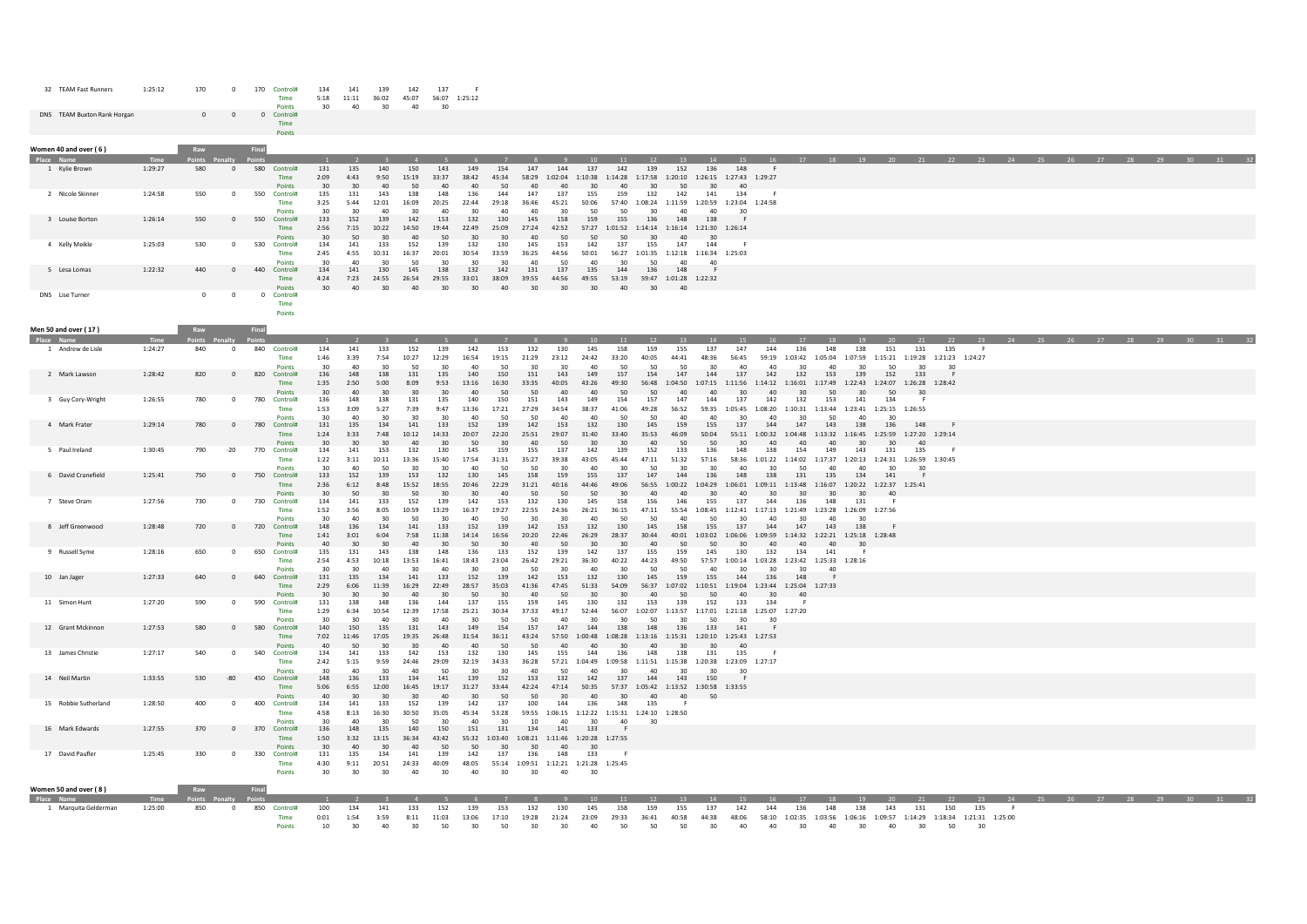| 2 Sharon Osman                    | 1:26:32 | 610          | $\Omega$                      |     | 610 Control#                                    | 134<br>2:14                    | 141<br>4:26                     | 133<br>9:14              | 152<br>15:10             | 139<br>19:18                    | 142<br>24:13                 | 153<br>29:15                           | 132<br>32:32                                                 | 130<br>34:43                    | 145<br>36:51                                               | 159<br>1:00:01               | 155<br>1:05:19                                                                   | 137<br>1:10:16 1:16:01 | 144                             | 136                           | 148<br>1:23:08 1:24:34 1:26:32               |                      |                                                                                               |                        |                                                                   |                        |                        |                              |    |  |  |                         |  |
|-----------------------------------|---------|--------------|-------------------------------|-----|-------------------------------------------------|--------------------------------|---------------------------------|--------------------------|--------------------------|---------------------------------|------------------------------|----------------------------------------|--------------------------------------------------------------|---------------------------------|------------------------------------------------------------|------------------------------|----------------------------------------------------------------------------------|------------------------|---------------------------------|-------------------------------|----------------------------------------------|----------------------|-----------------------------------------------------------------------------------------------|------------------------|-------------------------------------------------------------------|------------------------|------------------------|------------------------------|----|--|--|-------------------------|--|
| 3 Suzanne Stolberge               | 1:28:43 | 550          | $\overline{0}$                |     | Points<br>550 Control#<br>Time                  | 30 <sup>2</sup><br>133<br>2:58 | 40<br>152<br>7:18               | 30<br>139<br>10:29       | 50<br>142<br>14:43       | 30<br>153<br>19:17              | 40<br>132<br>22:13           | 50<br>130<br>24:11                     | 30 <sup>2</sup><br>145<br>26:07                              | 30<br>158<br>38:01              | 40<br>155<br>50                                            | 50<br>159                    | 50<br>137<br>56:58 1:03:32 1:18:17 1:25:12 1:26:47                               | 30 <sup>°</sup><br>136 | 40 <sup>2</sup><br>148          | 30<br>1:28:43                 | $\Delta \cap$                                |                      |                                                                                               |                        |                                                                   |                        |                        |                              |    |  |  |                         |  |
| 4 Mary Wadsworth                  | 1:29:48 | 500          | $\mathsf 0$                   | 500 | <b>Points</b><br>Control#<br>Time               | 30<br>134<br>3:20<br>30        | 50<br>141<br>6:21               | 30<br>139<br>17:28       | 40<br>142<br>23:53<br>40 | 50<br>153<br>28:26<br>50        | 30<br>132<br>32:48           | 30<br>130<br>37:22                     | 40<br>145                                                    | 50<br>159                       | 155<br>50                                                  | 50<br>137                    | 30<br>152<br>40:23 1:00:09 1:05:01 1:10:32 1:20:38 1:26:46 1:29:48<br>50         | 133<br>30              | 40                              |                               |                                              |                      |                                                                                               |                        |                                                                   |                        |                        |                              |    |  |  |                         |  |
| 5 Fiona de Lisle                  | 1:23:48 | 480          | $\Omega$                      | 480 | Points<br>Control#<br>Time                      | 134<br>2:52<br>30              | 40<br>141<br>5:42<br>40         | 30<br>133<br>12:53<br>30 | 152<br>20:03<br>50       | 139<br>23:08<br>30              | 30<br>142<br>33:12<br>40     | 30<br>153<br>38:14<br>50               | 40<br>132<br>43:49<br>30                                     | 50<br>137<br>30                 | 147<br>40                                                  | 30<br>144                    | 136<br>50:05 1:05:07 1:09:58 1:17:27 1:19:43 1:23:48<br>30                       | 148                    |                                 |                               |                                              |                      |                                                                                               |                        |                                                                   |                        |                        |                              |    |  |  |                         |  |
| 6 Susy Carryer                    | 1:28:39 | 370          | $\overline{0}$                |     | <b>Points</b><br>370 Control#<br>Time<br>Points | 134<br>2:54<br>$30^{\circ}$    | 133<br>8:16<br>$30^{\circ}$     | 152<br>17:04<br>50       | 139<br>21:15<br>30       | 142<br>31:58<br>40              | 132<br>41:36<br>$30^{\circ}$ | 136<br>1:05:35 1:08:19<br>$30^{\circ}$ | 148<br>40                                                    | 138<br>$30^{\circ}$             | 131<br>1:15:00  1:19:38  1:22:49  1:28:39<br>$30^{\circ}$  | 40<br>135<br>$30^{\circ}$    |                                                                                  | -40                    |                                 |                               |                                              |                      |                                                                                               |                        |                                                                   |                        |                        |                              |    |  |  |                         |  |
| 7 TANIA PITA                      | 1:26:03 | 330          | $\overline{0}$                | 330 | Control#<br>Time<br>Points                      | 131<br>4:11<br>30              | 135<br>8:59<br>30               | 134<br>21:10<br>30       | 141<br>25:23<br>40       | 139<br>40:27<br>30              | 142<br>48:20<br>40           | 137<br>30                              | 136<br>30                                                    | 148<br>40                       | 133<br>56:03 1:09:47 1:13:03 1:20:33 1:26:03<br>30         | - 6                          |                                                                                  |                        |                                 |                               |                                              |                      |                                                                                               |                        |                                                                   |                        |                        |                              |    |  |  |                         |  |
| DNS Annemarie Hogenbirk           |         | $\mathbf{0}$ | $\overline{0}$                |     | 0 Control#<br>Time<br>Points                    |                                |                                 |                          |                          |                                 |                              |                                        |                                                              |                                 |                                                            |                              |                                                                                  |                        |                                 |                               |                                              |                      |                                                                                               |                        |                                                                   |                        |                        |                              |    |  |  |                         |  |
| Men 60 and over (16)              |         | Raw          |                               |     |                                                 |                                |                                 |                          |                          |                                 |                              |                                        |                                                              |                                 |                                                            |                              |                                                                                  |                        |                                 |                               |                                              |                      |                                                                                               |                        |                                                                   |                        |                        |                              |    |  |  |                         |  |
|                                   |         |              |                               |     |                                                 |                                |                                 |                          |                          |                                 |                              |                                        |                                                              |                                 |                                                            |                              |                                                                                  |                        |                                 |                               |                                              |                      |                                                                                               |                        |                                                                   |                        |                        |                              |    |  |  | 25 26 27 28 29 30 31 32 |  |
| 1 Martin Crosby                   | 1:25:40 | 890          | $\overline{0}$                |     | 890 Control#<br>Time<br>Points                  | 134<br>1:44<br>$30^{\circ}$    | 141<br>3:44<br>40               | 133<br>7:46<br>30        | 152<br>10:16<br>50       | 139<br>12:28<br>30              | 142<br>15:26<br>40           | 153<br>19:13<br>50                     | 132<br>21:24<br>30                                           | 130<br>23:04<br>$30^{\circ}$    | 145<br>24:58<br>40                                         | 159<br>33:58<br>50           | 155<br>37:55<br>50                                                               | 137<br>41:41<br>30     | 144<br>45:33<br>40              | 147<br>48:37<br>40            | 154<br>50                                    | 149<br>40            | 143<br>56:37 1:00:43 1:04:07<br>40                                                            | 138<br>30              | 148<br>1:08:21  1:11:33  1:13:51  1:18:43  1:21:51  1:25:40<br>40 | 131<br>$30^{\circ}$    | 150<br>50              | 135<br>30                    |    |  |  |                         |  |
| 2 Steve Pyatt<br>3 Richard Mercer | 1:27:25 | 890<br>870   | $\mathbf 0$<br>$\overline{0}$ | 890 | Control#<br>Time<br>Points<br>870 Control#      | 134<br>1:50<br>30<br>134       | 141<br>3:54<br>40               | 133<br>7:50<br>30        | 152<br>10:55<br>50       | 139<br>13:24<br>30              | 142<br>16:42<br>40           | 153<br>19:42<br>50                     | 132<br>22:33<br>30                                           | 130<br>24:21<br>30<br>130       | 145<br>26:15<br>40                                         | 158<br>34:41<br>50<br>159    | 159<br>43:09<br>50<br>155                                                        | 155<br>46:46<br>50     | 137<br>50:30<br>30<br>144       | 144<br>55:00<br>40<br>147     | 147<br>40                                    | 154<br>50            | 149<br>58:20 1:05:20 1:08:55 1:11:55 1:14:46 1:20:08 1:22:10 1:25:45 1:27:25<br>40            | 143<br>40<br>138       | 138                                                               | 148<br>40              | 136<br>30<br>148       | 131<br>136                   |    |  |  |                         |  |
|                                   | 1:24:05 |              |                               |     | Time<br>Points                                  | 1:37<br>$30^{\circ}$           | 141<br>3:47<br>40               | 133<br>8:28<br>30        | 152<br>11:12<br>50       | 139<br>13:25<br>30              | 142<br>16:24<br>40           | 153<br>19:09<br>50                     | 132<br>21:31<br>30                                           | 23:18<br>30 <sub>o</sub>        | 145<br>25:06<br>40                                         | 34:05<br>50                  | 38:00<br>50                                                                      | 137<br>41:52<br>30     | 45:49<br>40                     | 49:40<br>40                   | 154<br>50                                    | 149<br>40            | 143<br>56:29 1:00:36 1:03:56<br>40                                                            | 1:08:12<br>30          | 131<br>1:11:17  1:13:45  1:19:57  1:22:07  1:24:05<br>30          | 135<br>30              | 40                     | $30^{\circ}$                 |    |  |  |                         |  |
| 4 Owen Means                      | 1:29:36 | 870          | $\overline{0}$                | 870 | Control#<br>Time<br><b>Points</b>               | 134<br>2:19<br>30              | 141<br>4:24<br>40               | 133<br>8:23<br>30        | 152<br>11:15<br>50       | 139<br>13:19<br>30              | 142<br>16:14<br>40           | 153<br>19:19<br>50                     | 132<br>21:36<br>30                                           | 130<br>23:14<br>30              | 145<br>24:57<br>40                                         | 159<br>34:34<br>50           | 155<br>38:25<br>50                                                               | 137<br>42:55<br>30     | 144<br>47:21<br>40              | 147<br>50:59<br>40            | 154<br>59:40<br>50                           | 149<br>1:03:48<br>40 | 143<br>1:07:05<br>40                                                                          | 138<br>1:11:16<br>30   | 148<br>1:14:36<br>40                                              | 136<br>1:16:11<br>30   | 131<br>1:20:24<br>30   | 135<br>1:23:49 1:29:36<br>30 |    |  |  |                         |  |
| 5 Geoff Mead                      | 1:23:05 | 840          | $\overline{0}$                |     | 840 Control#<br>Time<br><b>Points</b>           | 134<br>2:17<br>30 <sup>2</sup> | 141<br>4:22<br>40               | 133<br>8:19<br>30        | 152<br>11:06<br>50       | 139<br>13:16<br>30 <sup>2</sup> | 142<br>16:10<br>40           | 153<br>19:06<br>50                     | 132<br>21:07<br>30 <sup>2</sup>                              | 130<br>23:00<br>30 <sup>2</sup> | 145<br>24:50<br>40                                         | 158<br>33:03<br>50           | 159<br>40:04<br>50                                                               | 155<br>44:50<br>50     | 137<br>48:43<br>30              | 144<br>53:09<br>40            | 136<br>57:34<br>30 <sup>2</sup>              | 148<br>40            | 138<br>${\bf 58:55~~1:01:33~~1:05:22~~1:15:21~~1:18:52~~1:21:12~~1:23:05}$<br>30 <sup>2</sup> | 143<br>40 <sup>2</sup> | 150<br>50                                                         | 135<br>30 <sup>2</sup> | 131<br>30 <sup>2</sup> |                              |    |  |  |                         |  |
| 6 Dave Middleton                  | 1:27:15 | 830          | $\Omega$                      |     | 830 Control#<br>Time<br><b>Points</b>           | 135<br>3:31<br>30              | 131<br>5:49<br>30               | 143<br>11:07<br>40       | 138<br>14:02<br>30       | 148<br>16:36<br>40              | 136<br>18:32<br>30           | 133<br>22:07<br>30                     | 152<br>24:39<br>50                                           | 139<br>26:47<br>30              | 142<br>30:20<br>40 <sup>2</sup>                            | 153<br>32:48<br>50           | 132<br>35:48<br>30                                                               | 130<br>38:02<br>30     | 145<br>39:27<br>40 <sup>1</sup> | 158<br>47:59<br>50            | 159<br>50                                    | 155<br>50            | 137<br>57:02 1:00:14 1:03:52 1:09:54 1:12:30 1:23:07 1:25:23 1:27:15<br>30                    | 147<br>40              | 144<br>40                                                         | 141<br>40              | 134<br>30              |                              |    |  |  |                         |  |
| 7 Chris Gelderman                 | 1:28:46 | 630          | $\mathbf 0$                   |     | 630 Control#<br>Time<br>Points                  | 134<br>2:44<br>30 <sub>2</sub> | 141<br>5:00<br>40               | 133<br>14:49<br>30       | 152<br>19:41<br>50       | 139<br>23:00<br>$30^{\circ}$    | 153<br>30:12<br>50           | 130<br>35:33<br>30                     | 145<br>37:56<br>40                                           | 132<br>43:40<br>$30^{\circ}$    | 142<br>48:25<br>40                                         | 137<br>30                    | 155<br>55:08  1:00:18  1:10:11  1:14:30<br>50                                    | 147<br>40              | 144<br>40                       | 136<br>30                     | 148<br>1:21:04 1:23:02 1:26:56 1:28:46<br>40 | 131<br>$30^{\circ}$  |                                                                                               |                        |                                                                   |                        |                        |                              |    |  |  |                         |  |
| 8 Kingsley Ng-Wai Shing           | 1:29:47 | 630          | $\overline{0}$                | 630 | Control#<br>Time<br><b>Points</b>               | 134<br>2:33<br>30              | 141<br>4:50<br>40               | 139<br>14:44<br>30       | 152<br>16:34             | 153<br>24:06<br>50              | 145<br>38:12<br>40           | 130<br>40:07<br>30                     | 132<br>42:40<br>30                                           | 142<br>45:41<br>40              | 137<br>49:08<br>30                                         | 155<br>50                    | 144<br>1:00:27 1:08:29 1:13:15 1:15:15 1:18:23 1:23:31 1:28:05 1:29:47<br>40     | 136<br>30              | 148<br>40                       | 138<br>30                     | 143<br>40                                    | 131<br>30            |                                                                                               |                        |                                                                   |                        |                        |                              |    |  |  |                         |  |
| 9 Mark Eliassen                   | 1:19:35 | 370          | $\overline{0}$                |     | 370 Control#<br>Time<br>Points                  | 134<br>2:10<br>$30^{\circ}$    | 141<br>4:13<br>40               | 133<br>9:56<br>30        | 152<br>15:39<br>50       | 139<br>19:23<br>$30^{\circ}$    | 153<br>24:44<br>50           | 142<br>31:49<br>40                     | 132<br>36:37<br>$30^{\circ}$                                 | 130<br>39:05<br>$30^{\circ}$    | 145<br>42:34 1:19:35<br>40                                 |                              |                                                                                  |                        |                                 |                               |                                              |                      |                                                                                               |                        |                                                                   |                        |                        |                              |    |  |  |                         |  |
| 10 Peter Ware                     | 1:28:23 | 330          | $\overline{\mathbf{0}}$       | 330 | Control#<br>Time<br>Points                      | 133<br>9:36<br>30              | 134<br>23:05<br>30              | 141<br>27:03<br>40       | 139<br>40:52<br>30       | 152<br>43:46<br>50              | 100<br>10                    | 142<br>40                              | 137<br>30                                                    | 136<br>30                       | 148<br>59:55 1:00:28 1:10:41 1:24:24 1:26:12 1:28:23<br>40 |                              |                                                                                  |                        |                                 |                               |                                              |                      |                                                                                               |                        |                                                                   |                        |                        |                              |    |  |  |                         |  |
| 11 John Barrett                   | 1:27:34 | 320          | $\mathbf{0}$                  |     | 320 Control#<br>Time<br>Points                  | 131<br>1:59<br>$30^{\circ}$    | 135<br>4:33<br>30               | 150<br>11:03<br>50       | 140<br>16:16<br>40       | 134<br>28:53<br>$30^{\circ}$    | 141<br>40                    | 144<br>40                              | 136<br>33:40 1:01:27 1:16:20 1:21:53 1:27:34<br>$30^{\circ}$ | 138<br>30                       |                                                            |                              |                                                                                  |                        |                                 |                               |                                              |                      |                                                                                               |                        |                                                                   |                        |                        |                              |    |  |  |                         |  |
| 12 Les Paver                      | 1:26:06 | 220          | $\overline{0}$                |     | 220 Control#<br>Time<br><b>Points</b>           | 135<br>5:32                    | 131<br>9:34                     | 138<br>16:56             | 148<br>23:40             | 136<br>28:02<br>30              | 133<br>30                    | 134<br>36:48 1:23:31 1:26:06<br>30     |                                                              |                                 |                                                            |                              |                                                                                  |                        |                                 |                               |                                              |                      |                                                                                               |                        |                                                                   |                        |                        |                              |    |  |  |                         |  |
| 13 Alex Weir                      | 1:26:08 | 180          | $\overline{0}$                |     | 180 Control#<br>Time<br>Points                  | 134<br>6:50<br>30              | 141<br>12:17<br>40              | 133<br>26:03<br>30       | 152<br>48:18<br>50       | 136<br>1:18:49 1:26:08<br>30    |                              |                                        |                                                              |                                 |                                                            |                              |                                                                                  |                        |                                 |                               |                                              |                      |                                                                                               |                        |                                                                   |                        |                        |                              |    |  |  |                         |  |
| 14 Tony R. Cooper                 | 1:52:49 | 590          | $-460$                        |     | 130 Control#<br>Time<br><b>Dointe</b>           | 131<br>19:58<br>30             | 135<br>15:49<br>30 <sub>1</sub> | 140<br>8:49<br>40        | 150<br>3:13<br>50        | 151<br>18:48<br>50              | 157<br>32:18<br>50           | 154<br>50:03<br>50                     | 149<br>54:22 1:01:00<br>40                                   | 143<br>40 <sup>2</sup>          | 138<br>1:08:24<br>30 <sub>0</sub>                          | 148<br>40                    | 136<br>$1:12:34 \qquad 1:15:03 \qquad 1:30:10 \qquad 1:41:37$<br>30 <sup>2</sup> | 139<br>30 <sub>0</sub> | 152<br>50                       | 133<br>1:48:32  1:52:49<br>30 |                                              |                      |                                                                                               |                        |                                                                   |                        |                        |                              |    |  |  |                         |  |
| 15 Terry Nuthall                  | 1:09:20 | 100          | $\Omega$                      |     | 100 Control#<br>Time<br>Points                  | 134<br>5:26<br>30              | 141<br>10:38<br>40              | 139<br>32:00<br>30       | 1:09:20                  |                                 |                              |                                        |                                                              |                                 |                                                            |                              |                                                                                  |                        |                                 |                               |                                              |                      |                                                                                               |                        |                                                                   |                        |                        |                              |    |  |  |                         |  |
| 16 Nicholas Oram                  | 2:33:47 | 510          | $-1280$                       |     | 0 Control#<br>Time<br>Points                    | 142<br>11:07<br>40             | 155<br>23:18<br>50              | 151<br>28:22<br>50       | 137<br>35:53<br>30       | 134<br>42:34 1:25:06<br>$30 -$  | 154<br>50                    | 133<br>50:57<br>30                     | 152<br>56:38<br>50                                           | 139<br>30                       | 153<br>50                                                  | 132<br>30                    | 130<br>59:45  1:06:23  1:12:06  1:15:39  1:17:59  2:33:47<br>30                  | 145<br>40              |                                 |                               |                                              |                      |                                                                                               |                        |                                                                   |                        |                        |                              |    |  |  |                         |  |
| Women 60 and over (4)             |         | Raw          |                               |     |                                                 |                                |                                 |                          |                          |                                 |                              |                                        |                                                              |                                 |                                                            |                              |                                                                                  |                        |                                 |                               |                                              |                      |                                                                                               |                        |                                                                   |                        |                        |                              |    |  |  |                         |  |
|                                   |         |              |                               |     |                                                 | 134                            | 141                             |                          |                          | 139                             | 142                          |                                        |                                                              | 130                             | 145                                                        | 11<br>159                    | 155                                                                              | 13<br>137              | 144                             | 147                           | 154                                          | 149                  | 143                                                                                           | 138                    | 148                                                               | 21<br>136              | 22                     | 23<br>135                    | 24 |  |  |                         |  |
| 1 Lisa Mead                       | 1:26:57 | 870          | $\overline{\mathbf{0}}$       |     | 870 Control#<br>Time<br>Points                  | 2:22<br>٩n                     | 4:27<br>40                      | 133<br>8:30<br>30        | 152<br>11:22<br>50       | 13:35<br>20                     | 16:30<br>40                  | 153<br>19:21<br>50                     | 132<br>21:44<br>30                                           | 23:29<br>30                     | 25:17<br>40                                                | 34:41<br>50                  | 38:32<br>50                                                                      | 43:02<br>30            | 47:37<br>$40^{\circ}$           | 51:22<br>40                   | 50                                           | 40                   | 59:35 1:04:02 1:07:10 1:11:02 1:14:38 1:16:15 1:20:04 1:22:31 1:26:57<br>40                   | 30                     | 40                                                                | 30                     | 131<br>30              | 30                           |    |  |  |                         |  |
| 2 Phillippa Poole                 | 1:25:39 | 660          | $\mathbf{0}$                  |     | 660 Control#<br>Time<br>Points                  | 134<br>2:34<br>30 <sup>2</sup> | 141<br>5:43<br>40               | 152<br>14:34<br>50       | 139<br>17:25<br>30       | 153<br>21:43<br>50              | 132<br>26:39<br>30           | 130<br>28:46<br>30                     | 145<br>31:12<br>40                                           | 159<br>41:27<br>50              | 155<br>46:39<br>50                                         | 137<br>51:17<br>$30^{\circ}$ | 144<br>40                                                                        | 133<br>30              | 136<br>30 <sub>o</sub>          | 148<br>40                     | 138<br>30 <sup>°</sup>                       | 131<br>$30^{\circ}$  | 135<br>57:04  1:04:11  1:07:12  1:09:12  1:13:22  1:16:41  1:19:20  1:25:39<br>30             |                        |                                                                   |                        |                        |                              |    |  |  |                         |  |
| 3 Annette Orchard                 | 1:32:05 | 670          | $-60$                         |     | 610 Control#<br>Time<br><b>Points</b>           | 136<br>1:58<br>30              | 148<br>3:39<br>40               | 138<br>6:52<br>30        | 143<br>12:58             | 149<br>17:35<br>40              | 154<br>21:17<br>50           | 147<br>34:59<br>40                     | 144<br>38:27<br>40                                           | 137<br>45:56                    | 155<br>50:36<br>50                                         | 159<br>50                    | 142<br>57:29  1:09:08  1:15:03  1:18:04  1:23:11  1:25:09  1:29:34  1:32:05      | 132<br>30              | 153<br>50                       | 139<br>30                     | 152<br>50                                    | 133<br>30            |                                                                                               |                        |                                                                   |                        |                        |                              |    |  |  |                         |  |
| 4 Josie Sinclair                  | 1:30:36 | 430          | $-20$                         |     | 410 Control#<br>Time<br>Points                  | 136<br>2:00<br>30 <sub>2</sub> | 148<br>3:42<br>40               | 138<br>6:47<br>30        | 149<br>18:38<br>40       | 154<br>36:17<br>50              | 147<br>58:46 1:01:43<br>40   | 144<br>40                              | 133<br>1:10:59<br>30                                         | 141<br>40                       | 134<br>30 <sup>2</sup>                                     | 131<br>30                    | 135<br>1:16:11  1:20:18  1:24:18  1:26:54  1:30:36<br>30                         |                        |                                 |                               |                                              |                      |                                                                                               |                        |                                                                   |                        |                        |                              |    |  |  |                         |  |